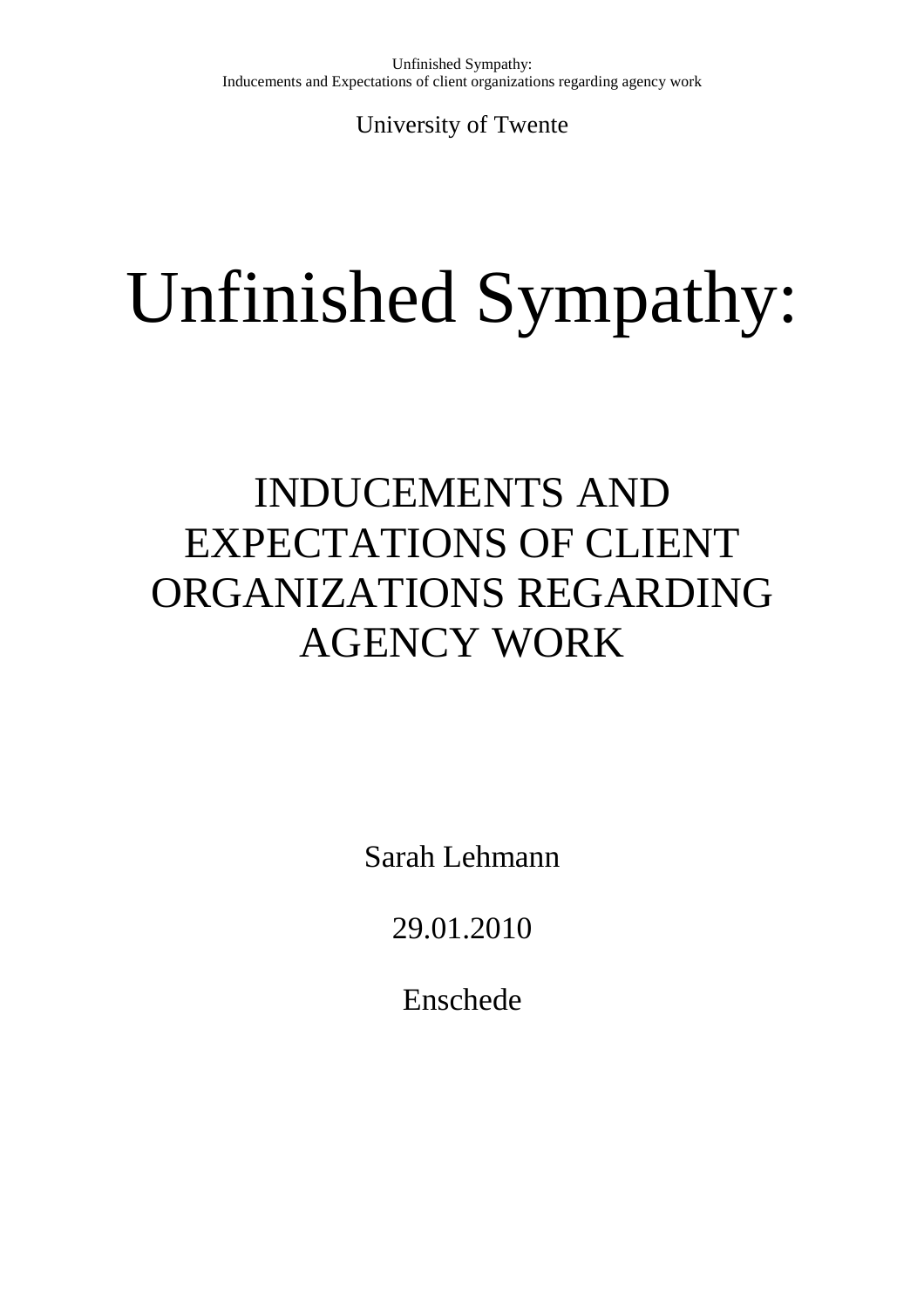**Table of content**

| 2.2 Psychological contract theory and social exchange theory ______________          |  |
|--------------------------------------------------------------------------------------|--|
| 2.3 Employee-organization relationship strategy (Tsui et al., 1997)                  |  |
| 2.4 Employee-organization relationship strategy and agency work__________________ 11 |  |
| 2.5 Expectations and Inducements of client organizations _______________________ 12  |  |
|                                                                                      |  |
|                                                                                      |  |
|                                                                                      |  |
|                                                                                      |  |
| 3.4 Participants 16                                                                  |  |
|                                                                                      |  |
|                                                                                      |  |
|                                                                                      |  |
|                                                                                      |  |
|                                                                                      |  |
|                                                                                      |  |
|                                                                                      |  |
|                                                                                      |  |
|                                                                                      |  |
|                                                                                      |  |
|                                                                                      |  |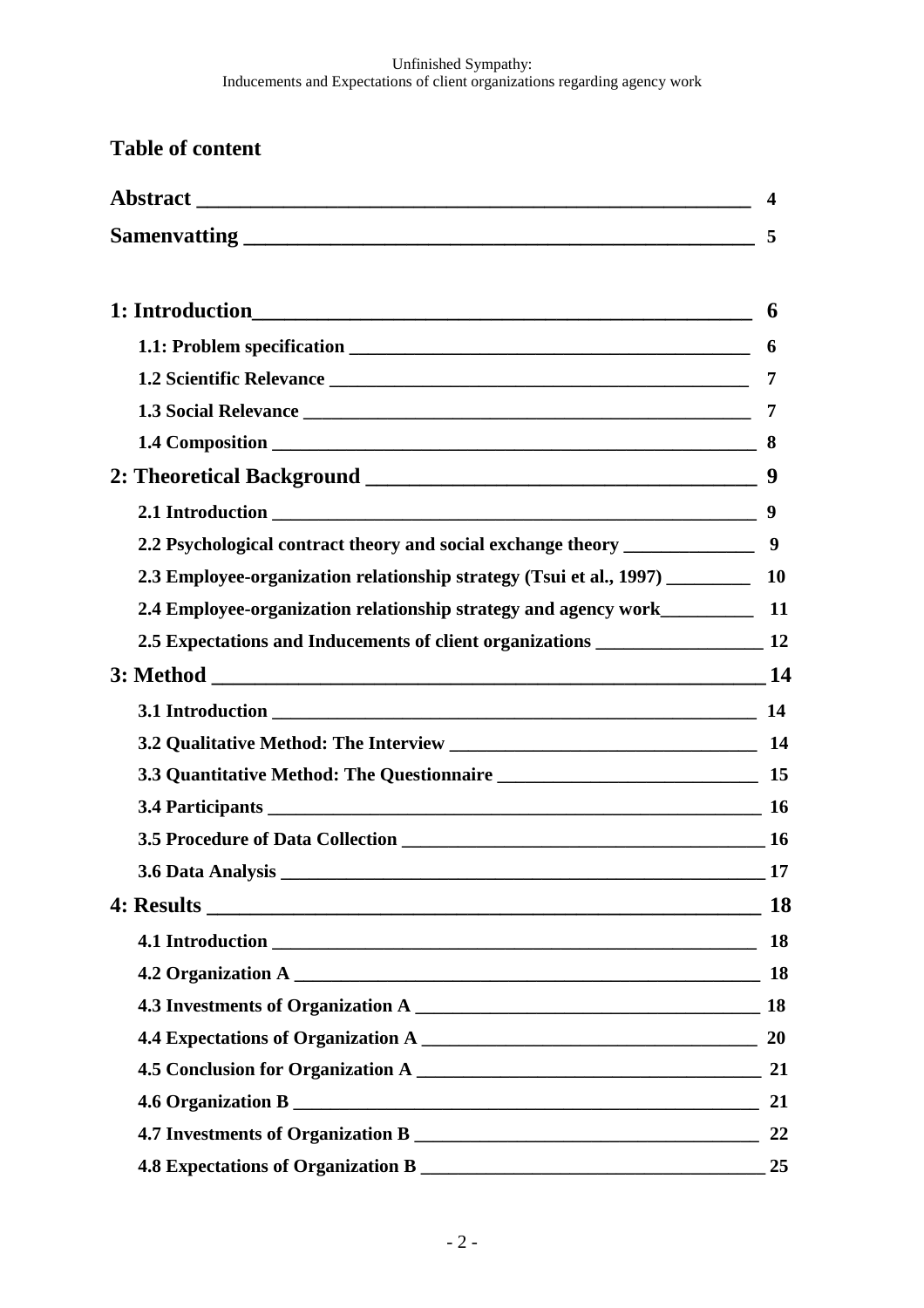#### Unfinished Sympathy:

Inducements and Expectations of client organizations regarding agency work

|                                                                                    | 26 |
|------------------------------------------------------------------------------------|----|
|                                                                                    |    |
|                                                                                    |    |
|                                                                                    |    |
|                                                                                    |    |
|                                                                                    |    |
|                                                                                    |    |
|                                                                                    |    |
| 7.1 Interview protocol and questionnaire in Dutch _____________________________ 42 |    |
| 7.2 Interview protocol and questionnaire in German ___________________________ 46  |    |
|                                                                                    |    |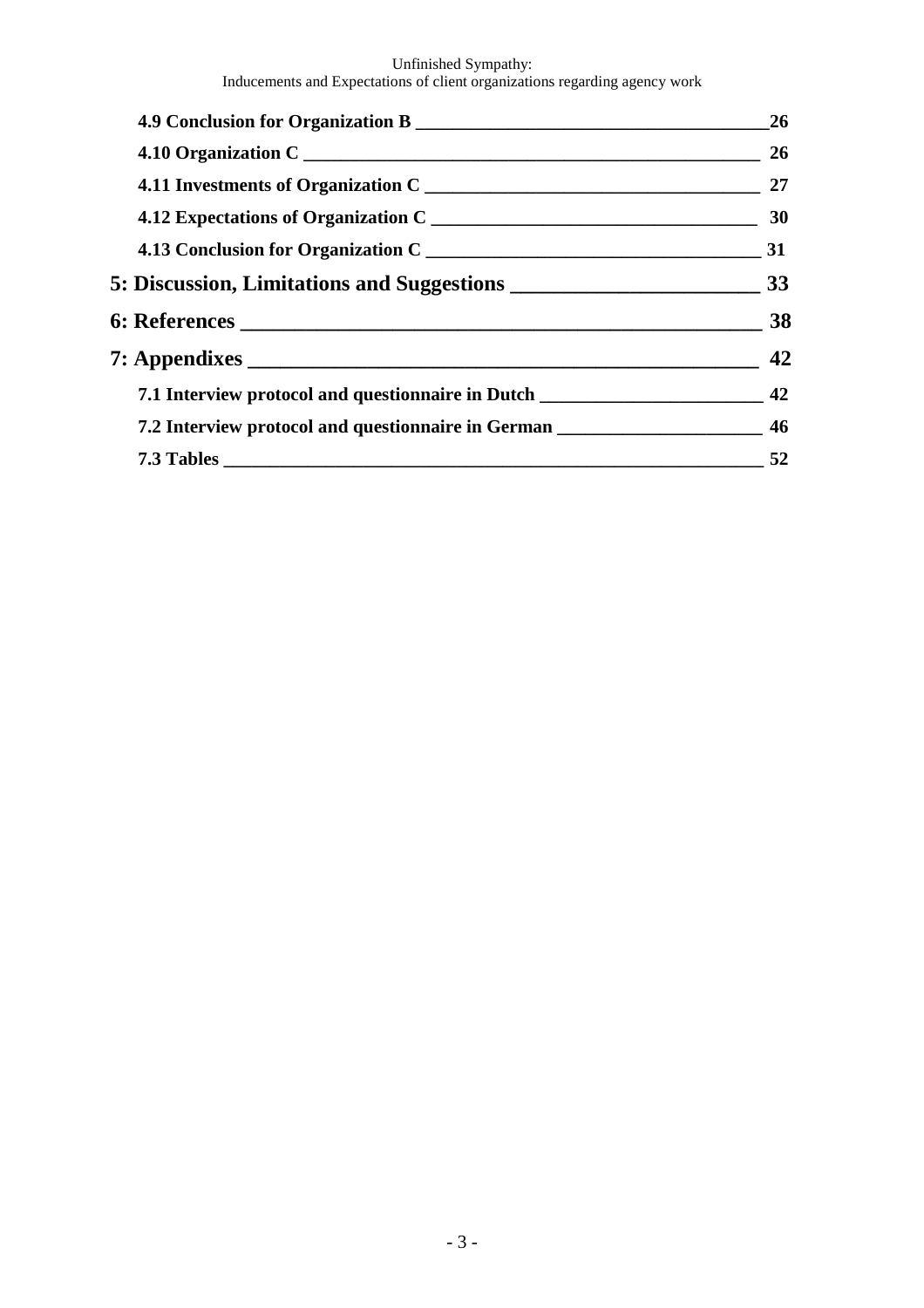# **Abstract**

This thesis aims to investigate the client organizations perspective regarding agency work in terms of offered inducements and expected agency worker contributions. By using the employee-organization relationship framework as proposed by Tsui, Pearce, Porter and Tripoli (1997), the assumption by Tsui and Wu (2005), that agency workers are either approached under the quasi-spot contract or the underinvestment approach and not under the mutual investment and overinvestment approach, is empirically investigated.

By conducting semi-structured interviews and a questionnaire information is obtained by a sample of 8 direct supervisors and managers in three client organizations. The results of the performed analysis leads to a twofold conclusion: client organizations in this sample indeed handle the quasi-spot contract or the underinvestment approach for their agency workers. But the interviews also show that client organizations do not simply replace the traditional, commitment and loyalty based employment relationship with a purely economic exchange relationship. Instead, tenure and vocational qualification clearly affects the offered investments in and the expectations about agency workers. Agency workers are therefore not perceived and treated as a homogenous group.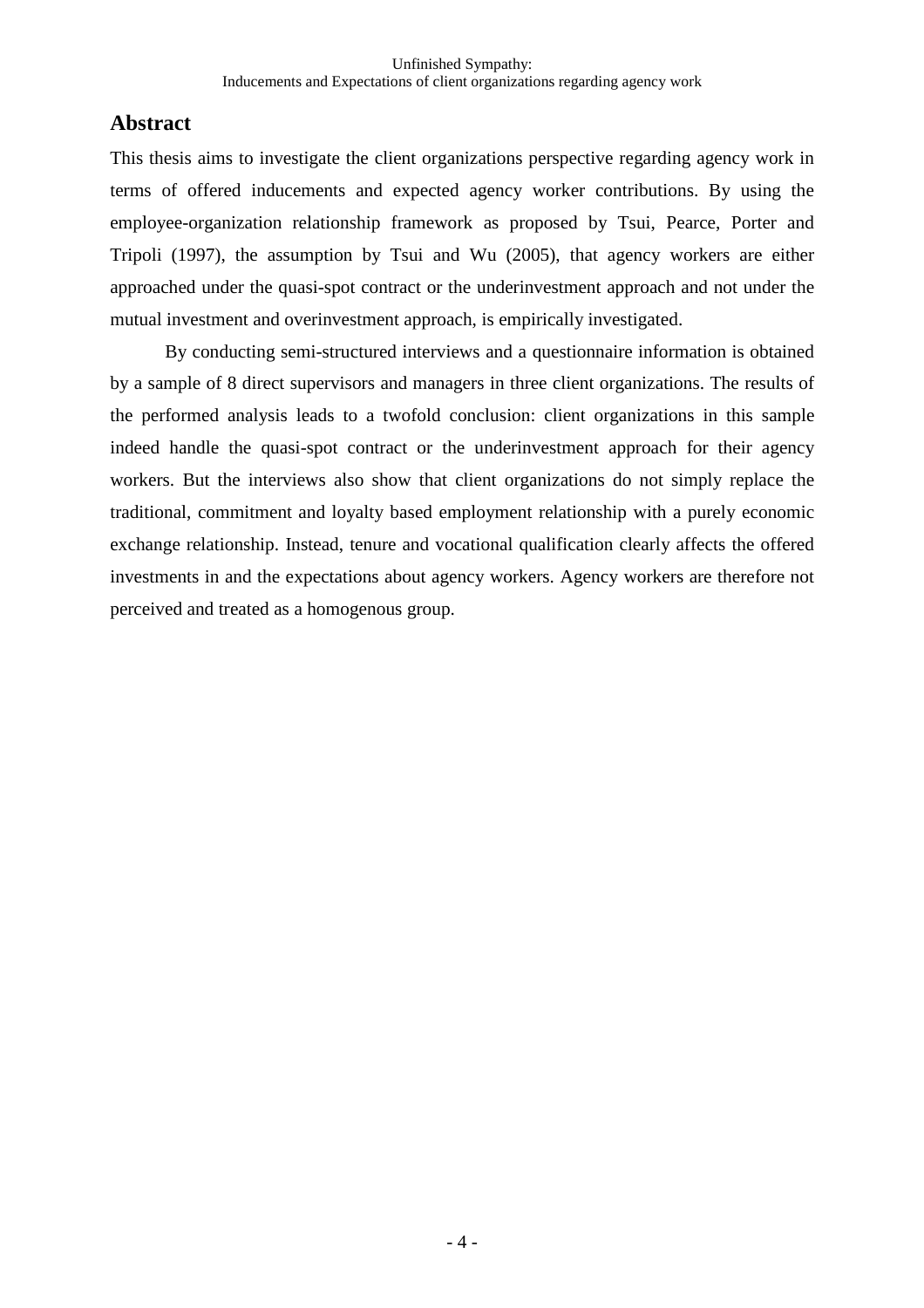# **Samenvatting**

Deze these heeft het doel de perspectieve van inleners ten aanzien van uitzendwerk in termen van investeringen en verwachtingen te bestuderen. Daarbij wordt gebruik gemaakt van het "employee-organization relationship" raamwerk van Tsui, Pearce, Porter en Tripoli (1997). Met dit raamwerk worden de verwachtingen en de investeringen van inleners gecategoriseerd. Daarbij wordt de assumptie van Tsui en Wu (2005), dat inleners uitzendkrachten alleen onder de quasi-spot contract of de underinvestment benadering behandelen en niet onder de mutual investment of overinvestment benadering, empirisch onderzocht.

Door gebruik te maken van semi-gestructureerde interviews en een vragenlijst, is informatie van een steekproef van 8 directe leidinggevende en managers in drie inlenersbedrijven verkregen. De resultaten van de analyses leiden tot een tweevoudige conclusie: inleners in dit steekproef gebruiken inderdaad de quasi-spot contract of de underinvestment benadering voor hun uitzendkrachten. Maar de interviews maken ook duidelijk, dat inleners de traditionele, op betrokkenheid en loyaliteit gebaseerde relatie niet door een puur economische ruil relatie vervangen. In plaats daarvan, beїnvloed het verblijf van uitzendkrachten in de bedrijven en hun beroepsmatige qualificatie het aanbieden van investeringen en de verwachtingen in uitzendkrachten. Uitzendkrachten worden daarom niet als een homogene groep waargenomen en behandeld.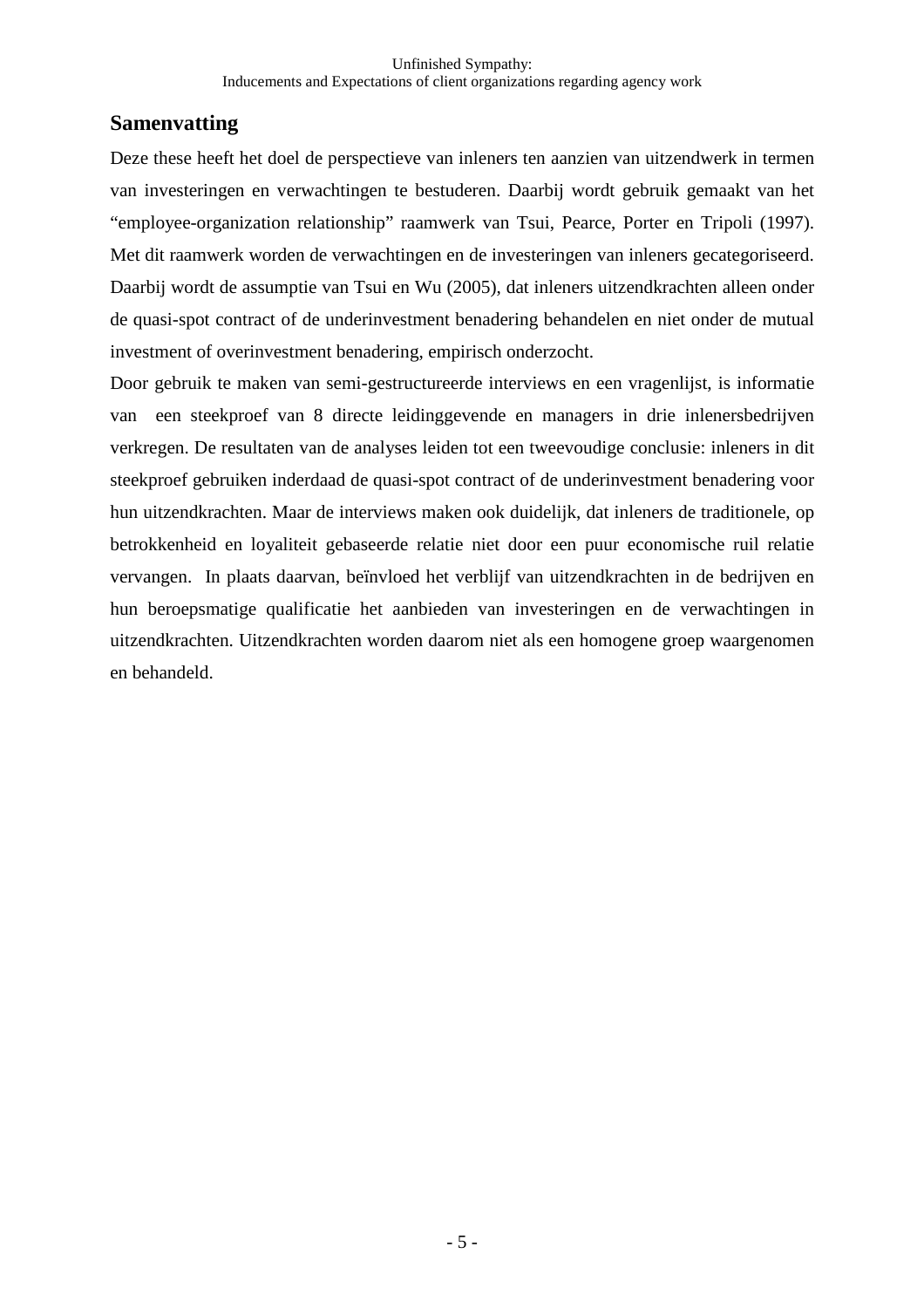# **1. Introduction**

#### **1.1 Problem specification**

Generally, the world of work becomes more complex. Faced with increased global competitive pressure, organizations try to seek adequate ways in maintaining flexibility to remain successful. Achieving flexibility can have many facets (see for example Reilly, 1998), but all forms are established with the general goal to enable efficient and effective responding in times of changing circumstances. A frequently initiated response in those times is the implementation of numerical flexibility, in which the numbers of employees remain elastic. Elasticity can thereby realized with differentiated employment contracts, such as agency work (Reilly, 1998). Agency work is in this respect a unique work arrangement, because the organization at hand is not the employer of the agency worker. Instead, the agency worker is employed by the agency, which deploys the agency workers to the client organizations. In the client organizations the agency workers work under the premises and direction of the client (Coyle-Shapiro et al., 2006b). This so-called triangular employment allows the client organization to externalize some administrative control and responsibility to the agency, while maximizing the flexible usage of agency workers (Reilly, 1998).

 The uniqueness of triangular employment stimulated a huge amount of scientific interest (see for examples: Connelly et. al 2006; Coyle-Shapiro et. al, 2006a; Gallagher & McLean Parks, 2001; Koene et al., 2005; Torka, 2003). The main body of research takes the perspective of the agency worker, in order to describe their perception about agency work as well as the reasons to engage in this form of employment. The results indicate, that preference of agency work is explained with a better life-work balance (Casey & Alach, 2004; Reilly, 1998), acquisition of additional skills, and maximizing of earnings (Reilly, 1998). In contrast, other research findings show (see for examples Mangum et al., 1985 and Segal et al., 1997) that agency work leads to labour market segmentation into low wage and less stable agency jobs with little opportunities for career advancement.

 Although these research findings are useful in understanding the employment relationship from the agency workers perspective, another important perspective seems to be largely ignored: the perspective of the client organization. What are the expectations of client organizations regarding agency work? Are the expectations based upon concepts like commitment and loyalty? Or are the expectations limited in a way of getting the job done and not more? And in order to fulfill those expectations, what kinds of investments do client organizations offer for agency workers?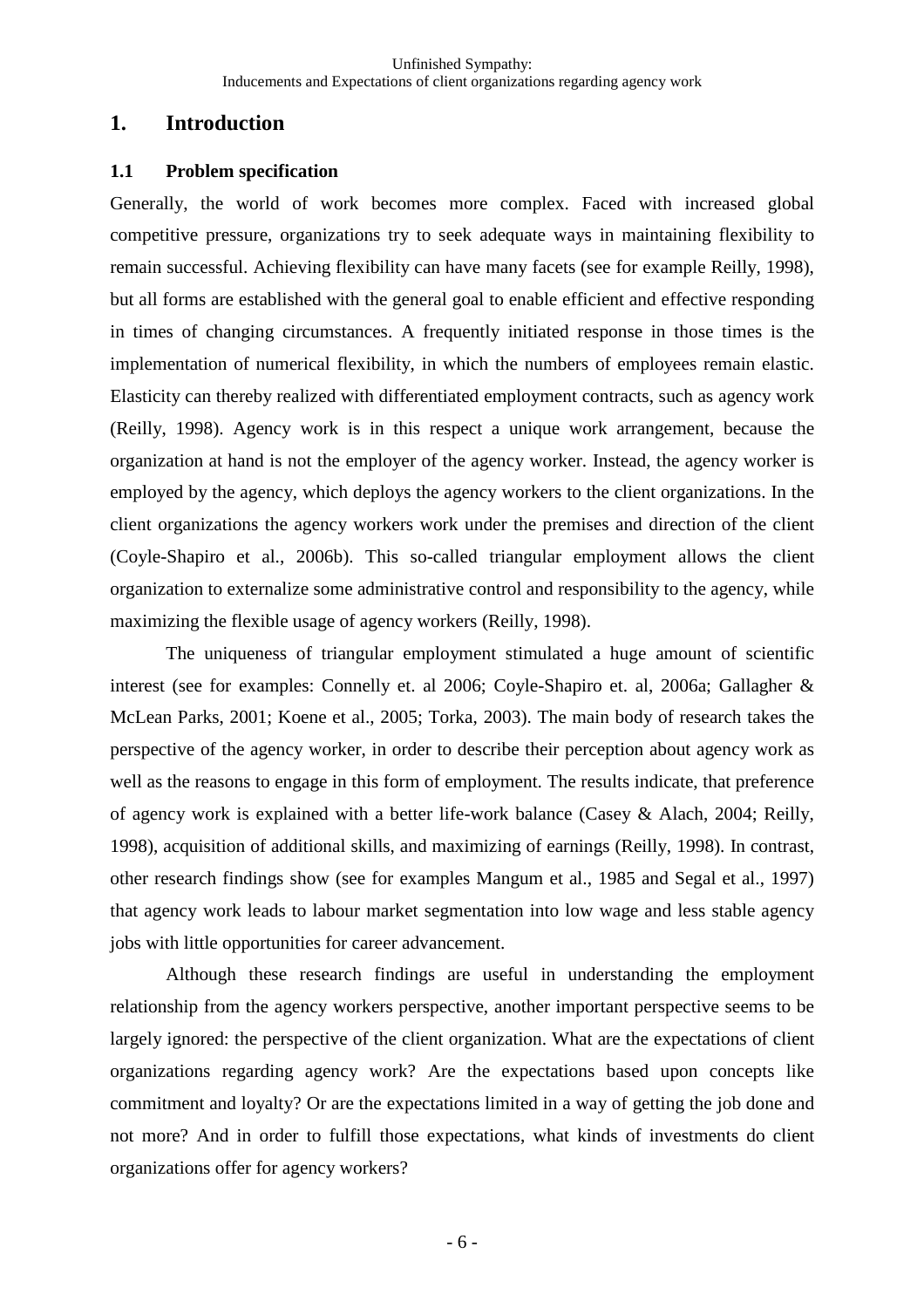This investigation focuses therefore on the client organization perspective regarding agency work and uses the employee-organization relationship framework as proposed by Tsui, Pearce, Porter and Tripoli (1997) and Tsui & Wu (2005). In her initial work about employment approaches, Tsui et al. (1997) distinguishes four different employee-organization relationship approaches: mutual investment, quasi-spot contract, underinvestment and overinvestment. As has been stated by Tsui and Wu (2005), client organization handles either a quasi-spot contract or an underinvestment approach for agency workers. Both approaches may be characterized as involving short-term interests, restricted investments and expectations by the client organizations (Tsui et al., 1997). This investigation tries to test the assumption of Tsui and Wu (2005) by investigating the employee-organization relationship approaches of client organizations regarding agency work. Therefore, human resource managers and direct supervisors as representatives of the client organization are participating in this investigation and their expectations about agency work and their investments in agency work are assessed via semi-structured interviews and a short questionnaire aiming to map their expectations.

#### **1.2 Scientific relevance**

As has been proposed in the introduction, the perspective of client organizations regarding agency work is not heavily assessed in past research activities. Investigating on this topic might therefore extend scientifically the knowledge about agency work, and enables a more general understanding of the concept agency work and its implementation in different organizational contexts. In addition, the statement of Tsui and Wu (2005) is tested, which allows to proof if the traditional, loyalty and commitment-based employment relationship is indeed replaced by a purely economic and short-term employment relationship for agency workers. Investigating on this topic might result in a description of what people within agency work indeed receive by their client organizations and what they are expected to contribute in return.

 In order to complete the picture about the triangular employment relationship, the perspective of the agencies should be taken into account in future research activities*.* 

#### **1.3 Social Relevance**

The federal government of Germany introduced the legislative amendment respectively agency work (Hartz-proposals) in order to make better usage of the German employment potential and to increase the chances of unemployed people to find a new job. As a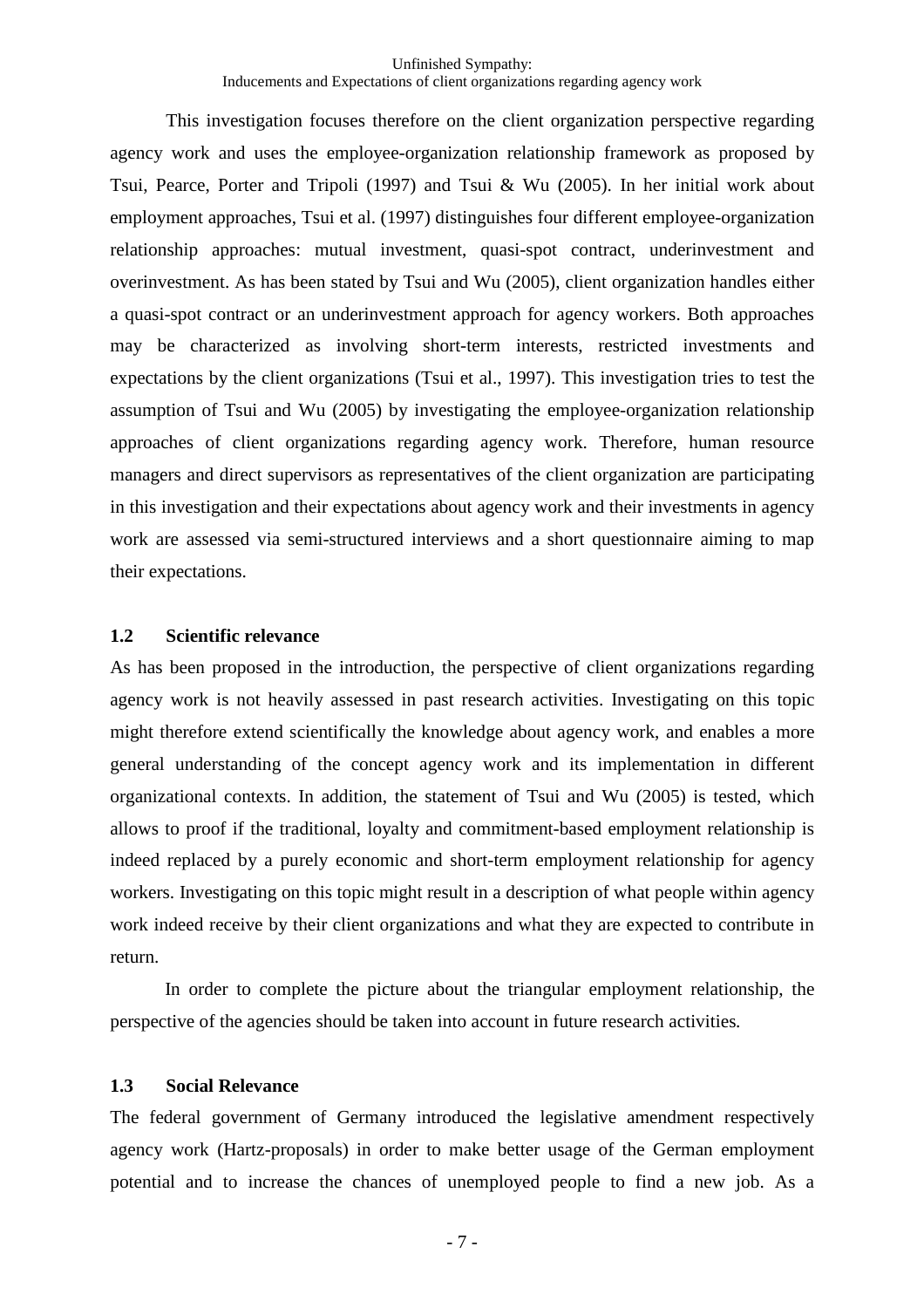consequence, at the end of 2008, 637 000 people were employed as agency workers in Germany (Statistics of the employment office, 2009), which is an increase of 405 000 agency workers compared to 1998. In opposition to the federal government of Germany, trade unions are sceptical about agency work and report the fear that previously negotiated work is replaced by cheap and less secure workplaces (Deutscher Gewerkschaftsbund, 2003). This different interpretation of the concept agency work indicates that its image depends clearly on the kind of perspective someone has. In analysing the perspective of client organizations in terms of expectations and investments regarding agency work, this investigation may create a more general understanding about the concept agency work and may allow a correction of the held fears by trade unions. Additionally, the position of the single agency worker may be strengthened more generally.

#### **1.4 Composition**

In the second chapter the theoretical background of the investigation is specified. After shortly introducing the concept of psychological contract and the mechanism of social exchange theory, the employee-organization relationship approaches as proposed by Tsui et al. (1997) are described in detail. In the following, the relationship between employeeorganization relationship framework and agency work is specified as indicated by Tsui and Wu (2005). Finally, the employee-organization relationship approaches are defined in terms of offered human resource (HR) practices and kind of expectations.

 In the third chapter, the used methods, semi-structured interviews and the questionnaire are described. Additionally, the recruitment of participants, the procedure of data collection and the data analysis are specified.

 In the fourth chapter, the analysis of the interviews and the questionnaire are presented for Organization A, B and C, which results in the categorization of each organization within the employee-organization relationship framework.

 In the fifth chapter, the discussion of the obtained results, the limitations of the study and suggestions for future research activities are presented.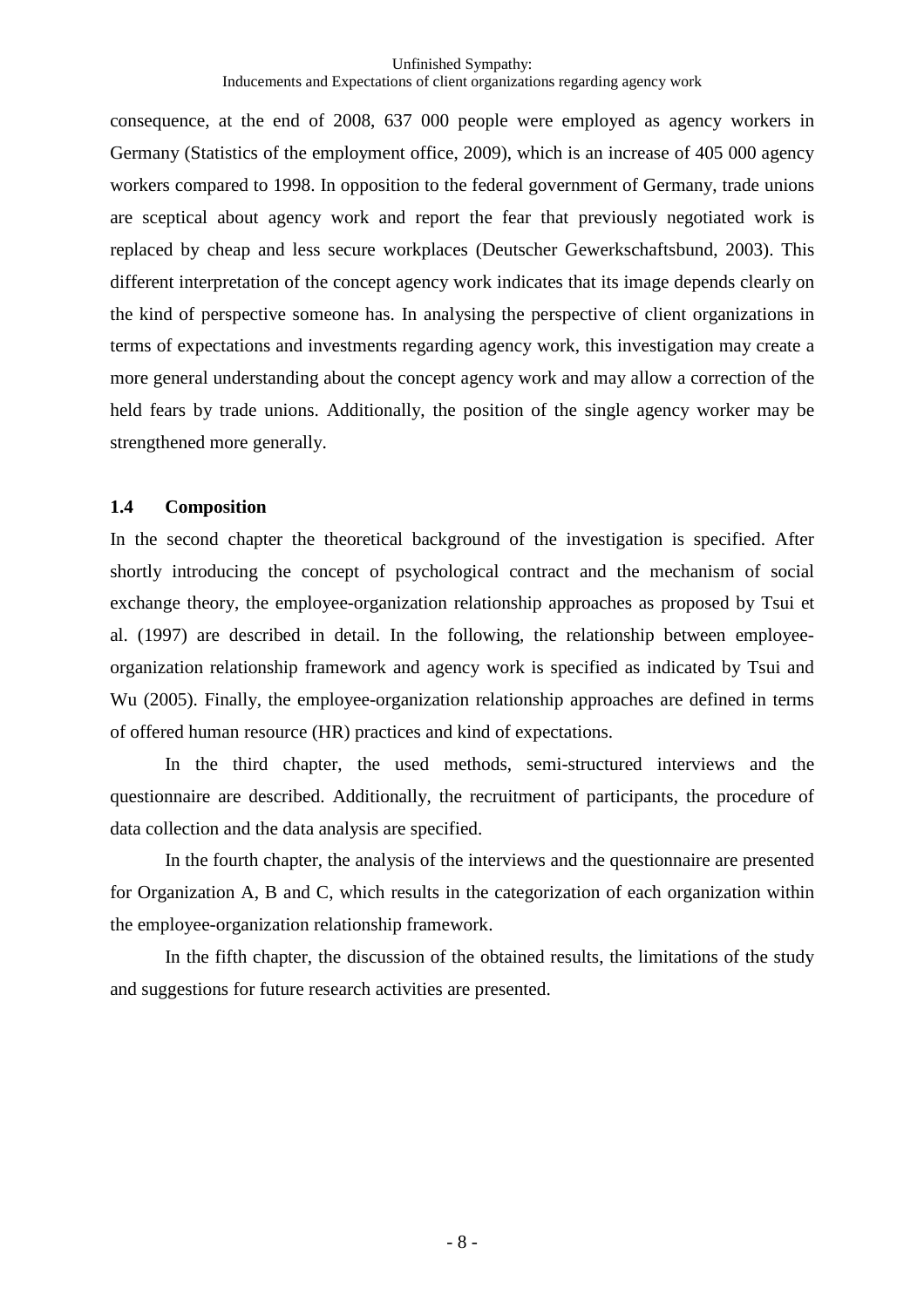# **2 Theoretical Background**

#### **2.1 Introduction**

In order to categorize the client organization perspective regarding agency work within the employee-organization relationship framework (Tsui et al., 1997) necessary theoretical concepts are introduced in this chapter. First of all, the concept of psychological contract and the mechanism of social exchange theory are shortly described. This enables an overview of the nature of exchange relationships and the involved expectations within the employment relationship and builds the connection with the employee-organization relationship framework as proposed by Tsui et al. (1997) and Tsui and Wu (2005). By describing the conceptualization of the framework and the four employee-organization relationship approaches in detail, this chapter finally establishes a classification scheme for investigating the client organization perspective regarding agency work within the employee-organization relationship framework.

# **2.2 Psychological contract theory and social exchange theory**

Following Rousseau (1990a, page 390), psychological contracts are "an individual's beliefs regarding reciprocal obligations. Beliefs become contractual when the individual believes that he or she owes the employer certain contributions (e.g. hard work, loyalty, sacrifices) in return for certain inducements (e.g. high pay, job security)."

Thereby, a distinction between relational and transactional obligations is established (Rousseau, 1990b): Transactional obligations are best described as economic in which short term inducements are exchanged for well specified contributions by the employee. Relational obligations are more social, in which long term inducements are exchanged for broad and open-ended contributions on sides of both employee and employer. Thereby, time frame and tangibility of the obligations (Rousseau & McLean Parks, 1993) are the defining characteristics of the established psychological contract.

 Although psychological contract theory enables to understand employment relationships by examining the types of obligations that organizations and employees promised each other (Janssens, 2003), psychological contract theory is clearly restricted upon the perception of the obligations in taking the perspective of the individual employee. On the contrary, this investigation takes the perspective of client organizations in investigating the investments in and the expectations about agency workers. In order to analyze the perspective of client organizations, the mechanism of social exchange theory are taken into account. By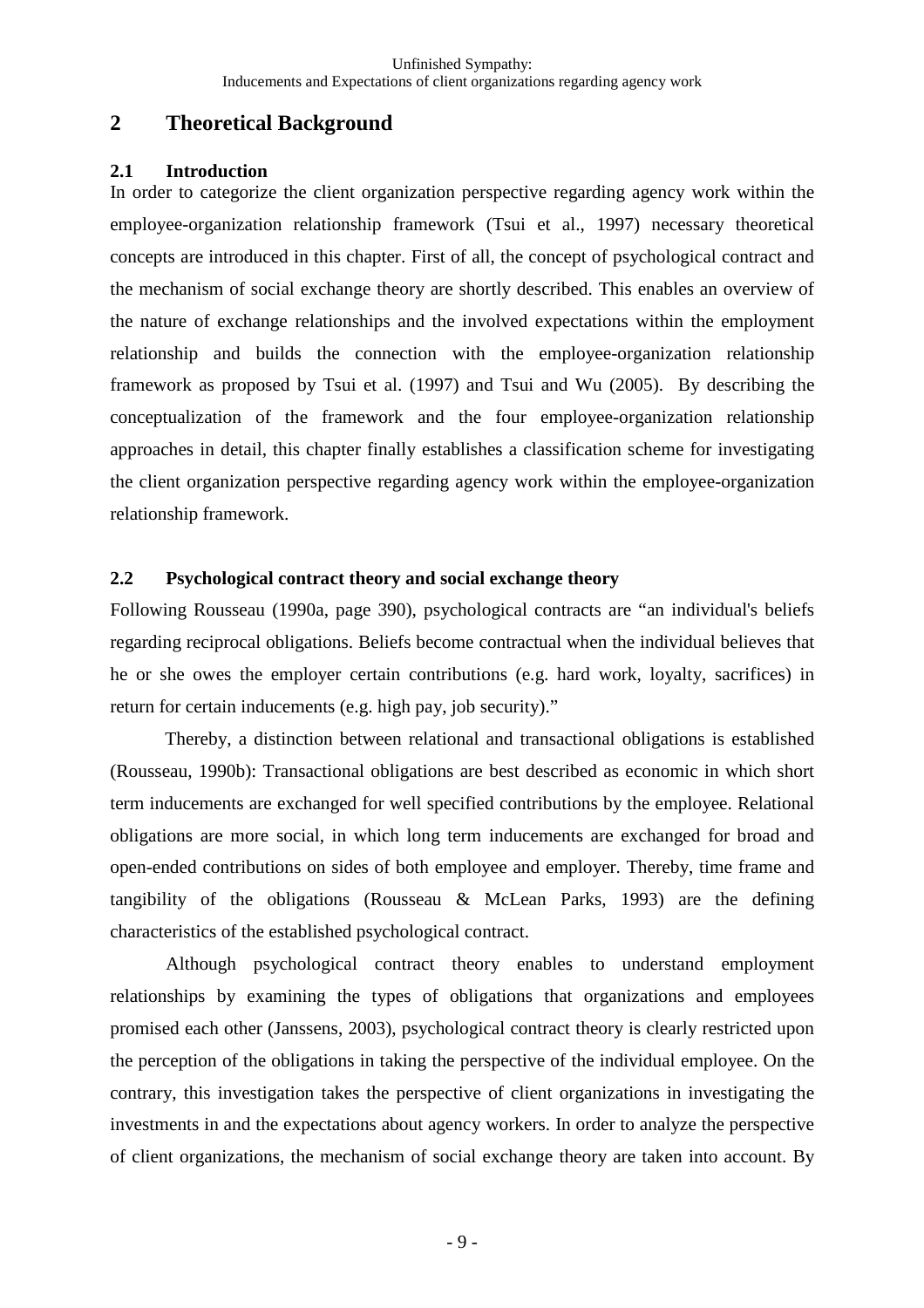identically distinguishing between economic (transactional) and social (relational) resources as kind of exchanges within the employment relationship (Blau, 1964), the norm of reciprocity (Gouldner, 1960) explains the development of the exchange relationship for both employee and employer. The norm of reciprocity is defined by Robinson et al. (1994, page 139) as "one party's receipt of a benefit obligates another party to pay a cost." Thereby, the involved parties try to reach a balance between inducements offered and inducement received (Blau, 1964). As a consequence, the exchange relationship between organization and employee becomes more extensive over time, in which the number of obligations, as well as the diversity of the obligations exchanged increases (Robinson et al., 1994, as referring to Blau, 1964; Homans, 1961; Thibaut & Kelley, 1959). This clearly indicates the effect of tenure on the employment relationship. Both types of exchange relationships are further clarified in the following paragraphs.

#### **2.3 Employee-organization relationship strategy (Tsui et al., 1997)**

The term employee-organization-relationship strategy is used by Tsui et al. (1997) to "capture the employer's perspective on the employment relationship" and "includes the employer's expectations about specific contributions that it desires from employees and the inducements that it uses to effect the desired contributions" (Tsui et. al 1997, page 1091). As indicated by Tsui et al. (1997) an underlying mechanism of the employment relationship is the previously introduced social exchange framework (Blau, 1964) and the norm of reciprocity (Gouldner, 1960). In connecting the kind of exchanges (inducements and expected employee contributions as being either economic or social), the established employee-organization relationship strategy of the employer can be categorized within four approaches: the mutual investment, the quasi-spot contract, the underinvestment and the overinvestment approach (Tsui et al., 1997). The defining characteristic of each single approach is thereby the relative balance or imbalance between expected employee contribution and offered inducements of the employer.

 The mutual investment approach and the quasi-spot contract approach are balanced approaches. The quasi-spot contract is a highly circumscribed employee-organization relationship approach relying on economic exchange: the employer offers short-term, purely economic inducements in exchange for well-specified contributions by the employee (Tsui et al. 1997). On the contrary, the mutual investment approach relies on social exchange, in which the employer offers unspecified, broad and open-ended inducements, including considerations of the employees' well being and training and expects reciprocity on the side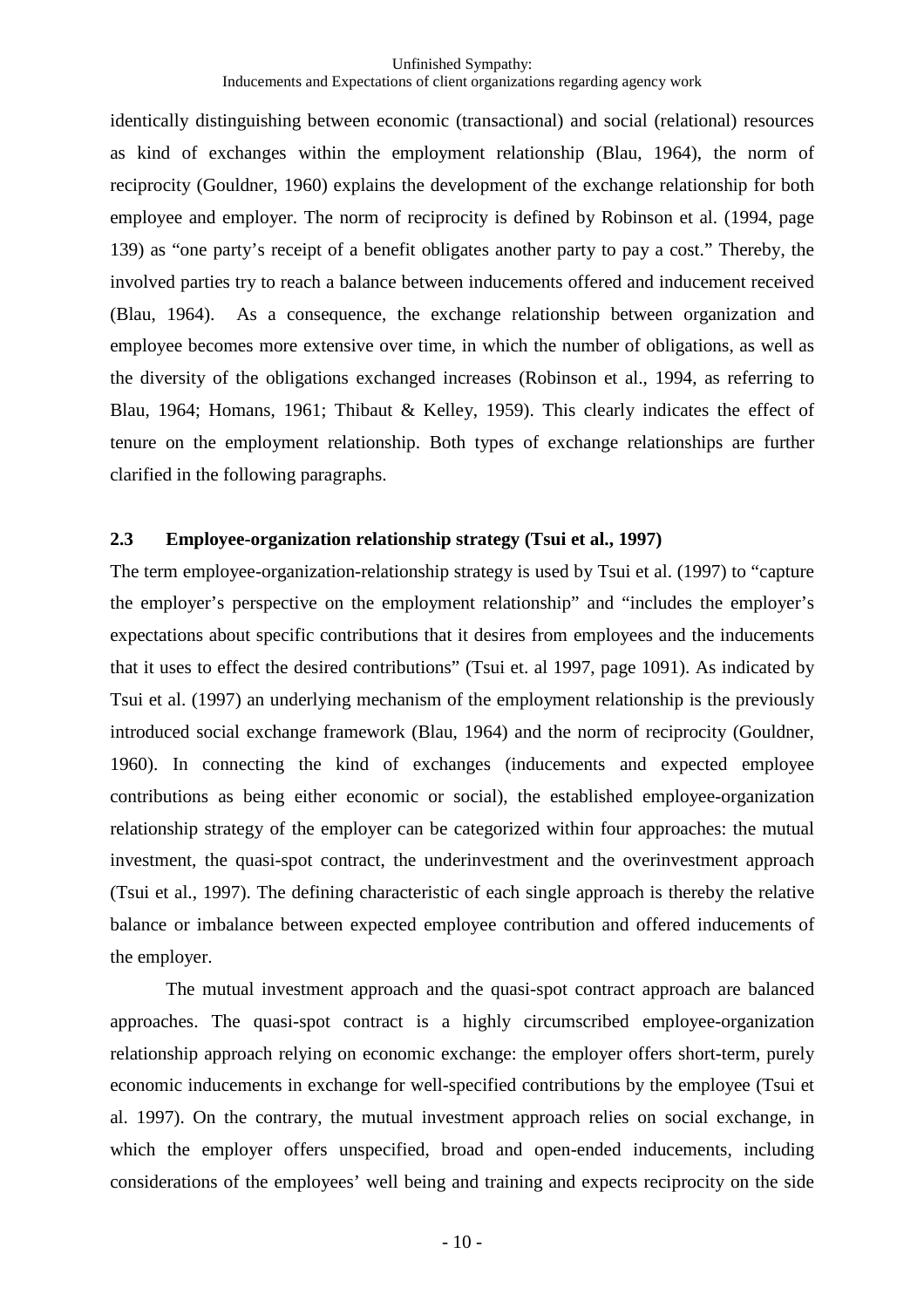of the employee in terms of loyalty and commitment (Tsui et al. 1997). Balance within both approaches is reached through the matching of employee expected contributions and offered inducements by the employer.

 In contrast to the quasi-spot contract and the mutual investment approaches, the underinvestment and the overinvestment approaches are unbalanced approaches. The underinvestment approach is best described as demanding broad and open-ended obligations from the employee, while the employer offers only restricted inducements (Tsui et al. 1997). Within the overinvestment approach, the employer offers unspecified, broad and open ended inducements, without expecting broad and open-ended obligations on the side of the employee (Tsui et al., 1997).

 By testing the effect of the distinct employee-organization relationship approaches upon employee attitudes and performance, Tsui et al. (1997) indicates that the mutual investment approach achieves the best outcomes in terms of core task performance, affective commitment and organizational citizenship behaviour (OCB). The level of affective commitment and OCB is similar in employees who are approached under the overinvestment approach, but their performance on core tasks is lower when compared to the performance levels within the mutual investment approach (Tsui et al., 1997). In contrast, the quasi-spot contract approach is associated with lower performance levels, lower OCB and lower affective commitment (Tsui et al. 1997) and the underinvestment approaches is associated with even poorer outcomes on both performance and attitude measures. The research results by Tsui et al. (1997) indicate therefore clear evidence in establishing the effect of the employee-organization relationship approaches upon performance and attitudes in employees.

 In order to establish a relationship between the employee-organization relationship approaches of client organizations and agency work, the article of Tsui and Wu (2005) is introduced in the following paragraph.

#### **2.4 Employee-organization relationship strategy and agency work**

Tsui and Wu (2005) investigate the effect of the distinct employee-organization relationship approaches on the efficacy and effectiveness of organizations. Within their article, Tsui and Wu (2005) report that the goal of organizations to remain flexible leads them to develop a new employment relationship, in which loyalty and commitment based employment is replaced by an economic relationship involving relatively well defined duties. The investments an employer offers within this new employment relationship are indicated in terms of challenging jobs and fixed compensation packages (Tsui and Wu, 2005, page 115)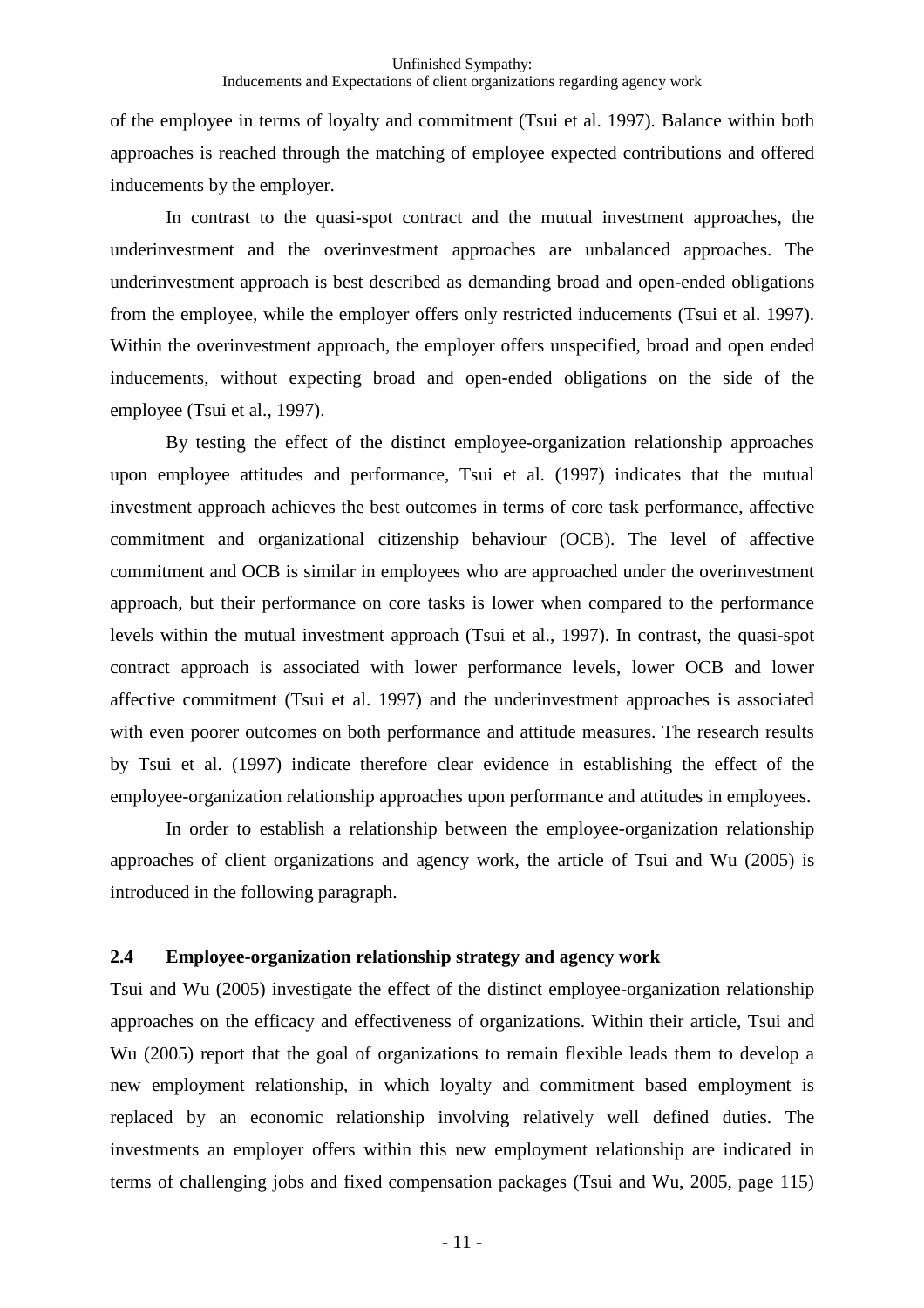while expecting high levels of job performance on the side of employees. This new employment relationship is categorized by Tsui and Wu (2005) as belonging to the quasi-spot contract and the underinvestment approach and more importantly for this investigation, Tsui and Wu (2005) state that the new employment relationship is used for agency workers. Stated within the context of this investigation, Tsui and Wu (2005) indicate that client organizations handle either the quasi-spot contract or the underinvestment approach for their agency workers.

 The statement by Tsui and Wu (2005) about the employee-organization relationship approaches of client organizations regarding agency work can be challenged because of two reasons. First of all, the investigation of Tsui and Wu (2005) is based upon a Chinese sample and their findings might therefore not be transferable to another context due to cultural differences. Secondly, the assumption that agency workers are either approached under the quasi-spot contract or the underinvestment approach remains untested by Tsui and Wu (2005). Instead, Tsui and Wu (2005) merely deduct that agency workers are subjected under the quasi-spot contract or the underinvestment approach based on the fact that employers want to maintain a high amount of flexibility. In contrast to their assumption, Torka and Schyns (2009) report that agency workers tenure within a client organization affects the offering of HR-practices and consequently, the level of agency workers commitment. This finding is clearly in contradiction with the unified quasi-spot contract and underinvestment approaches for agency workers as indicated by Tsui and Wu (2005), because commitment as an attitude outcome is only to be expected within the mutual investment and the overinvestment approaches (Tsui et al. 1997). In analyzing the investments of client organizations regarding their agency workers it is therefore additionally important to include tenure of agency workers within the client organization, because tenure might affect the offered inducements of client organizations toward agency workers. To investigate the effect of tenure a distinction is made between short term, medium term and long term usage of agency workers within a client organization.

#### **2.5 Expectations and inducements of Client organizations**

In order to categorize the perspective of client organization regarding agency work within the employee-organization relationship framework (Tsui et al., 1997) the inducements a client organization offers toward agency workers and the expectations a client organization has about its agency workers need to be specified.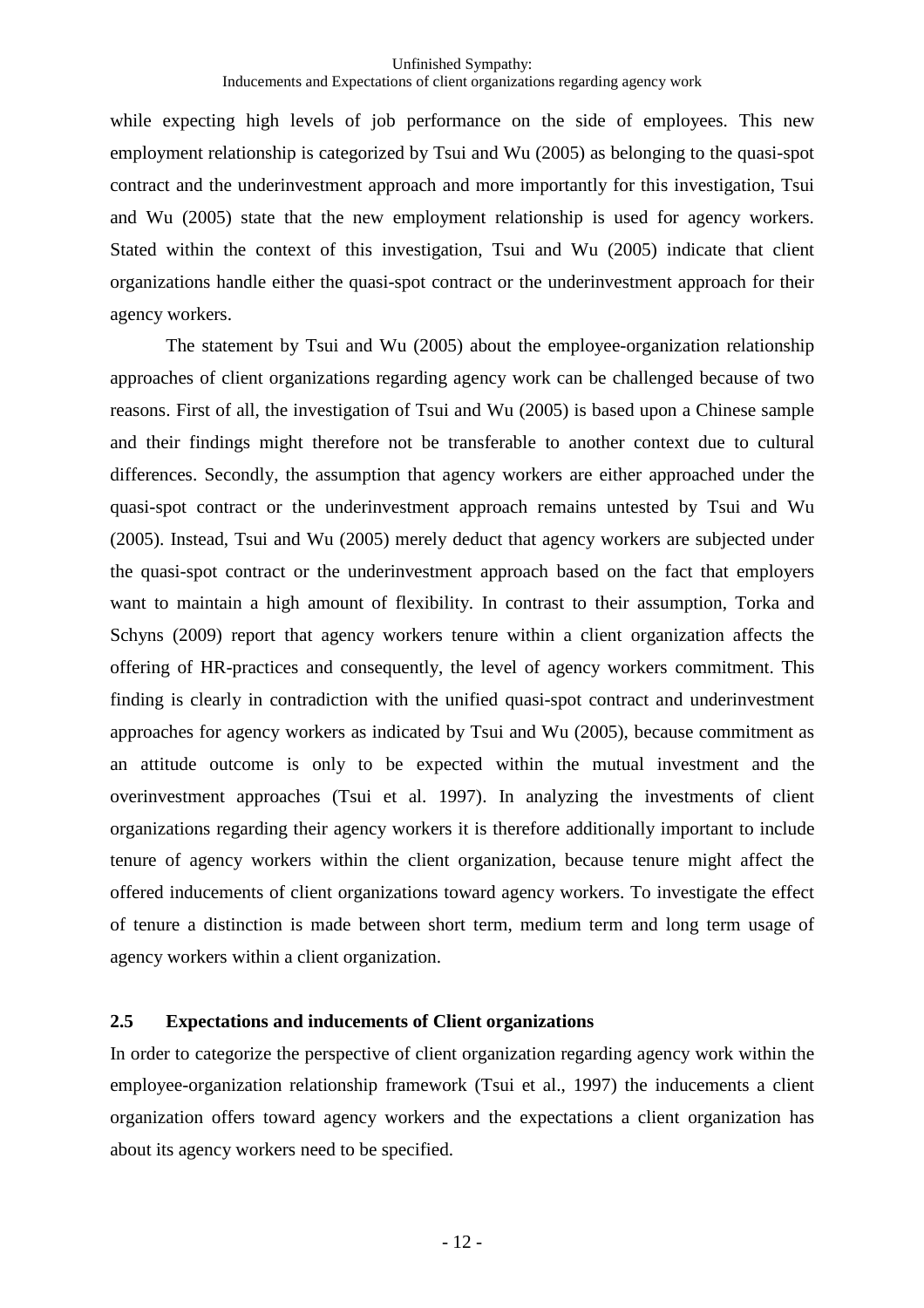The expectations of client organizations can be divided into transactional and relational expectations (Janssen, 1997; Oudehoven, 2003). Transactional expectations are economic and focused on the fulfillment of narrowly described tasks, while relational expectations include the exchange of social-emotional factors, such as loyalty, commitment and organizational citizenship behavior (OCB).

The inducements a client organization is willing to utilize toward agency workers are reflected by offered human resource (HR) practices. HR-practices are defined by Rousseau (1995, page 36) as "structural signals regarding the organizations intentions towards their employees" and can be considered as sending messages regarding the skills and competencies that the organization is expecting from its employees. These HR-practices include aspects such as salary, financial benefits, performance review, training (Rousseau, 1995), development and promotion (Benson, 2006) as well as the permission in participating in decision-making (Lincoln & Kalleberg, 1985).

Therefore, if client organizations offer more than financial compensation and welldefined tasks but offer inducements that point to long-term investments such as development and promotion opportunities and expected agency worker contributions are focused upon relational expectations such as commitment and loyalty, the mutual investment approach is assumed. If client organizations offer investments which in contrast are focused upon welldefined tasks, fixed compensation packages and the expected agency worker contributions are focused upon transactional expectations, the quasi-spot contract is assumed. If client organizations offer the same investments as within the mutual investment approach, while expected agency worker contributions are focused upon transactional expectations the overinvestment approach is assumed. If client organizations offer the same investments as within the quasi-spot contract, while expected agency workers contribution are focused upon relational expectations, the underinvestment approach is assumed.

|             |             | <b>Expectations</b>          |                            |  |  |
|-------------|-------------|------------------------------|----------------------------|--|--|
|             |             | <b>Transactional</b>         | <b>Relational</b>          |  |  |
| Inducements | <b>High</b> | Overinvestment approach      | Mutual investment approach |  |  |
|             | Low         | Quasi-spot contract approach | Underinvestment approach   |  |  |

Table 1: Categorization of the employee-organization relationship approaches according to Tsui et al. (1997)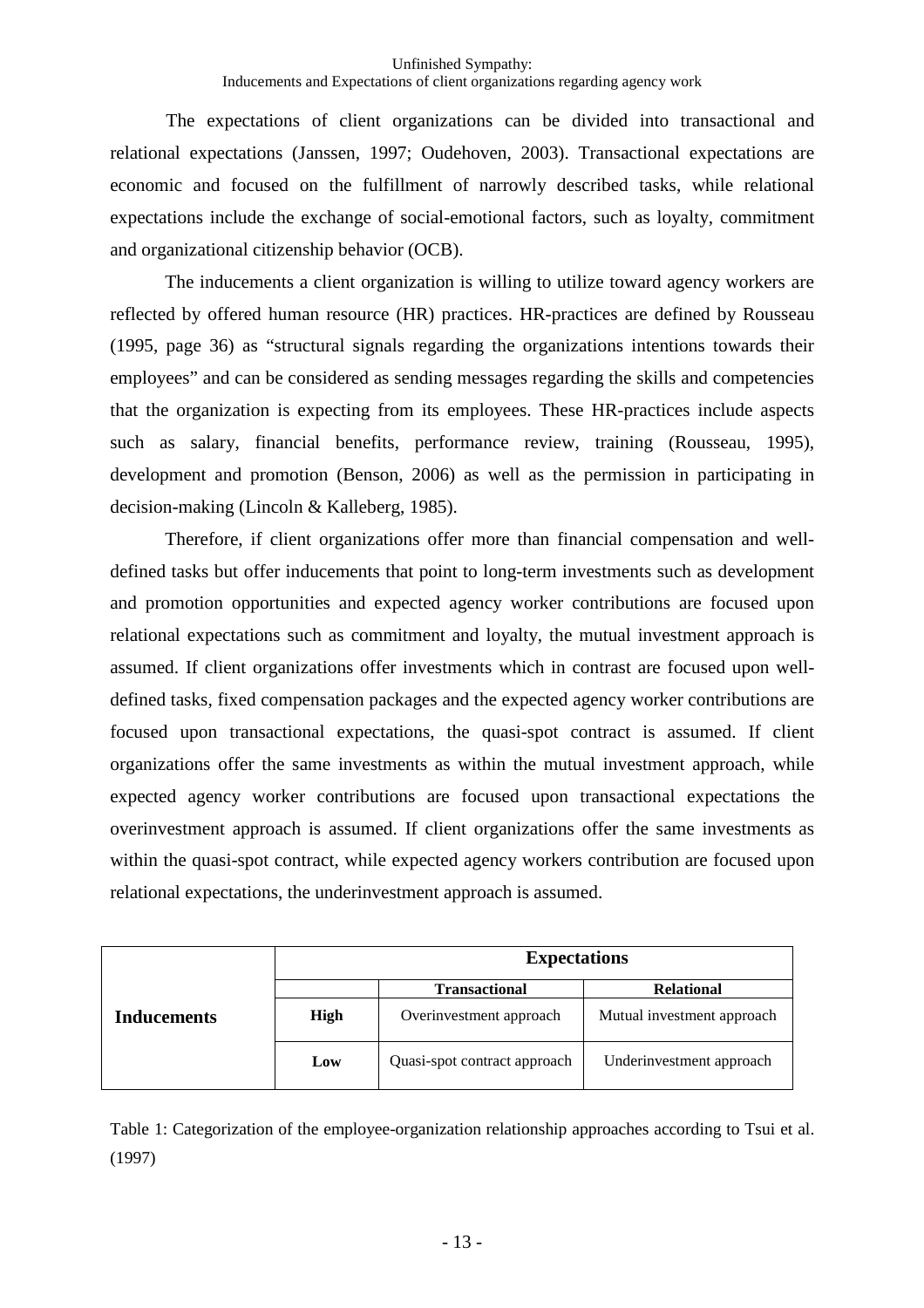# **3 Method**

### **3.1 Introduction**

In order to analyze the perspective of client organizations, information is obtained via interviews and a short questionnaire. The combination of qualitative and quantitative methods is known as methodical triangulation and enables to balance out the weaknesses of a single method by drawing on the strength of both (Bryman, 2006). Using the interview as qualitative component to gain in-depth information of a phenomenon (Schwab, 2005), the questionnaire as quantitative component is used to verify the obtained information by assessing more specified indicators of the phenomenon (Blumer, 1954). In addition, methodological triangulation enables the comparison of different perceptions of the same subject (Mayring, 2001). Both methods and their development are described in detail in the following paragraphs.

#### **3.2 Qualitative method: The Interview**

Generally, a distinction can be made between unstructured, semi-structured and structured interviews. Unstructured interviews are associated with a high amount of flexibility (Schwab, 2005). Flexibility is important in the assessment of complex phenomena but increases the risk to obtain a huge amount of information which is not directly related to the topic of interest. In contrast, structured interviews restrict the range of responses by maintaining the kind and sequence of questions. This avoids the problem of receiving non-related information, but increases the risk to miss important aspects. To avoid these threats and to combine the strengths of both, this investigation performs semi-structured interviews. An interview protocol is used, in which the general structure of the interview is outlined to ensure that all questions of interest are asked. The structure remains flexible, so that the interviewer can switch ordering of question if a topic of interest arises spontaneously from the answer received from participants (Shaw et al., 2005). Further ensures the interview protocol that all participants are exposed to the same kind of questions, which is essential for the comparison among interviews.

The interview protocol was developed in cooperation with the tutor of this investigation and a group of students who also investigate on the topic "Unfinished Sympathy" as part of their Bachelor thesis. After reading related literature, a group discussion leads to the formulation of the content of the interview protocol. In a role-play the applicability and the implementation of the interview was tested. Within a group discussion,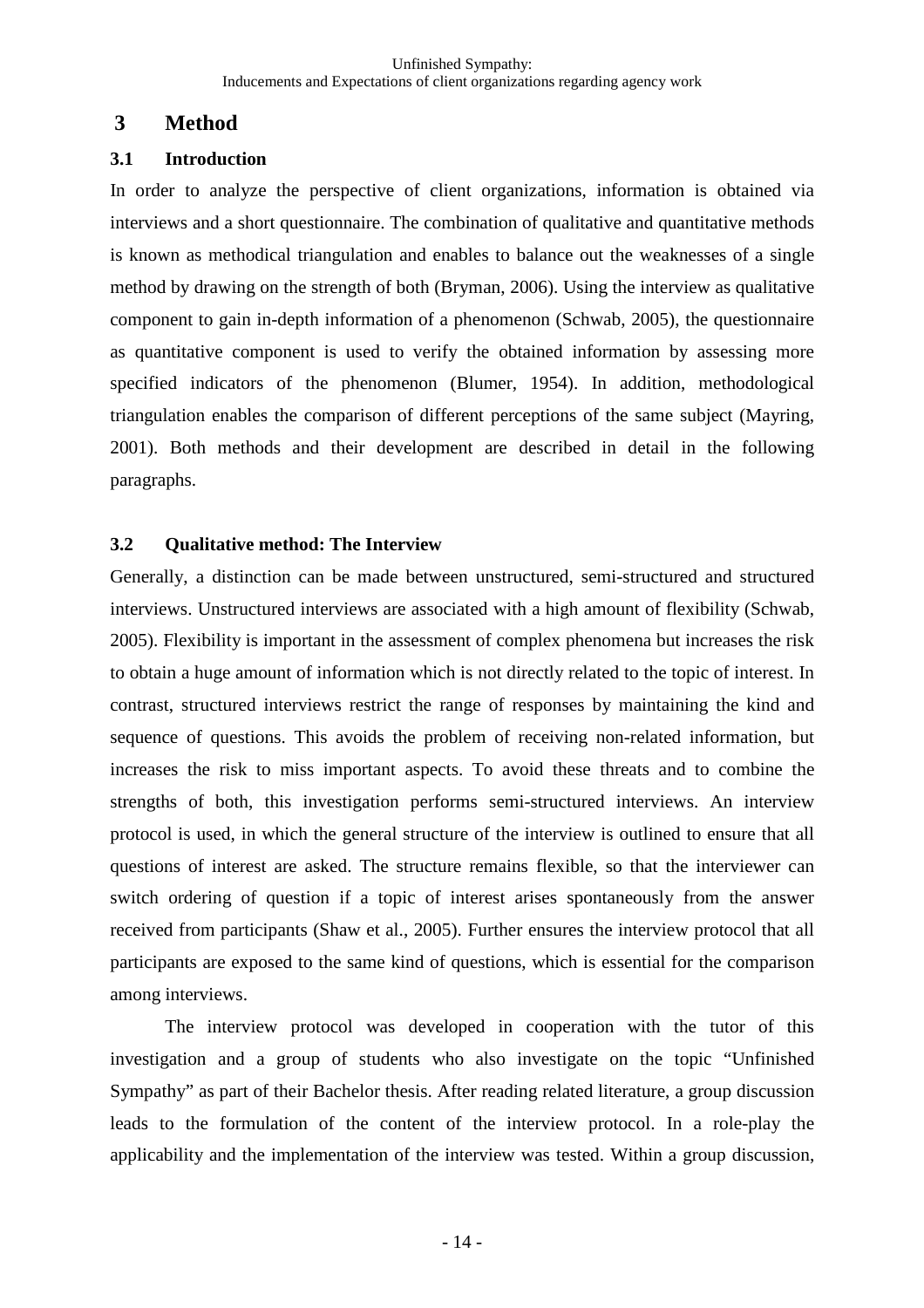certain alliteration of the interview protocol were made, which leads to the final version of the interview.

Basically, the interview consists of four parts: demographic characteristics of the participant (e.g. function, age, and tenure), contextual organizational factors, investments and expectations of client organizations. Within the contextual organizational factors, participants are asked to indicate the predominant duration of the agency work relationships, in which a distinction is made between short (some hours, days, weeks), medium (weeks, or months) and long (six months and longer, or repeated usage of the same agency worker). Agency workers are grouped within these different time frame categories (if applying to the organization) and participants are asked to indicate their investments and expectations regarding category of agency worker. The investments of client organizations in agency workers are investigated among seven HR-practices: 1) Selection, 2) Salary, 3) Financial benefits, 4) Work content, 5) Work environment, 6) Development and promotion, and 7) Industrial relations. Investments in regular employees are likewise investigated and are used as control group. In the fourth and last part of the interview, participants are asked to indicate their expectations about regular employees and category of agency workers without specifying any response category.

#### **3.3 Quantitative method: the Questionnaire**

The questionnaire consists of statements regarding the expectations a client organization has about regular employees and its agency workers. In order to categorize the expectations of client organizations within the employee-organization relationship framework (Tsui et al., 1997) three different expectation-scales are assessed: transactional expectations, relational, task-related expectations and relational, non-task related expectations. The items for measuring transactional expectations are retrieved from the "Conscientiousness Scale" (Zorgvuldigheidsschaal) from Van Oudehoven (2003), while the items relating to relational, task-related expectation are retrieved from Jannsen (1997). The items measuring relational, non-task related expectations were developed by our Tutor. Participants are asked to indicate per category of agency worker (short, medium, long) their degree of agreement with the statements. The response scale ranges from 1= strongly disagree to 5= strongly agree.

Both the interview and the questionnaire were originally formulated in Dutch. In order to analyse the investments and expectations of client organizations in Germany, both were translated into German. To maintain reliability and validity of both versions, a back translation was performed (Greco et al., 1987). To further increase the accuracy of the results, a member check was performed. Respondents were asked to check their answers by reading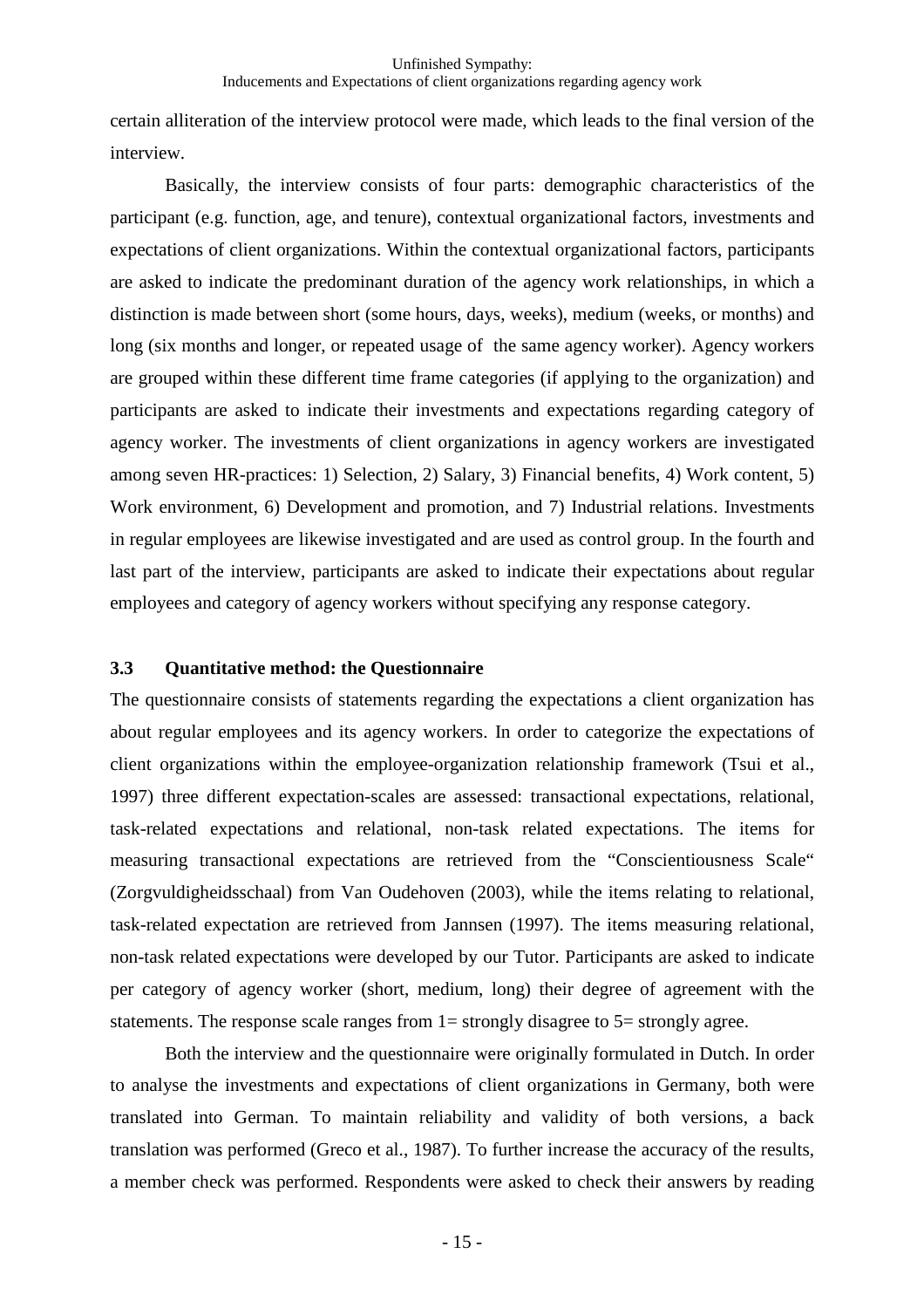the interview protocol, in order to avoid misinterpretations and to enable adaptations of the answers.

Both interview protocol and questionnaire can be found in the appendix of this investigation.

## **3.4 Participants**

Participating client organizations were obtained via a series of steps. First of all, the target group of the investigation was focused to the Metal Sector. The Federation of Metalworking industry in Dortmund and Münsterland was contacted in order to obtain names of client organizations. Due to the economic crisis, both federations were not able to provide information. Therefore, internet-databases were used, with the result that 70 client organizations received a letter, in which the study at hand was introduced and the offer to participate was made. A week later the organizations were called and their interest in participating was evaluated. Most organizations indicated that due to lack of time and the economic crisis they are not able to take part in the study, but two organizations agreed to take part and appointments were scheduled. The rejection rate of 98% made it necessary to extent the target group of client organizations. Therefore, the requirements to take part in this study were minimized upon "having experience with agency workers" and "belonging to the region Münsterland". Based on personal contacts, it was possible to find a third client organization.

In total, 8 interviews in three client organizations were conducted. In all three organizations the perspectives of at least one direct supervisor and one manager are assessed. Organization C additionally provided the perspective of a second manager and the perspective of the head of the production department.

#### **3.5 Procedure of Data collection**

In order to obtain the information from direct supervisors and managers, appointments were scheduled to perform face-to-face interviews. The interviews were conducted during the regular working time of the participants and took place in the offices of the participants or in conference rooms. An exception was made for the direct supervisor belonging to Organization C, who was interviewed at home. This participant was retrieved via private contacts. All interviews were audio-taped and transcribed literally. At the beginning of each interview, anonymity and confidentiality of the obtained information was assured, so that neither the participant, nor the client organization becomes identifiable based upon the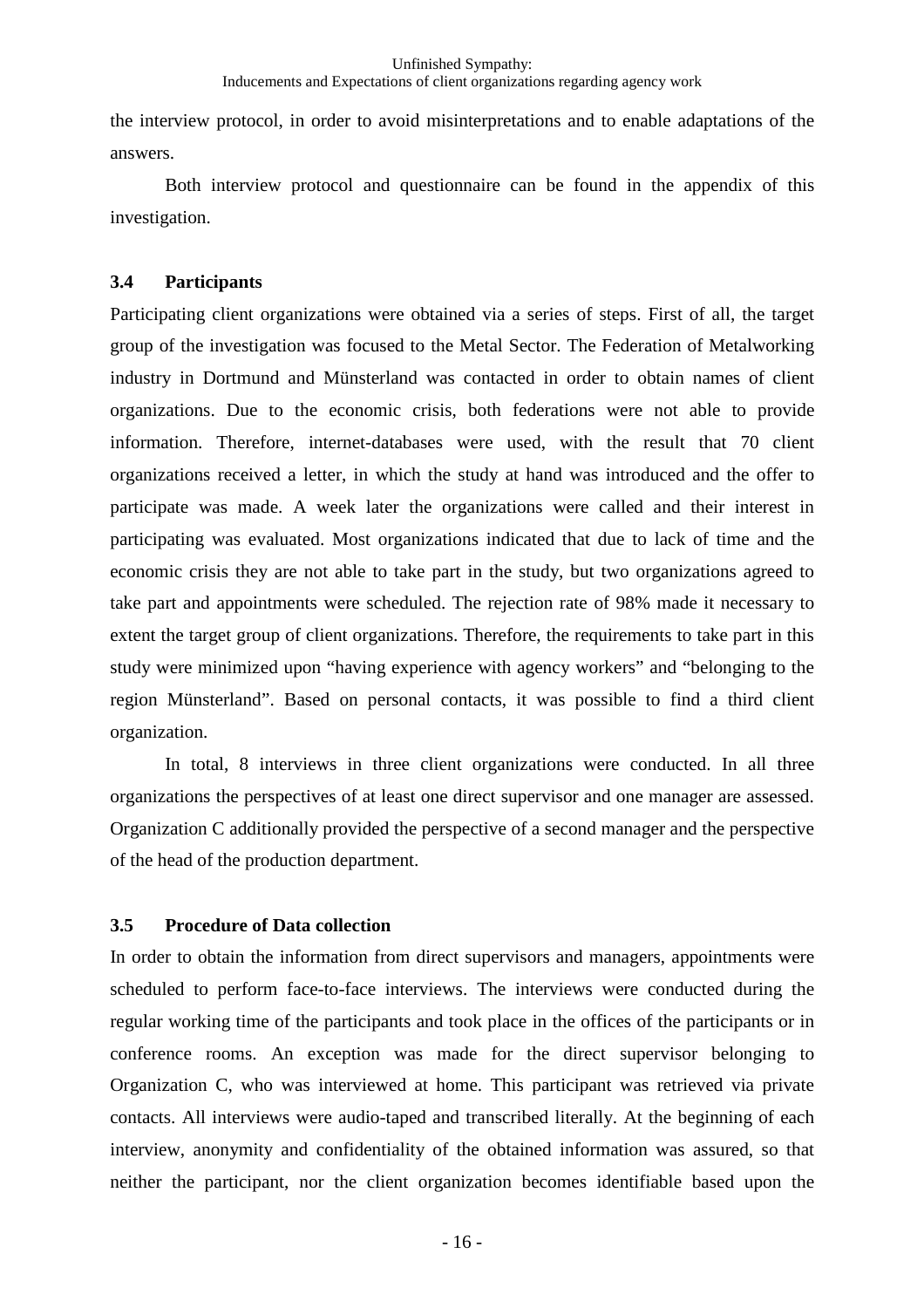retrieved information. After conducting the interview and the questionnaires it was possible to make guiding tours in two of the three client organizations, in which different working floors and the general organization of work became visible. The expressions of these tours are incorporated in the description of the organizations in Chapter 4. Only in Organization A the guiding tour was due to lack of time impossible.

#### **3.6 Data Analysis**

In order to assess the investments and expectations of client organizations regarding agency work the analysis of responses includes a series of steps, which finally leads to a categorization within the employee-organization relationship approaches as proposed by Tsui et al. (1997).

First of all, the investments of client organizations are assessed. Among the seven HRpractices, differences between agency workers and regular employees are described.

As a second step, the expectations of participants in regular employees and agency workers are compared as indicated during the interview. The assessment of expectations is completed by analysing the scores on the questionnaire with the help of tables (table 2 and table 3 in the appendix). In this analysis a comparison between type of expectation and type of employee (regular employees and category of agency workers) was performed. This leads to a within and between participant analysis of expectations in agency workers and enables a comparison among client organization. Further is it analyzed if the expectations as indicated during the interview are related to the responses given in the questionnaire.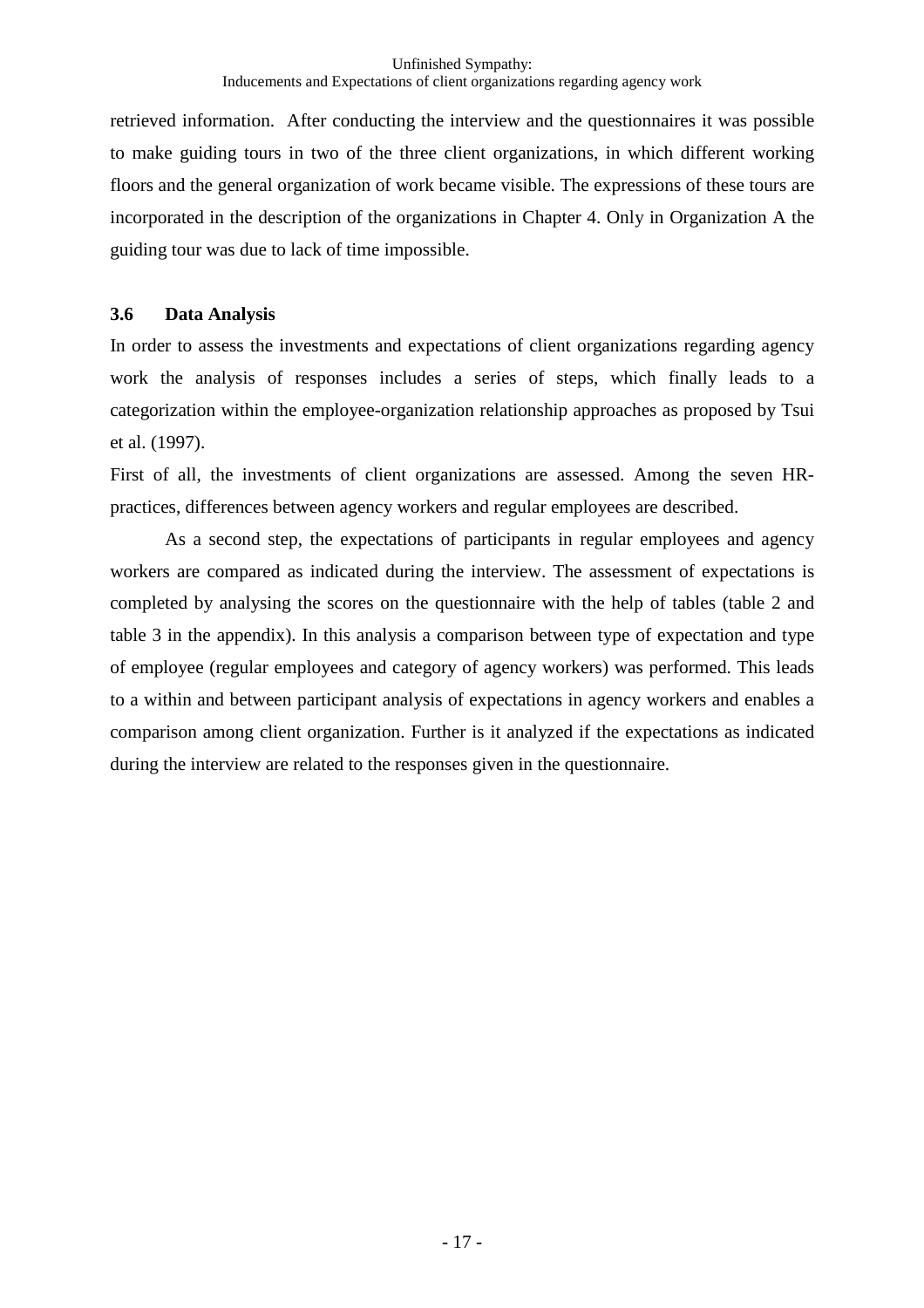# **4 Results**

## **4.1 Introduction**

This chapter presents the results. After briefly introducing each participating organization, the investments and expectations of client organizations in agency workers are described in detail. Based on the results of the qualitative and quantitative analysis, each organization is categorized within the employee-organization relationship framework as proposed by Tsui et al. (1997).

## **4.2 Organization A:**

Organization A is active in the sector of structural steel engineering and was established in 1973. Organization A can be categorized as a small, family-owned company. In 2008, the firm employed 30 employees, from which 6 up to 7 were agency workers. In 2009, due to the economic crisis, no agency workers were employed. Generally, agency workers are used as fitters and welders for handling peaks in production loads. The interviewees indicate that agency workers are used only short-term (a day, up to 3 weeks).

Interviews were conducted with the company manager of the organization and a direct supervisor of agency workers. The company manager is 46 years old and has 5 years tenure, the direct supervisor is 60 years old with 25 years tenure. Both interviewees gathered experience with agency workers (company manager and supervisor: both 12 years). Both interviewees indicated that they personally had never worked as agency workers.

# **4.3 Investments of Organization A**

The interviewees indicate that the organization selected in the past 4 agency workers to become regular members of the staff. The criteria for *selection* are described in terms of personal qualifications, know-how and impression gathered during the agency work relationship. The company manager explains without specifying a firm related example, that agency work is a stepping-stone only for high qualified agency workers, while agency work in low qualified positions can be regarded as "leave in the curriculum vitae". The following statement reflects this:

*"Some of them are doing temporary agency work since 5 years. Then you ask yourself: Why? Yes, because they do not find any employment nowhere."*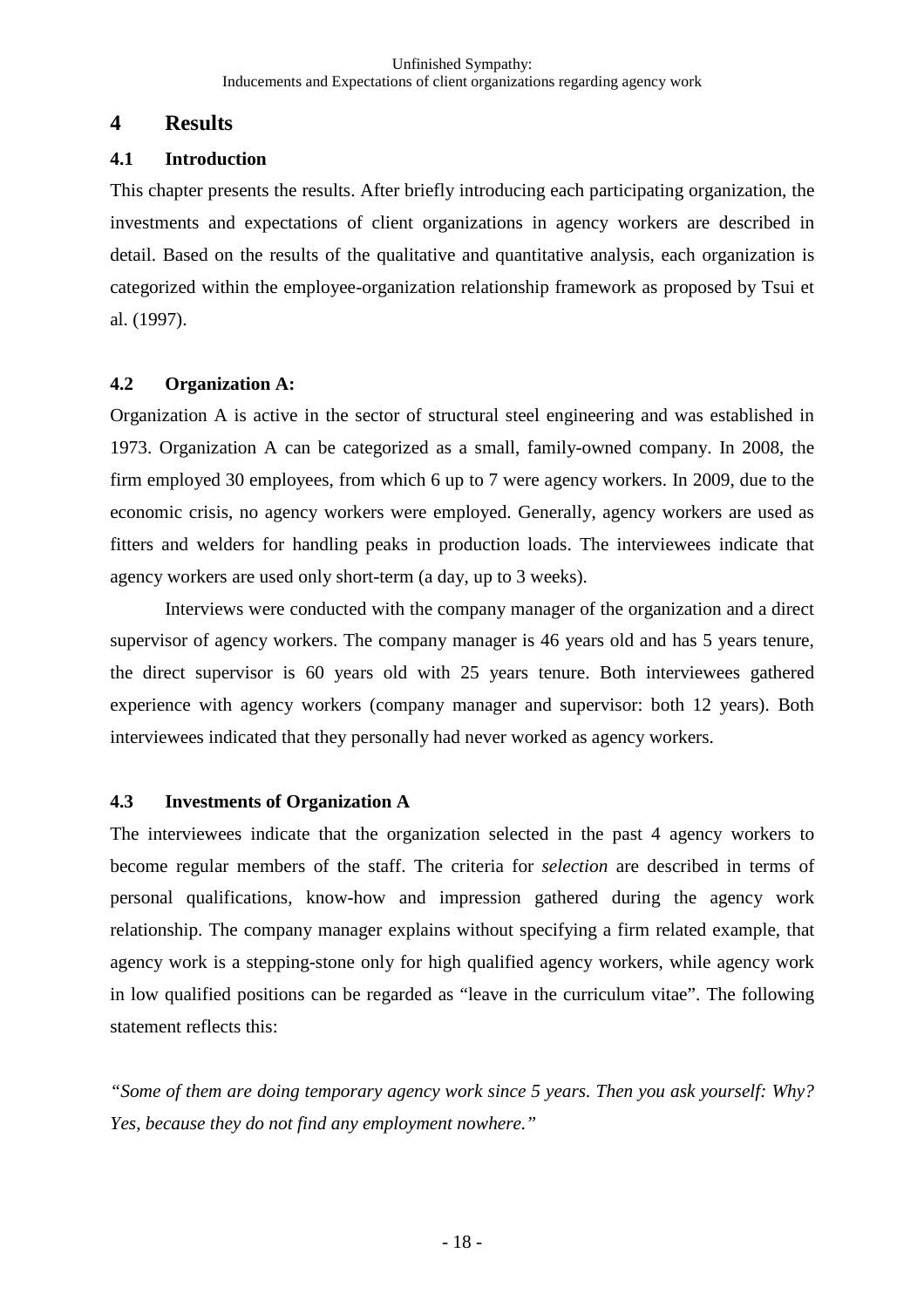In terms of *salary,* the company manager explains that agency workers earn significantly less than regular employees. Although the company manager states that agency work can be seen as a form of modern slavery associated with price dumping and decreased quality standard, the organization never contacted agencies to adjust salary levels of agency workers. Instead, both participants state that financial obligations toward agency workers are per definition obligations of the agencies, thereby refusing responsibility. Within the same line of reasoning, agency workers receive no *financial benefits* from the organizations. While regular employees receive financial benefits, such as Christmas bonus, holiday pay and subsidies for buying working clothes, agency workers are not subjected by these policies. As the company manager explains it:

#### *"The only things we are offering are the material and the equipment."*

In order to ensure security at the workplace, the company manager indicates that, if necessary, required work clothes are provided by the organization, although this is an obligation of the agency.

Both interviewees state, that the *work content* of agency workers and regular employees is identical, that is, both are used as fitters and welders. The only difference exists in terms of personal responsibility. While regular employees are capable to fulfil a function on their own, agency workers work always in a team with regular employees. Agency workers have therefore a supportive function in the process of fitting and welding.

Thereby, no differences exist between regular employees and agency workers in terms of *physical and social working conditions*. The direct supervisor states additionally that the integration in the team depends individually upon the agency worker. But generally, no distinction is made based on contract.

In terms of *developmental opportunities*, both interviewees report that agency workers are expected to own relevant vocational qualifications to fulfil obligated tasks, which makes training unnecessary. Training on-the-job is only offered, if new processes or projects are introduced. In contrast, regular employees receive developmental practices to extend their vocational qualifications, such as payments to make a lift truck license. Promotion within the hierarchy of the organization is indicated by both interviewees as restricted, because of the flat hierarchy of the organization more general. But committed and motivated regular employees are supported to extend their responsibilities and are entrusted with new projects. In contrast, agency workers can not promote within the hierarchy of the organization. Instead,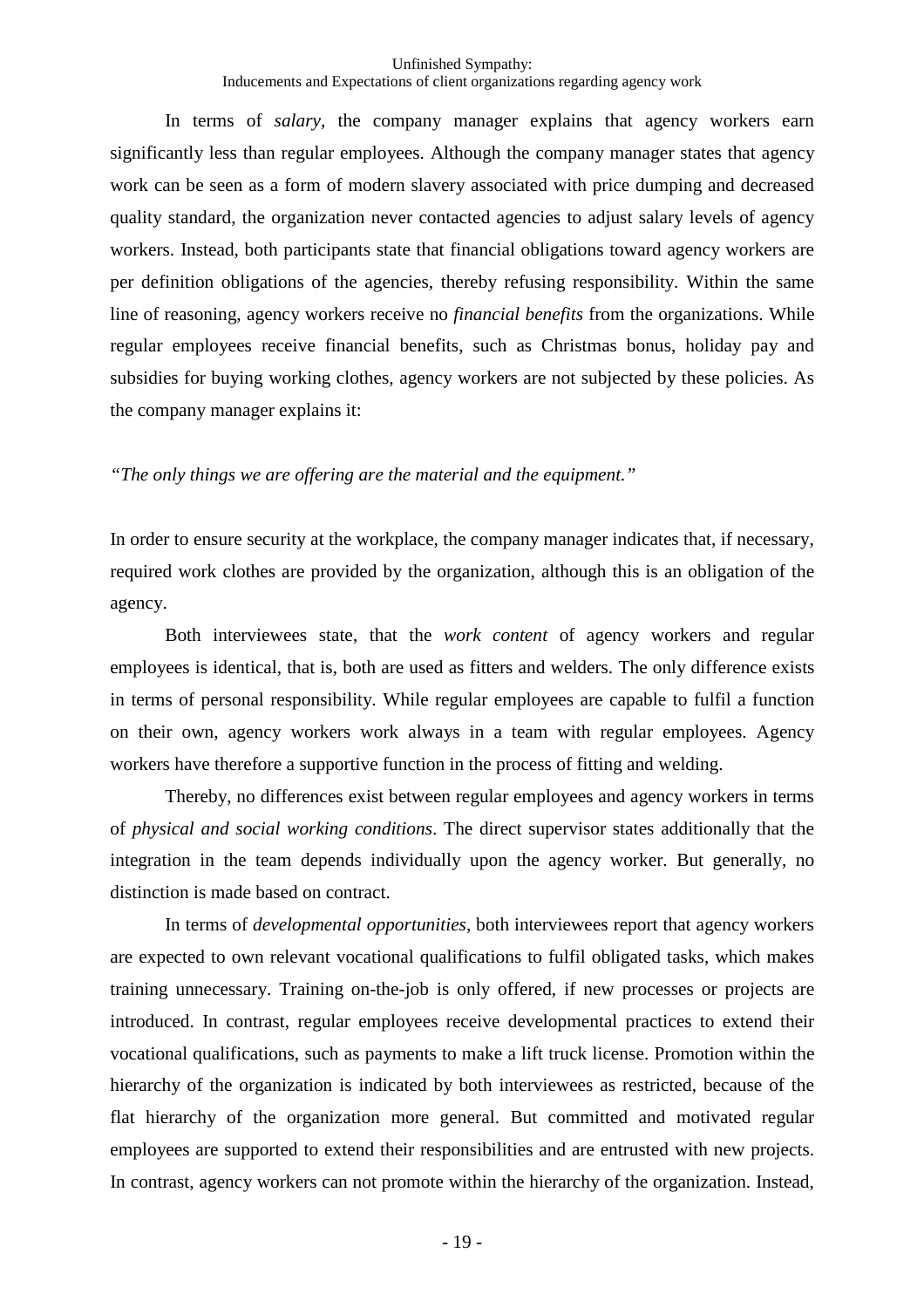the company manager highlights that he is contractually obligated to ensure that agency workers are merely used as fitter and welder. As a result, agency workers remain in the same position, independent of personal possibilities and ambition.

In terms of *industrial relations* the manager states that group discussions are scheduled once a week but its realization depends on the need for action. In these group discussions the procedures of future projects are developed and regular employees in executive position are participating and express their ideas and opinions. Agency workers do not participate in these discussions, but are briefed about the developed procedure to maintain work-flow. Further, the direct supervisor explains, that agency workers engage in less idea generation than regular employees during regular working time and are less concerned with the general productionprocess:

*"Agency workers are concentrated on the things they have to do, and it is important that they make those things right."* 

Organization A has no works council due to the relative small size of the organization and the company manager additionally indicates, that a works council is unnecessary because consensus is reached between management and employees.

#### **4.4. Expectations of Organization A**

In the following paragraph, the expectations of the interviewees about agency workers and regular employees are presented as indicated during the interview and on the questionnaire. The scores of the questionnaire can be found in the appendix of this investigation (table 2 and table 3).

Both Interviewees report that they expect a full task fulfilment in technical and social manners from regular employees. This includes willingness to work hard, high selfmotivation and adaptation with organizational manners. As the direct supervisor highlights, regular employees are expected to work overtime if necessary.

The company manager indicates during the interview that he has identical expectations about regular employees and agency workers. In contrast to his statement, scores on the questionnaire indicate, that he has lower relational expectations (task and non-task related) and even higher transactional expectations about agency workers than about regular employees (see table 2 in the appendix).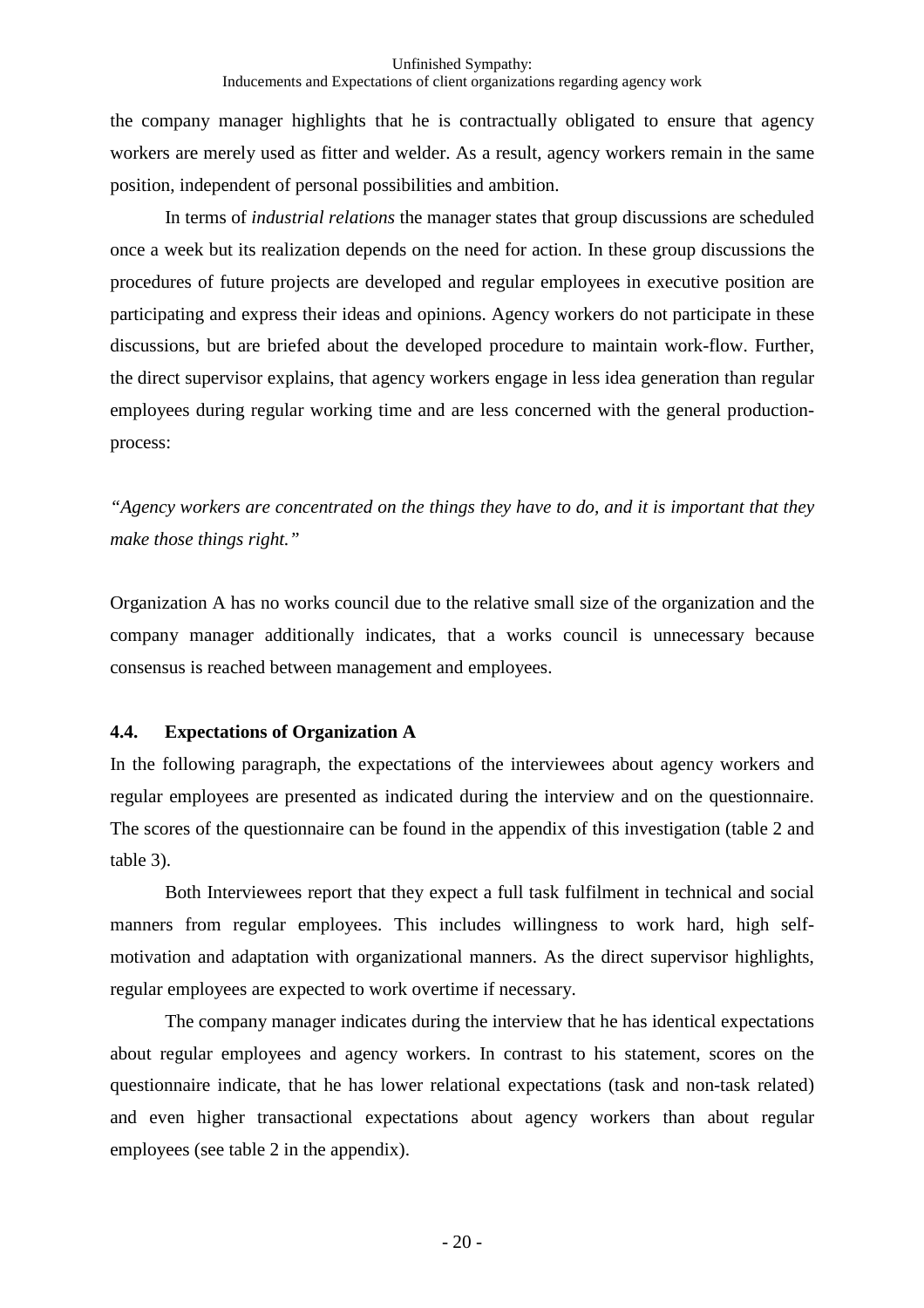In contrast to the company manager, the direct supervisor differentiates between expectations: he expects from regular employees an increased engagement and commitment, while expecting from agency workers the fulfilment of their tasks. This statement is confirmed by the responses on the questionnaire: Concerning all three scales, he expects less from agency workers than regular employees and expectations are foremost transactional, while relational expectations (task and non-task related) are less important.

#### **4.5 Conclusion for Organization A**

Based on the analysis of the investments and the expectations in agency workers, Organization A is categorized within the employee-organization relationship framework (Tsui et al. 1997).

Agency workers in Organization A receive less salary, no financial benefits, are used only in supportive functions, receive no developmental and promotional opportunities and are not participating in group discussions. Expectations about agency workers are thereby predominately transactional. Therefore, it is concluded that Organization A approaches agency workers under the underinvestment approach tending toward a quasi-spot contract approach. Investments in agency workers are clearly restricted and especially in terms of salary, the organization takes no initiative to pay adequate salaries toward its agency workers.

#### **4.6 Organization B**

Organization B was established in 2000 and is an international operating manufacturer of high-tech investments goods and special machinery in the field of building materials, forging industry, process automation and special machinery. The manufacturing of the special machinery involves the development of innovative products, which are designed in the construction department and then manufactured as proto-types. During the guiding-tour, it was possible to take a look into the working halls of the organization. An internal communication system is installed to ensure efficient and effective cooperation between work groups. The development of innovative products results also in an increased cooperation between white-collar and blue-collar workers. The designers of new products follow the manufacturing process, in order to detect problems or construction faults and to re-ask the experience made with the new machinery.

Organization B employs 170 regular employees at the beginning of 2009. Due to the economic crisis and the decrease in order positions the firm introduced short-time work for its employees and fixed-term contracts were not renewed. As a consequence, 20 regular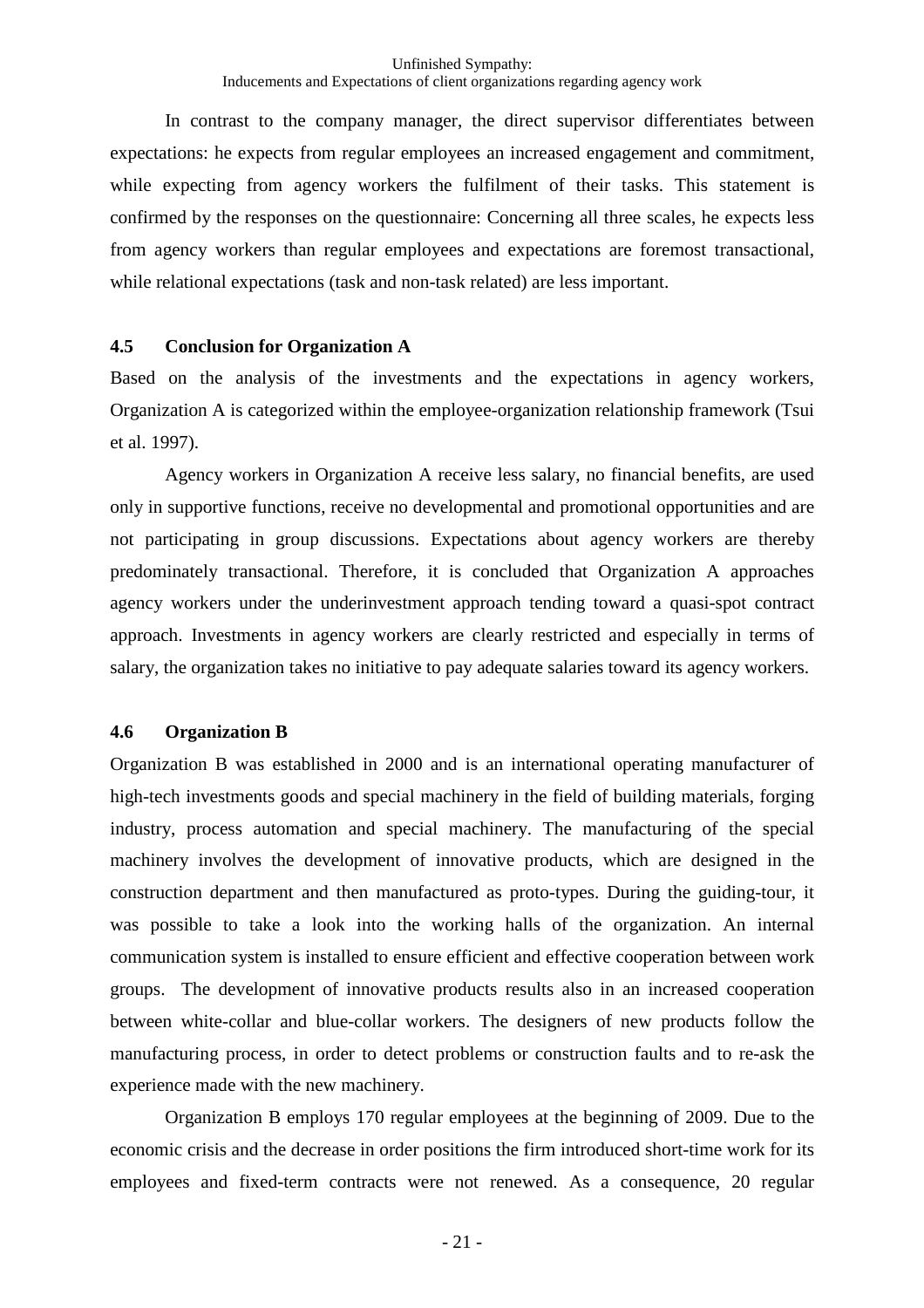employees with a fixed-term contract and all agency workers had to leave the firm. In 2008, up to 12 agency workers worked in the organization for medium or long term duration and were used as support for regular employees in times of increased production loads and for the completion of projects.

One direct supervisor and one manager were interviewed. The direct supervisor is the head of the construction department and has regular contact with agency workers who belong to the vocational group of engineers. These agency workers are obtained via agencies, which are specialized in engineers. The direct supervisor is 42 years old and has 3 years tenure and two years experience with agency workers. He used to be an agency worker for two month, in the field of machinery operator.

The second interview was conducted with the organizational coordinator. This manager is responsible for the successful and effective coordination of all departments. Based on his personal history as blue-collar worker, he still feels connected to the blue-collar employees, and his experience with agency workers are based on this time. The manager has 9 years tenure and has experience with agency workers since 5 years. He indicated that he never had worked as agency worker.

Different to Organization A, Organization B uses agency workers for medium and long durations and the agency workers differ in vocational qualification (engineers and bluecollar workers). This allows the evaluation of the possible effect of tenure and vocational qualification on the investments and expectations in agency workers. Therefore the answers from both interviewees are compared.

#### **4.7 Investments of Organization B**

Both Interviewees indicated that three to four agency workers were selected to become regular employees of the organization. The criteria for *selection* are stated in terms of personal engagement and qualification as well as the experience gathered during the agency work period.

In terms of *salary,* the direct supervisor states that the hourly rates of agency workers are on a similar level to those of regular employees, although differences exists in the quality of the offered agency workers:

*"Sometimes it looks like as someone (temporary agency managing clerk) stands directly behind the university and picks out all the people to place them somewhere. Other agencies have their staff since 10 or 15 years and those are really able to do their jobs. The expenses*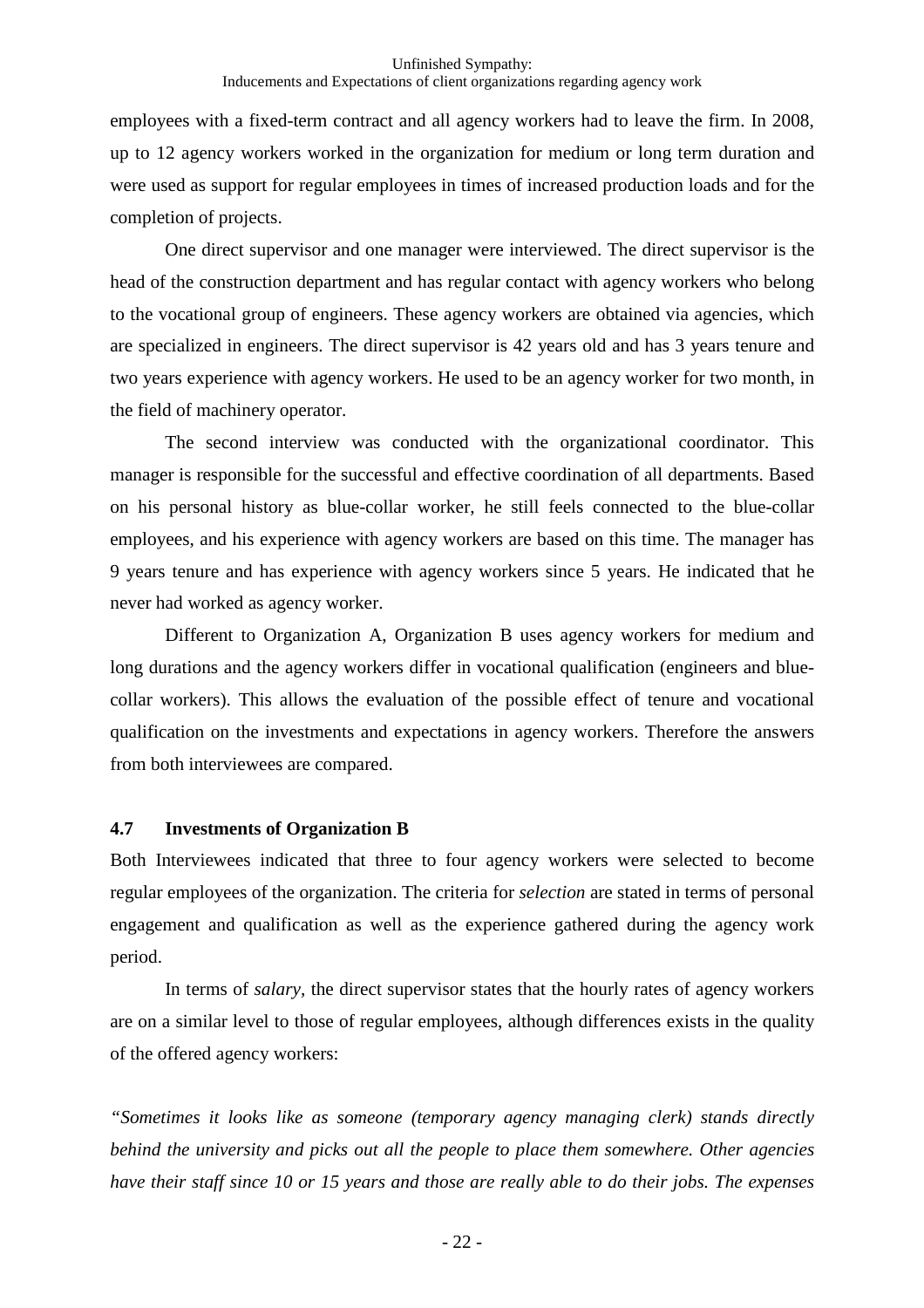*are about the same, may be 2 Euros more per hour. But the quality of the employee is quite different."* 

The manager reports that the salaries between own employees and agency workers differ, but that this difference declines with increasing vocational qualification. The paid hourly rate is thereby not affected by the duration of the agency work relationship.

Both Interviewees indicate that re-negotiations about the salaries of agency workers never occurred, because salary is an internal part of the contract between agency and its workers:

*"In principle, we are just the client organization. So stupid this sounds, in principle we rent human labour, for which we have to pay salary toward the agency."* (Manager)

Likewise, agency workers receive no *financial benefits* from the organization. Only regular employees receive holiday pay, Christmas bonuses, cash bonuses for the successful completion of projects and subsidies for buying working clothes. But, long term agency workers in blue-collar functions are invited to organizational events, such as Christmas celebrations or barbecue evenings and white collar agency workers are allowed to make use of company cars. Medium term agency workers in blue-collar jobs are not invited to organizational celebrations because of their limited stay within the firm.

Concerning *work content*, both interviewees report that agency workers in white-collar jobs are predominantly used as support for regular employees and hold no supervising positions:

*"The organization has its own specialists and those specialists would work in charge, while agency workers would work more supportive."* (Supervisor)

The manager additionally indicates that the assignment of agency workers in supportive functions is based upon the uncertainty about the duration of the agency work. For bluecollar jobs, no distinction is made between regular employees and agency workers in terms of work content, nor does medium or long term duration affect the work content.

The *work environment* is indicated as identical for both regular employees and agency workers in terms of physical and social working conditions: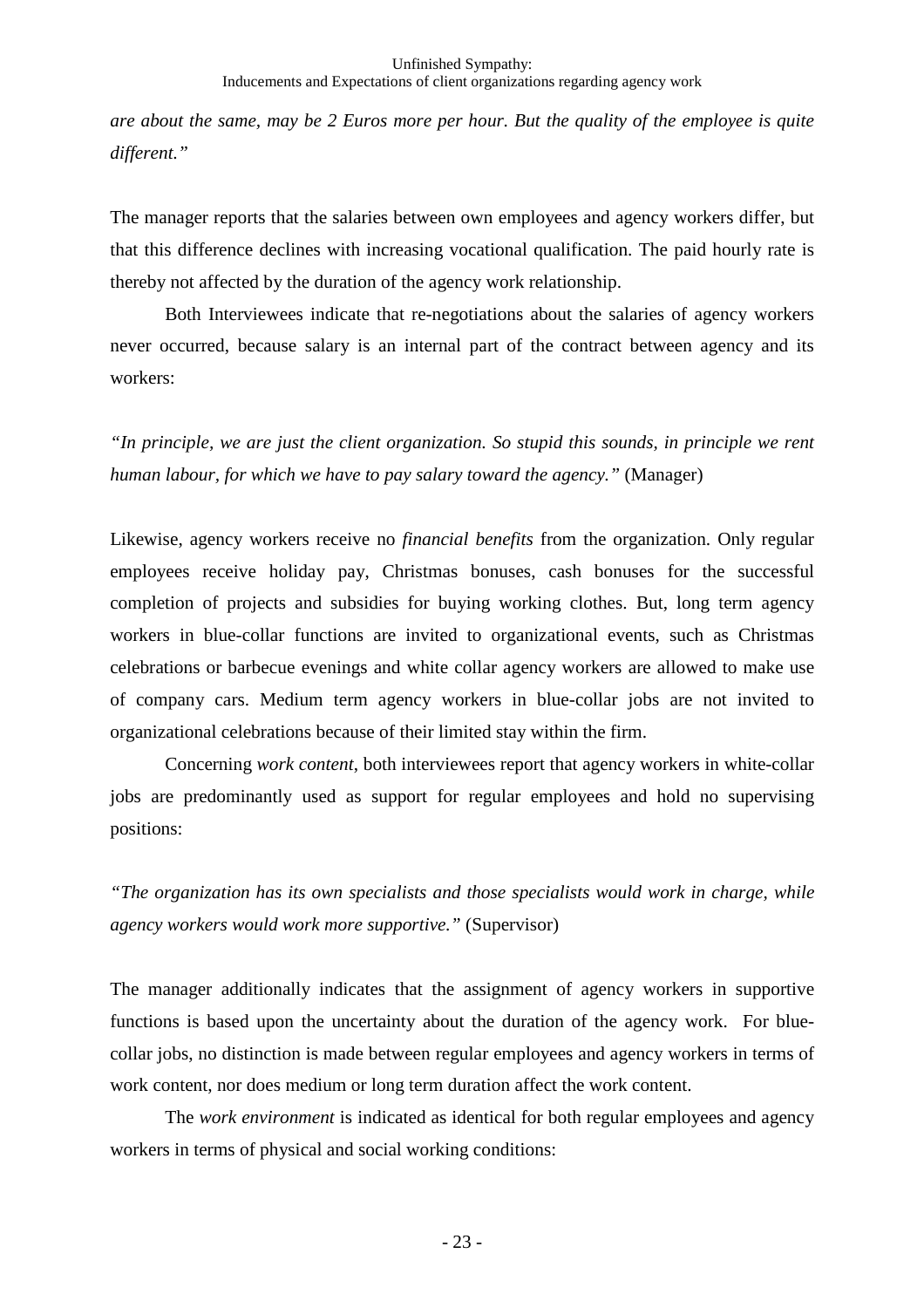*"Not in my department. That are all office workplaces, and everybody has a chair and a table."* (Direct supervisor)

 *"No. We do not get agency workers in for the bad jobs. They have the same rights and they have to do the same work as our regular employees."* (Manager)

Both interviewees report that agency workers receive no *developmental opportunities*, based on the fact that they are merely used as support for regular employees and the limited duration of the work relationship. Instead, agency workers are expected to hold required vocational qualification to fulfil tasks. In contrast, regular employees receive training-on-the-job and internal and external courses to extend their qualifications (such as English-courses, supervising seminars).

Both Interviewees report that it is generally possible for agency workers to be promoted within the hierarchy of the organization, based upon personal qualifications. But this promotion depends on the selection of agency workers to become regular employees:

*"If we have an agency worker, who is exceptional good, then we make him the head of the team. … And this kind of workers are then selected and employed directly by the organization."* (Manager)

Referring to *industrial relations,* the supervisor states that both regular employees and agency workers are participating in group discussions and can report their ideas and opinions. Thereby, the kind of contributions seem not to differ, although the supervisor explains that agency workers, based on their constantly changing work contexts, might be able to review processes differently than regular employees.

In contrast to the supervisor, the manager aims that agency workers are not participating in group meetings, but can report their ideas and opinions during regular work time. Thereby, the amount of contributions between regular employees and agency workers differ, although this difference becomes smaller if the tenure of the latter increases. Generally, the manager regards regular employees as being more pro-active in taking initiatives than agency workers:

*"Agency workers frequently resign themselves into their fate. They do not want to be unemployed and choose therefore for agency work. Then they are passed around like Gypsies*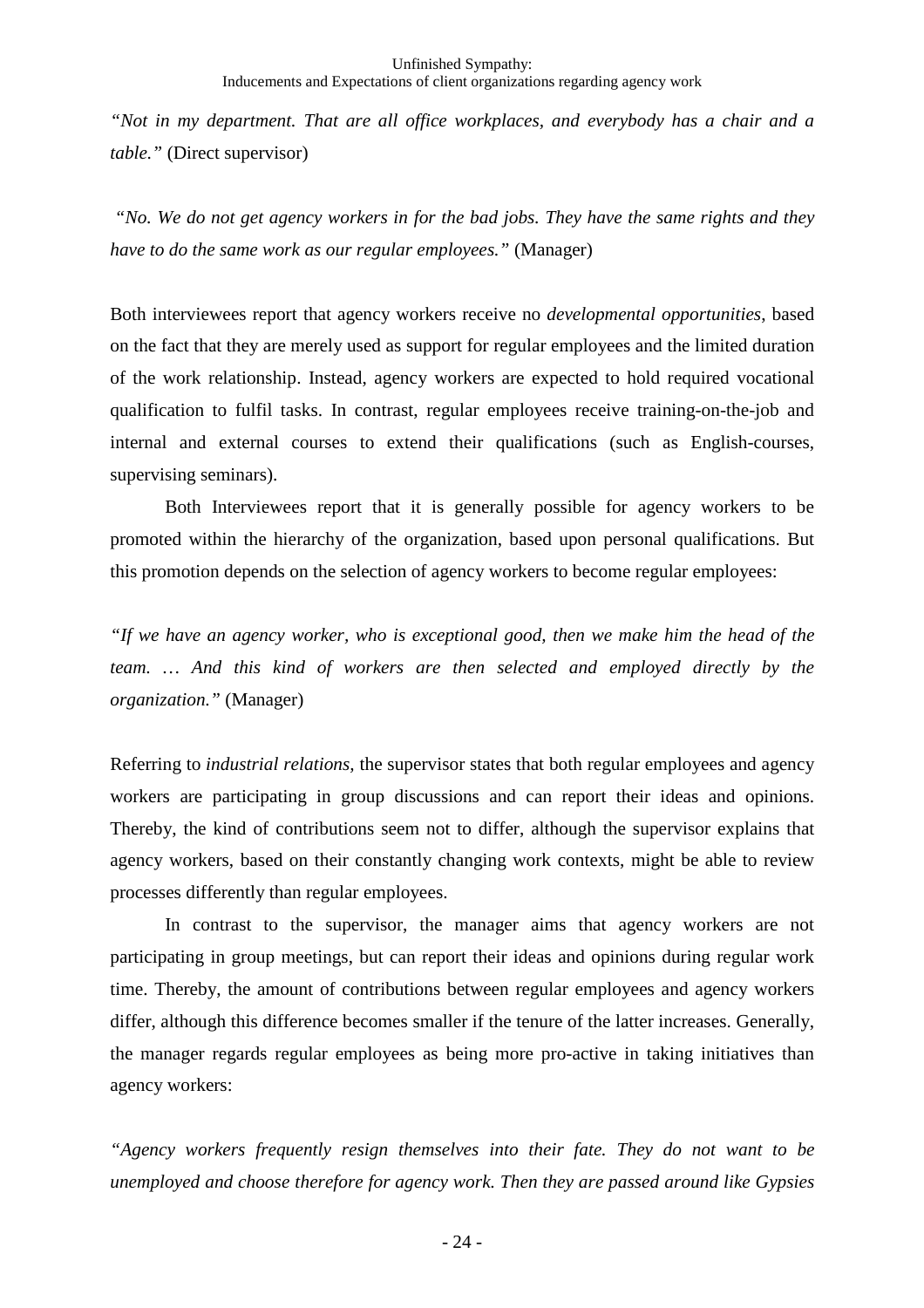*and as a consequence they aren't highly motivated. This is included in the whole story (of agency work)."* 

*"Those people (agency workers) who are here for a longer time period contribute correspondingly more, because they do not feel like agency worker, but almost like regular employees."* 

#### **4.8 Expectations of Organization B**

The direct supervisor indicates that he expects less from medium and long term agency workers than from regular employees because former are used only for supportive functions. Regular employees are expected to be committed, to extend vocational qualifications, to guide agency workers, and to think in a business-like manner. In contrast, he expects from agency workers an adequate tasks performance and integration in the team. Thereby, the direct supervisor expects more from long term agency workers than from medium term agency workers, because long term agency workers are more familiar with the processes. In accordance with this statement, the scores for long term agency workers on the questionnaire are higher on all three expectation scales than for medium-term agency workers (see table 2 in the appendix). But when compared to regular employees, expectations in long-term agency workers score even higher for relational non-task related expectations and score equal for transactional and relational task-related expectations. The expectation about medium-term agency workers are equally focused upon transactional and relational non-task related expectations, while relational task-related expectations are less important.

The manager states during the interview that he expects the same from long term agency workers and regular employees. He expects from both that they do a good job. Further, the manager explains that he expects less from medium term agency workers:

*"I grant every agency worker a certain introductory phase, in which I do not directly expect a 100% performance level. Instead I am satisfied with 80% performance, because they have to become familiar with everything new."* 

In line with this statement, the manager expects more from long term agency workers among all three expectation scales than from medium term temporary agency workers (see table 2 in the appendix). In contradiction with his statement, the expectations about long term agency workers and regular employees are only equal for transactional and relational non-task related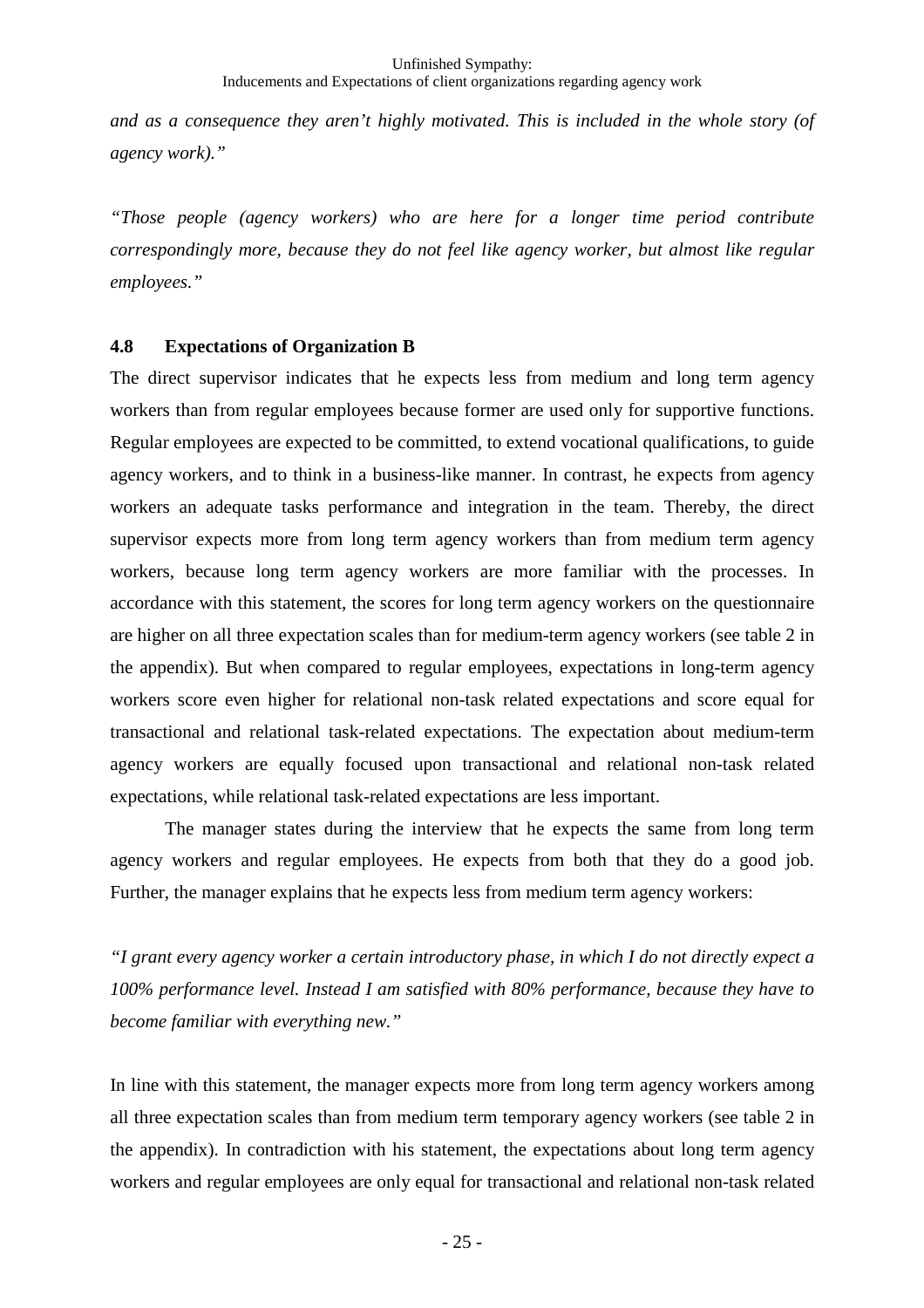expectations, while relational task-related expectations are lower for long term agency workers. The expectations about medium term agency workers are focused on transactional expectations, while relational expectations (task and non-task related) are less important.

The vocational qualification affects the expectations in agency workers only for relational expectations (task and non-task related). In accordance, both interviewees expect more from long term agency workers than from medium term agency workers. Expectations about medium term agency workers in blue-collar functions are focused on transactional expectations, while expectations in medium term agency workers in white-collar functions are equally focused on transactional and relational non-task related expectations. Expectations about long term agency workers in blue-collar functions are focused on transactional and relational non-task related expectations, while expectations in long term agency workers in white-collar functions are equally focused on all three expectation scales.

#### **4.9 Conclusion Organization B**

Given the fact that medium term agency workers in blue-collar functions receive less salary, no financial benefits, no developmental practices, no promotion possibilities and are not participating in group discussions, it is concluded in relationship with the predominately transactional expectations that medium term agency workers are approached under the quasispot contract.

Long term agency workers in blue-collar functions receive the same investments than medium-term agency workers. In the relationship with the predominant relational non-task related and transactional expectations, it is concluded that long term agency workers in bluecollar functions are subjected under the underinvestment approach.

The investments in medium term and long term agency workers in white-collar functions are identical to those of agency workers in blue-collar functions, except that agency workers in white-collar functions receive similar salaries, are participating in group discussion and employ only supportive functions. In relationship with the predominant transactional and relational expectations (task and non-task related), it is concluded that medium term and long term agency workers in white-collar functions are subjected under the underinvestment approach.

#### **4.10. Organization C**

Organization C was established in 1974 and bought by a Finish holding in 1998. Since then the firm is a legal unit within this group and has specialized in systems for high surface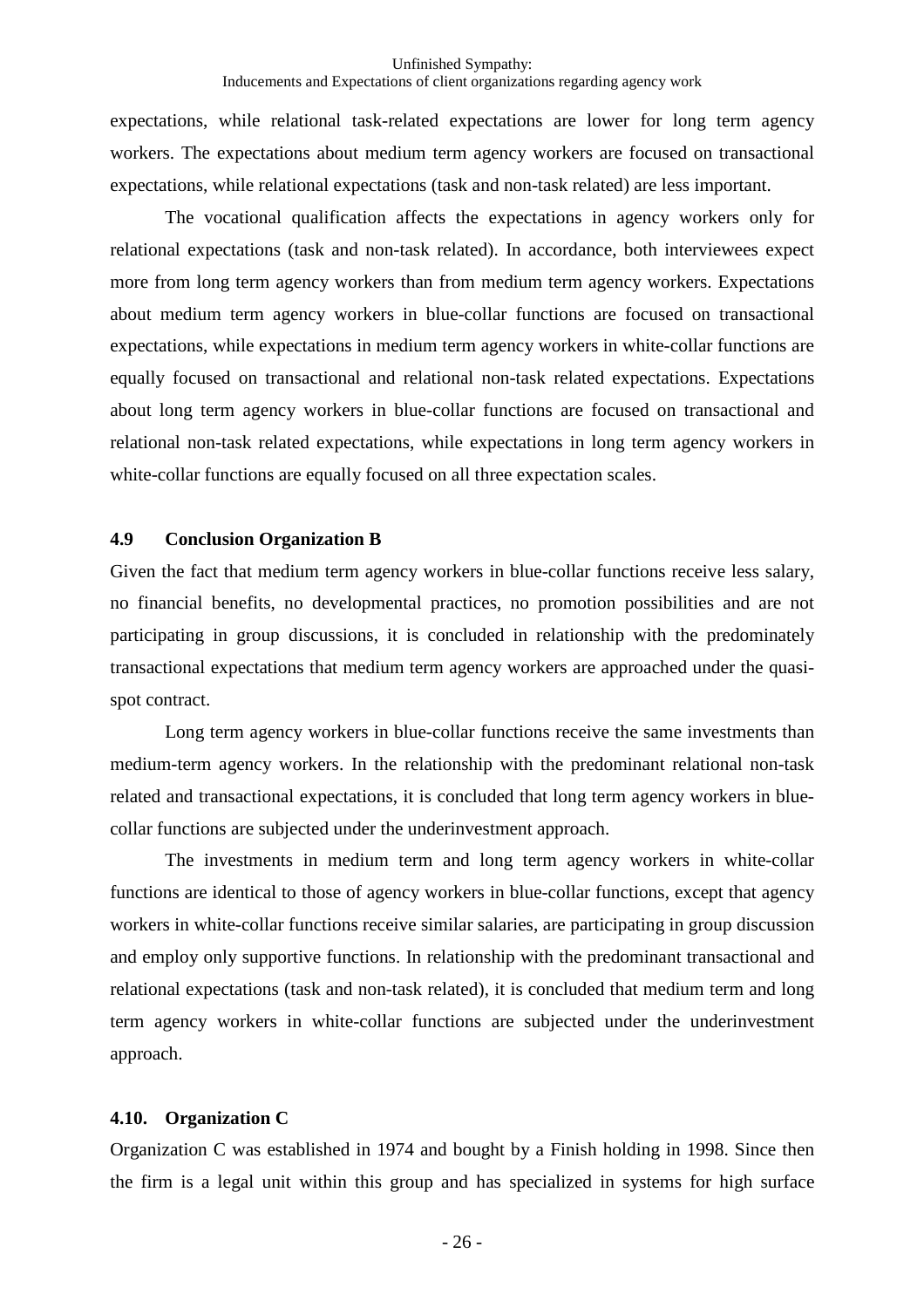regulation, radiator connections, drinking water installation and plastic pipes. Organization C employs 440 regular employees and uses agency workers solely in the production department, in which 150 regular employees are employed. In the production department, assembly lines are installed to finish the end-products. Working teams are assigned per assembly line, in which the machine operator is in charge and is supported by a team of employees. In times of increased production loads and in holiday seasons the number of regular employees is extended by 40 agency workers. Agency workers remain in the organization for short or medium term duration. At the time of conducting the interviews, no agency workers were employed, which was attributed by all interviewees as a consequence of the general economic crisis and the decrease in production orders.

In Organization C four interviews are conducted. The first interviewee is the plant manager. In this function he is responsible for the whole production area including personnel development. He is 42 years old and has 4 years tenure in which he gathered experiences with agency workers. He previously worked in the Netherlands and gathered experience with agency workers in this context too, which he indicates with the duration of 4 up to 5 years.

The second interviewee is the project manager, who is responsible for technical development and implementation. He is 53 years old and works since 25 years for Organization C and has experience with agency workers since 15 years. He is also a works council member.

The third interviewee is the head of the production department. He is 44 years old and works since 22 years for Organization C and has since 8 years experience with agency workers.

The fourth interviewee is the process technician of the production department and can be regarded as direct supervisor of agency workers. He is 32 years old and works since 10 years for Organization C and has 3 years experience with agency workers.

All interviewees indicated that they personally had never worked as agency workers.

#### **4.11. Investments of Organization C**

All four interviewees state that agency workers have been selected in the past to become regular employees. The criteria for *selection* are personal impression, high motivation, good perception of work, high qualifications, potential for development and a generally good performance level. The direct supervisor additionally explains that the stable economic situation enabled the selection of agency workers. Further, the project manager states that an agreement between works council and management is established, in which the agency work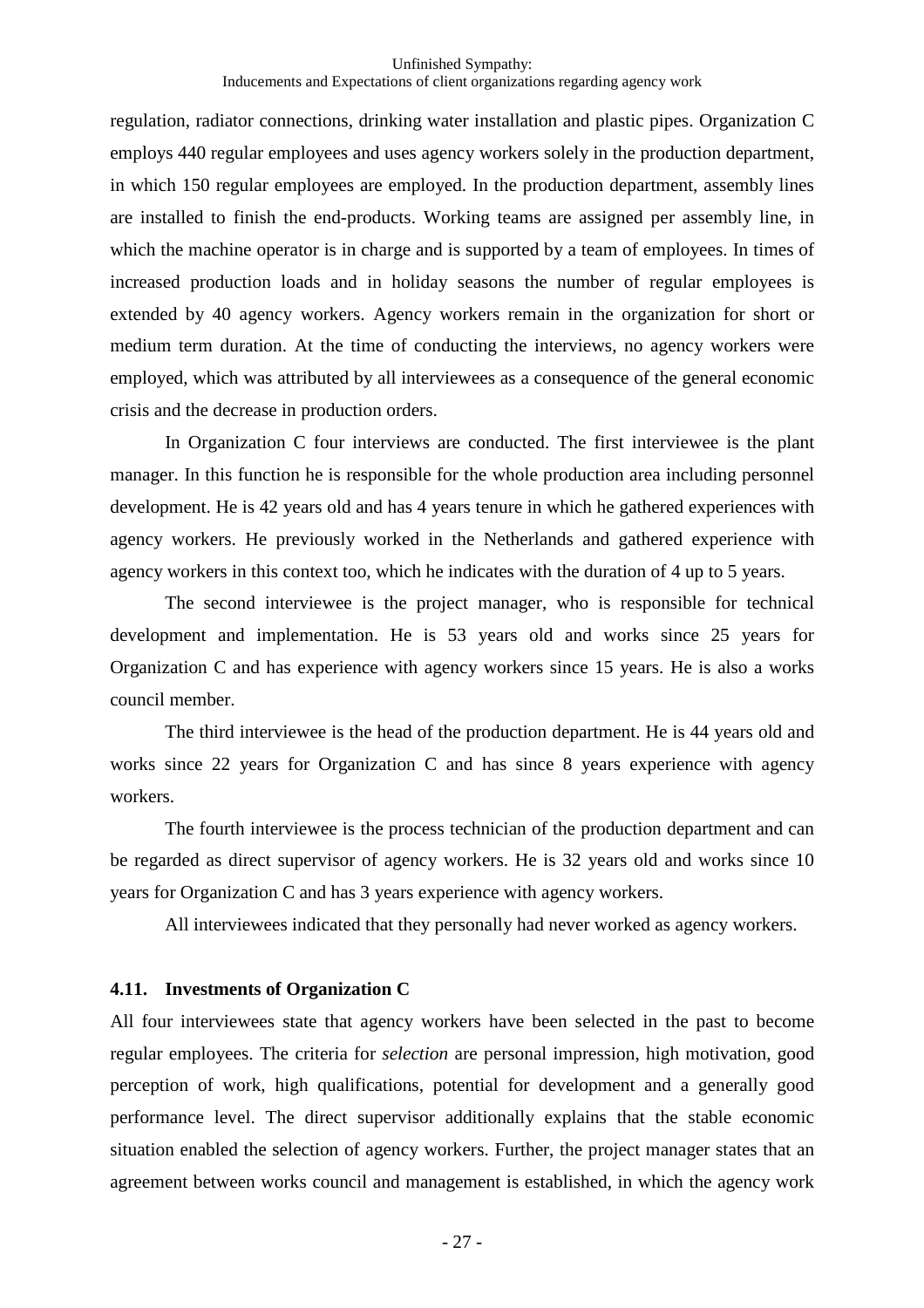employment is not allowed to exceed the duration of three months. Therefore, if production loads are increasing or stable for a time period longer than three month, the jobs of agency workers have to become regular contracted.

All four interviewees told that agency workers receive less *salary* than regular employees. This difference is estimated by the plant manager with 30 up to 40 % and is explained with the agreements between agencies and their agency workers. Organization C, under pressure from the works council, takes initiative and signs only contracts with agencies, which pay a minimum hourly rate of 9 Euro toward its workers. The reasons behind this firm policy are indicated by the direct supervisor in terms of preventing salary dumping and the exploitation of agency workers, while the project manager states that qualified agency workers are only attracted by agencies that pay adequate hourly rates. Therefore, ensuring that agency workers receive this minimum hourly rate is perceived as an organizational benefit in the long-run.

Although adequate salary levels are indicated as important, agency workers receive no *financial benefits.* While regular employees receive holiday pay, a Christmas bonus and annual royalties, agency workers are not subjected by these internal bonus policies. As the head of the production department explains it:

*"This means, the one for whom the organization pays the social security payments gets it (financial bonuses). For the agency workers, the social security payments are paid by their agencies."* 

The only exception is made if agency workers suggest ideas that get implemented. In those instances, agency workers receive a financial bonus. In addition, agency workers receive no financial benefits for working clothes, because the supply of equipment is a responsibility of their agencies. While regular employees receive payments to buy working shoes and are equipped with clothes containing the organizational logo, the interviewees explain additionally that the limited duration, the frequent change of agency workers and associated costs are reasons in not paying financial subsidies or offering working clothes. Organization C only offers required working tools, ear protectors and gloves which are necessary for task fulfilment.

*Work content and work environment* do not differ for agency workers and regular employees, because both are used for supportive functions. Likewise, all interviewees state that social and physical working conditions are identical.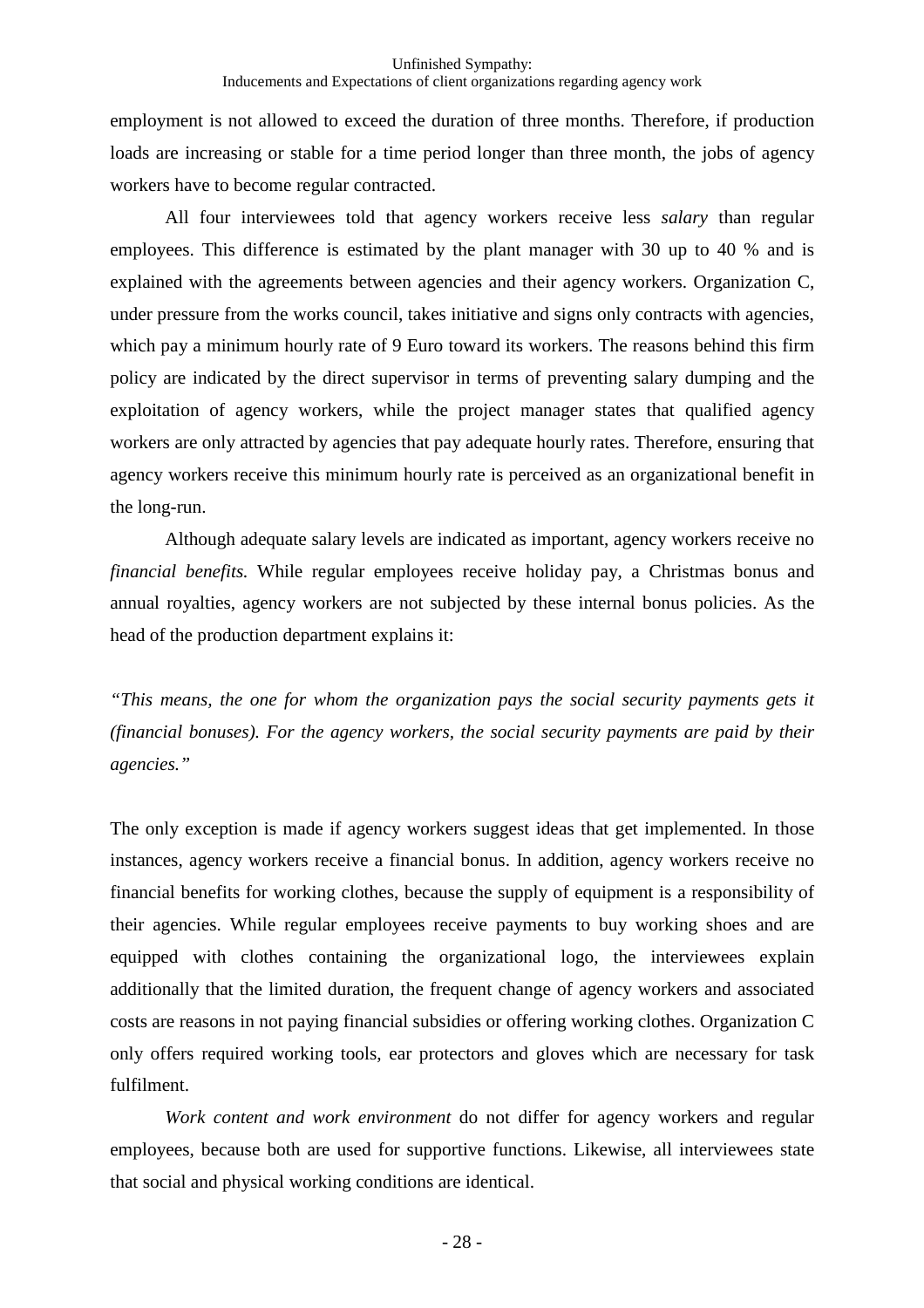In terms of *developmental opportunities,* all interviewees indicate that agency workers receive no formal training: they are expected to fulfil the obtained tasks after a one day training-on-the-job. In contrast, the abilities of regular employees are extended via internal and external courses (such as English-courses, supervising seminars, truck license) and organized within a quality matrix to ensure that regular employees possess the abilities to perform all tasks within the production department. Further, agency workers can not promote within the hierarchy of the organization. As the head of the production department explains it:

*"But if you know that they remain here only for three months, then you prefer to leave them in the positions they are already familiar with. Of course they would be potential machinery operators and they would own those positions, if we would use them longer."* 

In contrast, the mobility of regular employees is organized via internally published job advertisements and regular employees are preferred over external applicants. Agency workers are allowed to apply for the published jobs too, but they are only considered as externals applicants who hold relevant job experience.

In terms of *industrial relations*, all interviewees' state that group discussions are regular scheduled in order to evaluate problems and to formulate solutions and performance goals. Regular employees are actively participating and this is additionally encouraged to reach improvements. Agency workers are not participating within the group discussions, but can report their ideas and opinions during regular working time. Thereby, the plant manager states that they contribute less and are more reserved than regular employees, but this behaviour changes when tenure of the agency workers increases:

*"Agency workers, who are here longer, feel more committed with the organization, than those who remain only for two weeks."* 

The direct supervisor explains that the contributions of agency workers and regular employees differ in quality. Agency workers do not have a global overview of the production process and are more concerned with the tasks at hand. Being more extreme, the project manager reports that agency workers contribute nothing in terms of improvements:

*"They contribute aspects in terms of restructuring. But not for improvements, that's more quite the reserve. The competitive think based on the possible loss of the own workplace that I*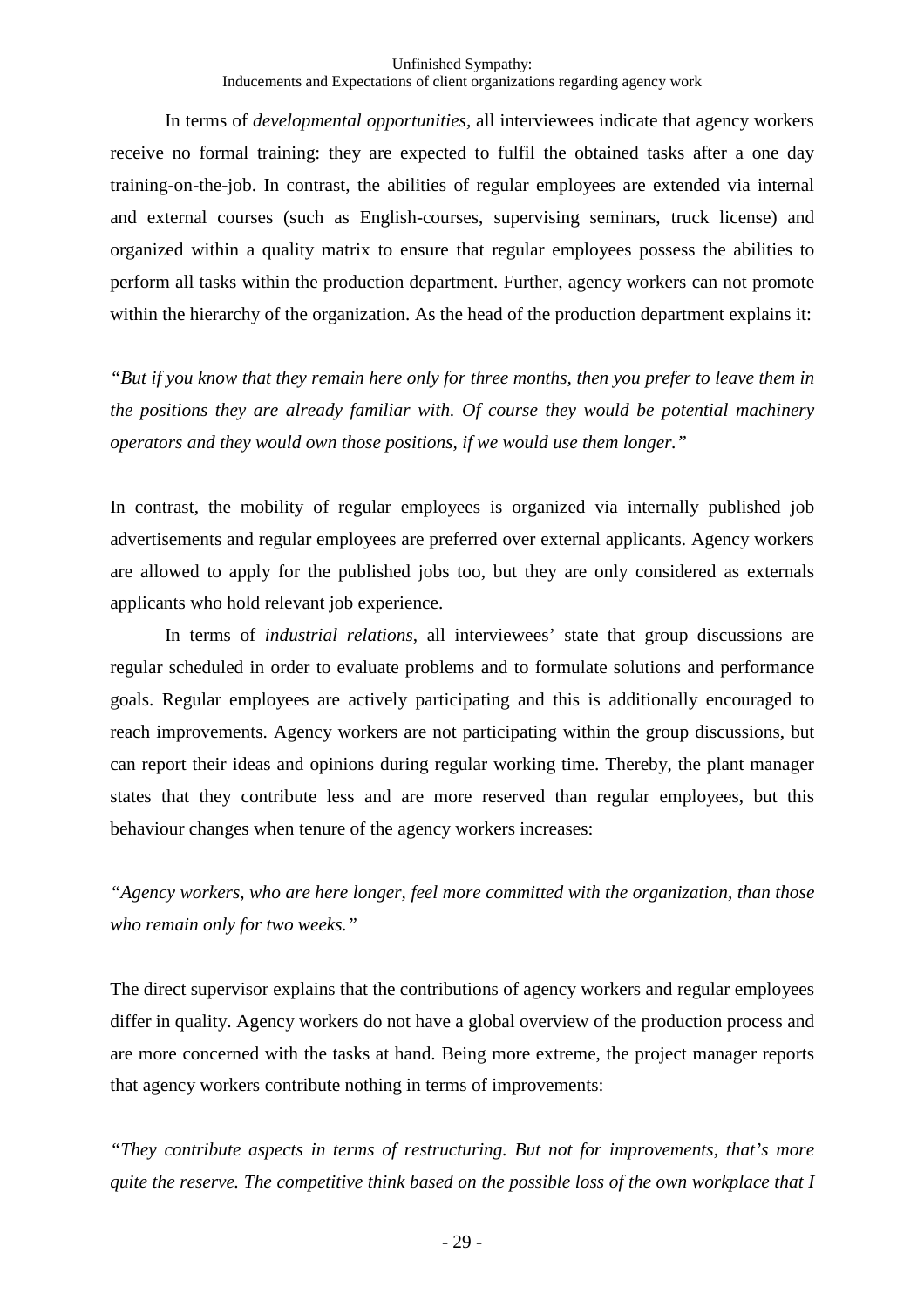*experience by the people (regular employees) is immense and gets bigger by the economical pressure. And that's not an advantage for the organization."* 

As has been already indicated under the headings of salary and selection, Organization C has a powerful works council, which represents the interests of regular employees. Agency workers are not members of the works council due to the fact that they remain only for short of medium term duration in the organization. But agency work is a subject within the meetings of the works council, in which the hourly rates of agency workers and the maximum duration of their stay within the organization are discussed. The reasons to engage in those topics are explained in terms of preventing salary dumping and to ensure that agency workers are only used to handle peaks in production and not for replacement of regular contracted jobs.

#### **4.12. Expectations of Organization C**

As a general remark, only the project manager and the head of the production department completed the questionnaire separately for short and medium term agency workers. Although all interviewees indicated that agency workers are also used short term, the plant manager and the direct supervisor stated that the predominant usage of agency workers is for a medium duration. Therefore both completed the questionnaire only for medium term agency workers.

During the interview the plant manager reports that he expects less from medium term agency workers than from regular employees, because agency workers receive less salary and are not used for a replacement of regular employees. Therefore expectations about medium term agency workers are that they are qualified to fulfil their tasks, familiar with the required working tools and perform in correspondence with the guidelines. Regular employees are expected to own sufficient qualifications to produce and evaluate products, delivering on time and with high quality, to show initiative, and to be changeable and adaptable. The differentiation between expectations is confirmed by the responses on the questionnaire: expectations about medium term agency workers are lower on all expectation scales when compared to regular employees. Thereby, the expectations about medium term agency workers are not purely transactional. Instead, they involve equally high relational non-task related expectations, while relational task-related expectations are less important.

The project manager states that he expects less form short term than from medium term agency workers and regular employees, because short term agency workers are not familiar with the processes. Expectations in medium term agency workers and regular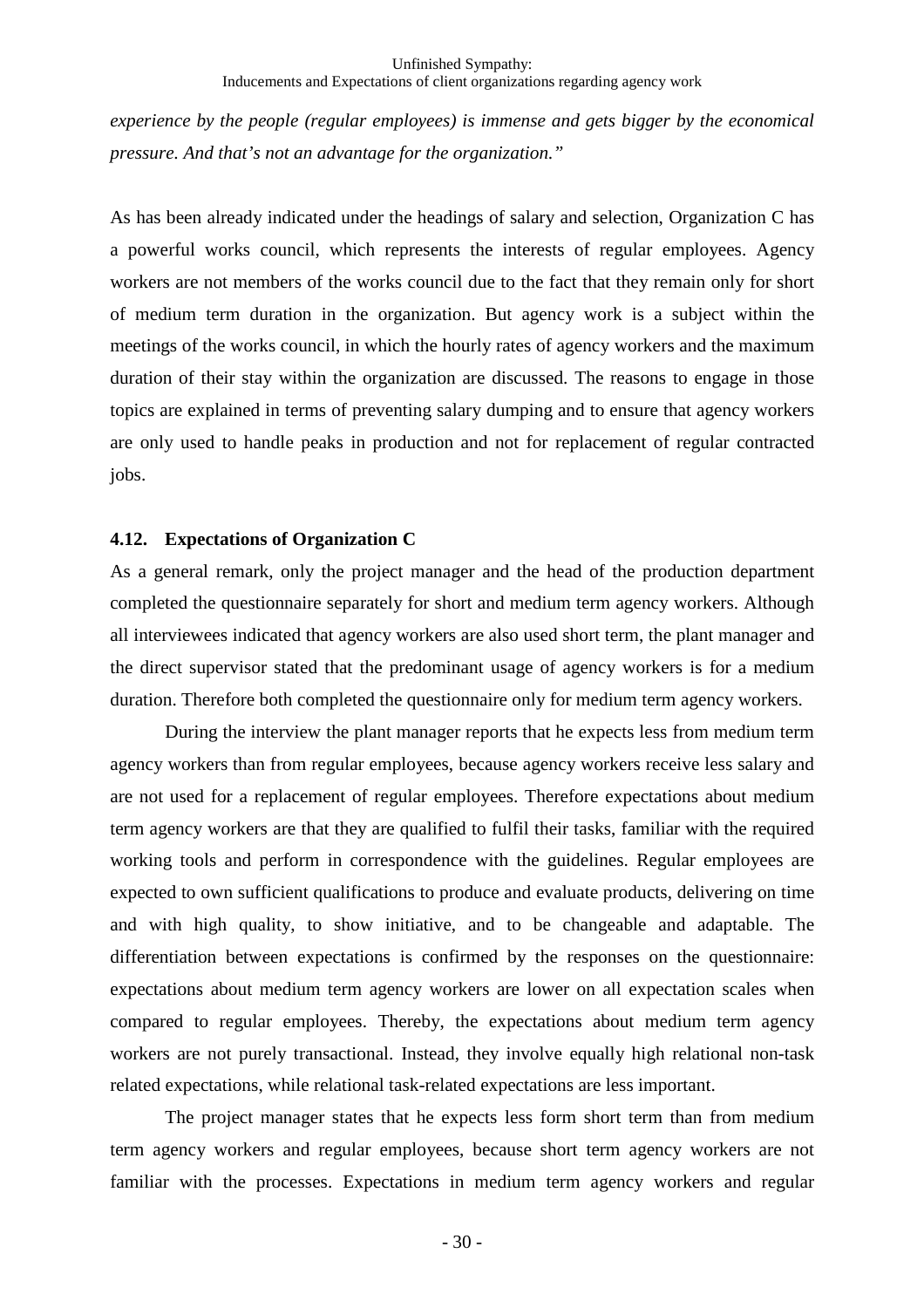employees are indicated in terms of engagement, loyalty, imaginativeness and assertiveness. This statement is not confirmed by the responses on the questionnaire: expectations about short and medium term agency workers are similar among all expectation scales. In addition, medium term agency workers score lower on the relational-task related expectation scale when compared to regular employees, while expectations are only equal for transactional and relational non-task related expectations. Expectations in short term agency workers are focused on transactional expectations, while relational expectations (task and non-task related) are less important.

The head of the production department explains, that he expects the same from agency workers (short and medium term) and regular employees. These expectations include the identification with the workplace, flexibility, innovativeness, imaginativeness, goal-oriented behaviour, leadership taking, social cooperation, the ability to criticize, and consciousness. In contrast to this statement, short term agency workers score lower for relational task-related and relational non-task related expectations when compared to regular employees. In addition, medium term agency workers score even lower than short term agency workers on relational task-related expectations. Only transactional expectations are identical for short, medium term agency workers and regular employees, while medium term agency worker score also equal for relational non-task related expectations when compared to regular employees. In sum, expectations in short term agency workers are focused on transactional expectations, while expectations in medium term agency workers are focused on transactional and relational nontask related expectations.

The direct supervisor expects less from medium term agency workers than from regular employees, because regular employees have a global overview of work and a selfinterest in the fulfilment of high expectations. Agency workers are expected to fulfil their task, while regular employees are expected to be flexible, willing and following. In line with this statement, expectations about regular employees are higher among all three expectation scales when compared to medium term agency workers. But, expectations about medium term agency workers are not focused on transactional expectations. Instead, relational non-task related expectation score highest, while both transactional and relational task-related expectations are less important.

#### **4.13. Conclusion Organization C**

Given that short term agency workers in Organization C receive less salary, restricted financial benefits, no developmental practices, are not allowed to promote within the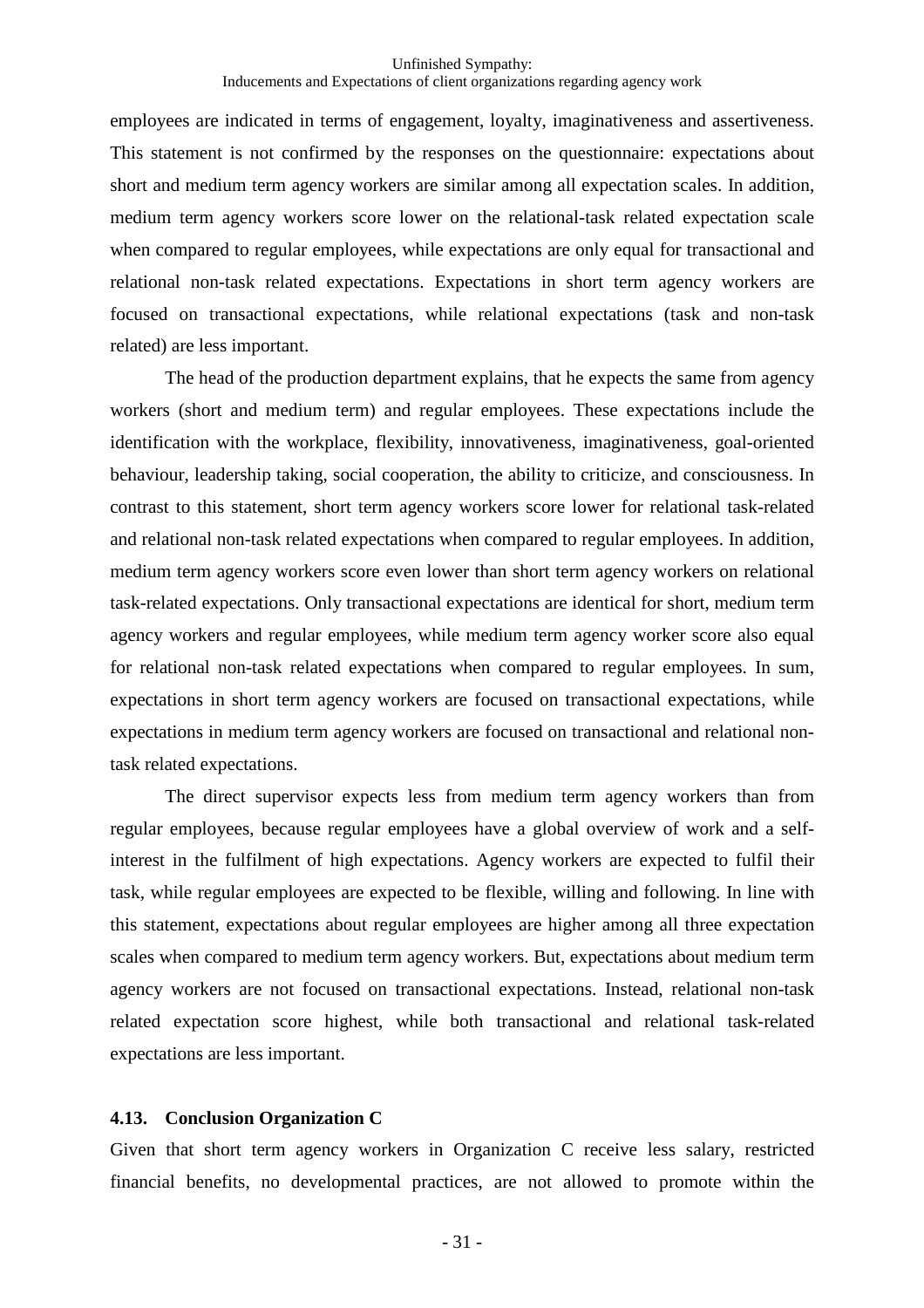hierarchy and are not participating in group discussions it is concluded with the predominantly transactional expectations that short term agency workers are approached under the quasi-spot contract tending toward the underinvestment approach.

Medium term agency workers receive the same investments than short term agency workers but expectations are involving similar high transactional and relational non-task related expectations. Therefore it is concluded, that medium term agency workers are clearly subjected under the underinvestment approach.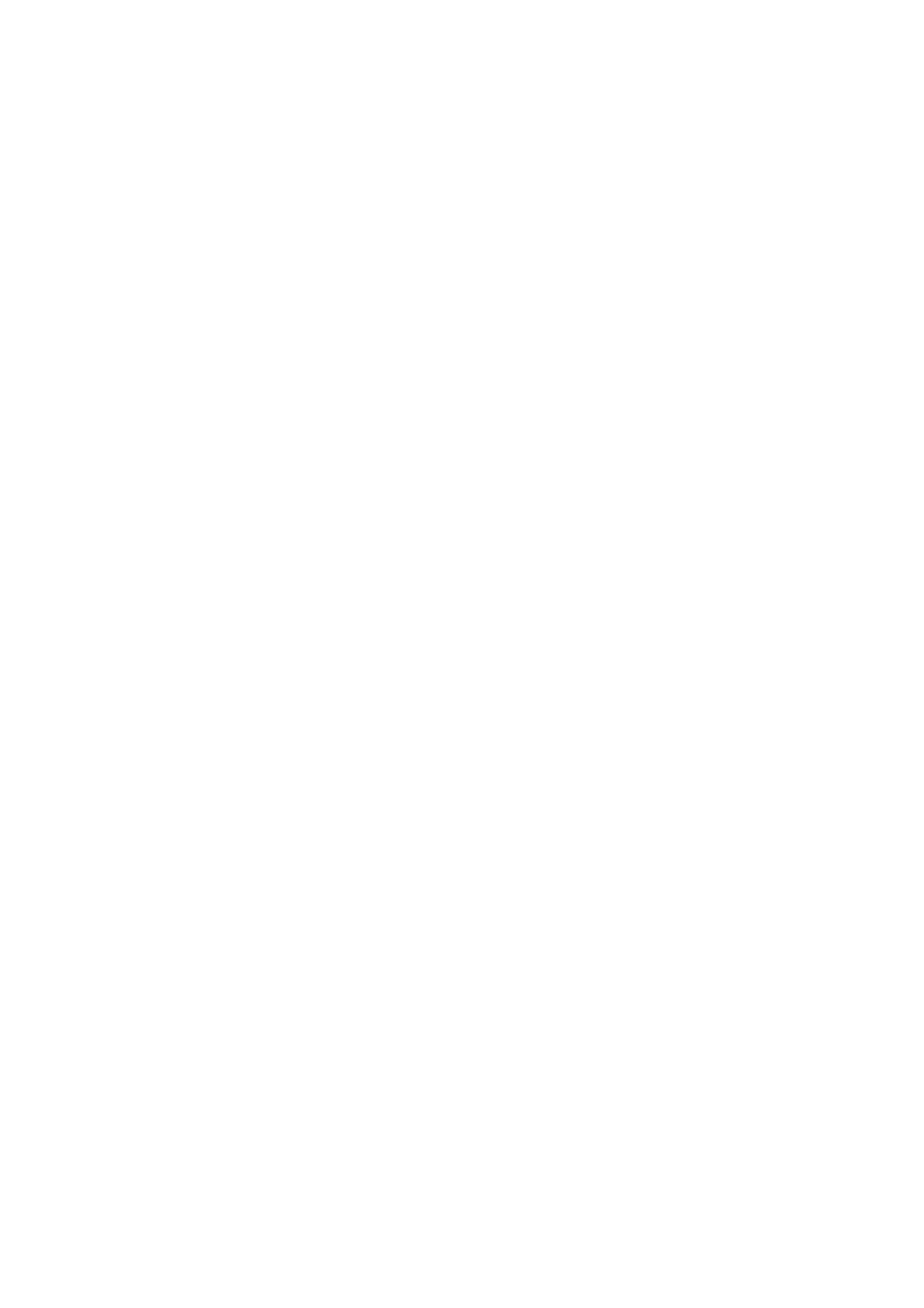# **5 Discussion, Limitations and Suggestions**

The aim of this investigation was to find evidence for the statement of Tsui and Wu (2005) that agency workers are approached with a quasi-spot contract or an underinvestment approach.

 In terms of investments, the interviews show that work content and work environment is identical for agency workers and regular employees. Additionally, it is shown that agency workers are selected to become regular employees of the organizations. Thereby criteria for selection are indicated in terms of personal qualification, engagement and good performance levels. These investments are found in any client organization, which was interviewed. In contrast, among all three client organization the interviews show that investments in agency workers are restricted in terms of financial benefits, development and promotion: agency workers receive no financial benefits, are not trained, and can not promote within the hierarchy of the organization. Differences between client organizations exist in terms of salary levels and industrial relations. While Organization A and Organization C report that agency workers receive less salary and are not participating in group discussions, Organization B differentiates between agency workers based on vocational qualification. White-collar agency workers receive similar salaries than regular employees and are participating in group discussions. In contrast, blue-collar agency workers receive less salary and are not participating in group discussions.

 In terms of expectations, transactional expectations are indicated as most important for both regular and agency workers among all three organizations. Further, relational non-task related expectations are indicated among all three organizations as more important than relational task-related expectations. Additionally, the expectations about regular employees are higher among all three expectation scales when compared to agency workers. Expectations in regular employees and agency workers are highest in Organization B, than in Organization C and Organization A respectively. Interestingly, the effect of tenure on the expectations among organizations is only established for relational non-task related expectations: within Organization B long term agency workers score higher than medium term agency workers and within Organization C medium term agency workers score higher than short term agency workers. Indeed, if the duration of the employment relationship between agency worker and client organization increases so become relational non-task related expectations more important. Likewise, vocational qualification affects relational expectations (task and non-task related). Within Organization B it was possible to show, that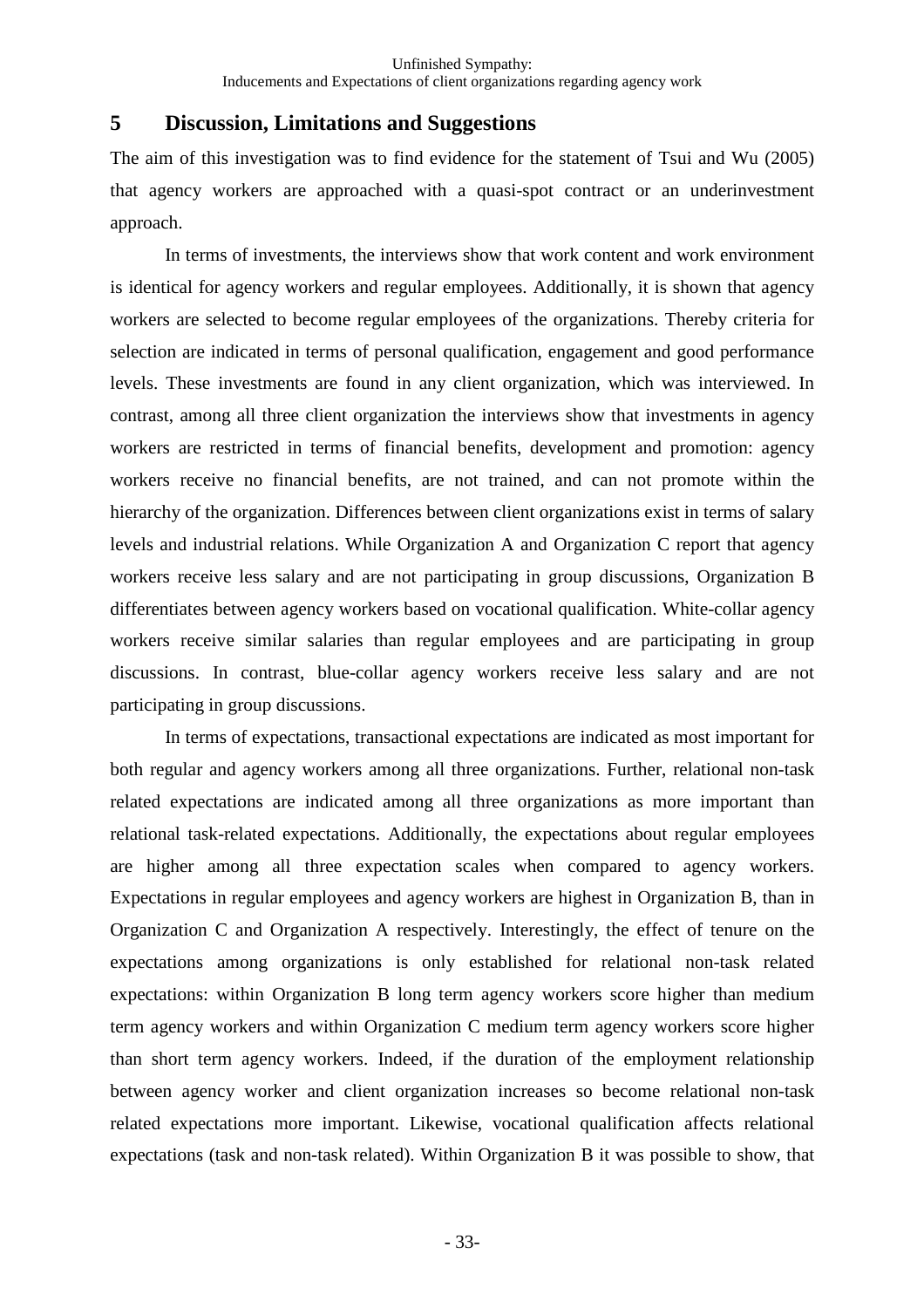expectations about white-collar agency workers are more relational (task and non-task related) when compared to blue-collar agency workers.

 Taking all these variations into account, the conclusion of this investigation is twofold. Indeed, the categorization of client organizations within the employee-organization relationship framework (Tsui et al., 1997) results in the formulation of evidence of the statement of Tsui and Wu (2005): agency workers in this sample are approached under the quasi-spot contract or the underinvestment approach among all three client organizations. But the interviews also show that client organizations do not simply replace the traditional commitment and loyalty based employment relationship with the so-called new employment relationship (Tsui and Wu, 2005). Instead, interviews in Organization B and Organization C clearly show that client organizations take care of their agency workers. Organization C influences the hourly rates of agency workers and highlights thereby the importance of paying a fair salary toward agency workers. Likewise, interviewees in Organization B explain that the offered quality of the agency worker is more important than the paid hourly rate. An agency worker with relevant job experience and a higher salary level is preferred over agency workers without experience who cost less. In addition, tenure of agency workers clearly influences the perspective of client organization. Organization B reports that agency workers become more committed and perceive themselves more as regular employees, if their tenure in the organization increases. In exchange, they are more valued and integrated within the organization. Likewise, tenure influences the degree of relational expectations (task and nontask related): the longer the agency worker remains in the organization, the more important relational expectations become. That is, client organizations expect more than high performance levels from their agency workers, who remain longer in the organization.

 In sum, it seems not reasonable to conclude that client organizations develop a pure economic exchange relationship with their agency workers: tenure and vocational qualification influences the perspective of client organizations regarding their agency workers. During the course of the employment relationship, obligations of both parties become more extensive and diverse. Although it was not possible to show within this investigation that agency workers are also approached under mutual investment and overinvestment approaches, it is clearly shown that client organizations perceive agency workers not as a homogenous group, which is in accordance with Torka (2003).

 In addition it was possible to show, that agency work is a stepping-stone toward regular employment: all client organizations in this sample report that qualified and motivated agency workers are selected to become regular employees of the organization. Importantly,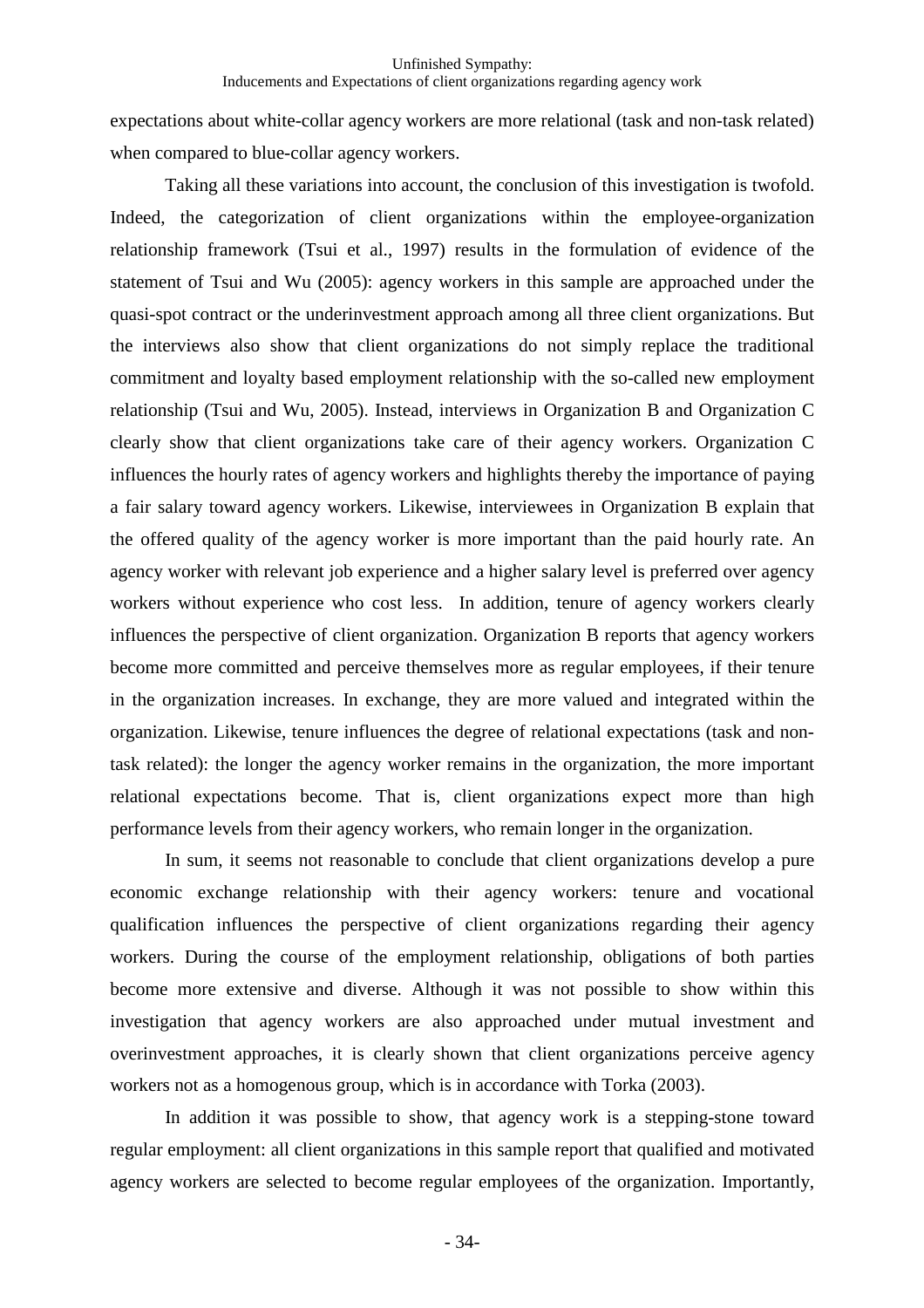interviewees in Organization A and Organization C indicate that agency work is not a voluntary chosen work arrangement for most agency workers. Instead, it is perceived as a way to prevent unemployment and not as a way to gather experiences in diverse work contexts. Only Organization B reports that agency work might increase the quality and the experience horizon of the single agency worker and might therefore a voluntary chosen work arrangement. Again, vocational qualification of the agency workers influences the perspective of client organizations. So may be its time that client organizations change their perspective of agency work more generally and perceive it as a work arrangement from which both client organization and agency worker might profit. Putting both in a win-win situation might increase the efficacy and effectiveness of client organizations more persistently than the implementation of a pure numerical flexibility could ever achieve.

#### *Limitations of the study and suggestion for future research:*

First of all, the small size of the sample in this investigation minimizes the generalization of the obtained results. In addition, the participating client organizations clearly differ in terms of structure and sector which make a true comparison difficult. Likewise, the obtained results are based on the specific German context regarding agency work. It is therefore not reasonable to assume that the obtained results might identically apply to other contexts or other European countries. Fur future research activities it seems reasonable to include organizational factors, such as size, sector and firm policies, which are similar among client organizations. In addition, it seems reasonable to include other European countries which might differ in terms of laws and organization of agency work, in order to estimate its effect on the perspective of client organizations.

 Likewise, the recruitment of participating organization was difficult. Although most client organizations indicated the economic crisis as reason for not participating in the study, responses during the recruitment phase clearly show that client organizations are sceptical in reporting and explaining their investments in and expectations about agency work. As a consequence, the participating client organizations might differ in terms of openness and organizational policies. This could have in turn influenced the obtained results.

 In addition, the employee-organization relationship framework as proposed by Tsui et al. (1997) takes the perspective of the employer. Within agency work, the triangular employment includes the agency workers, the agency and the client organizations. The perspective of the employer needs therefore to be divided on client organizations and agencies. As has been shown, all client organizations highlight that certain HR-practices, such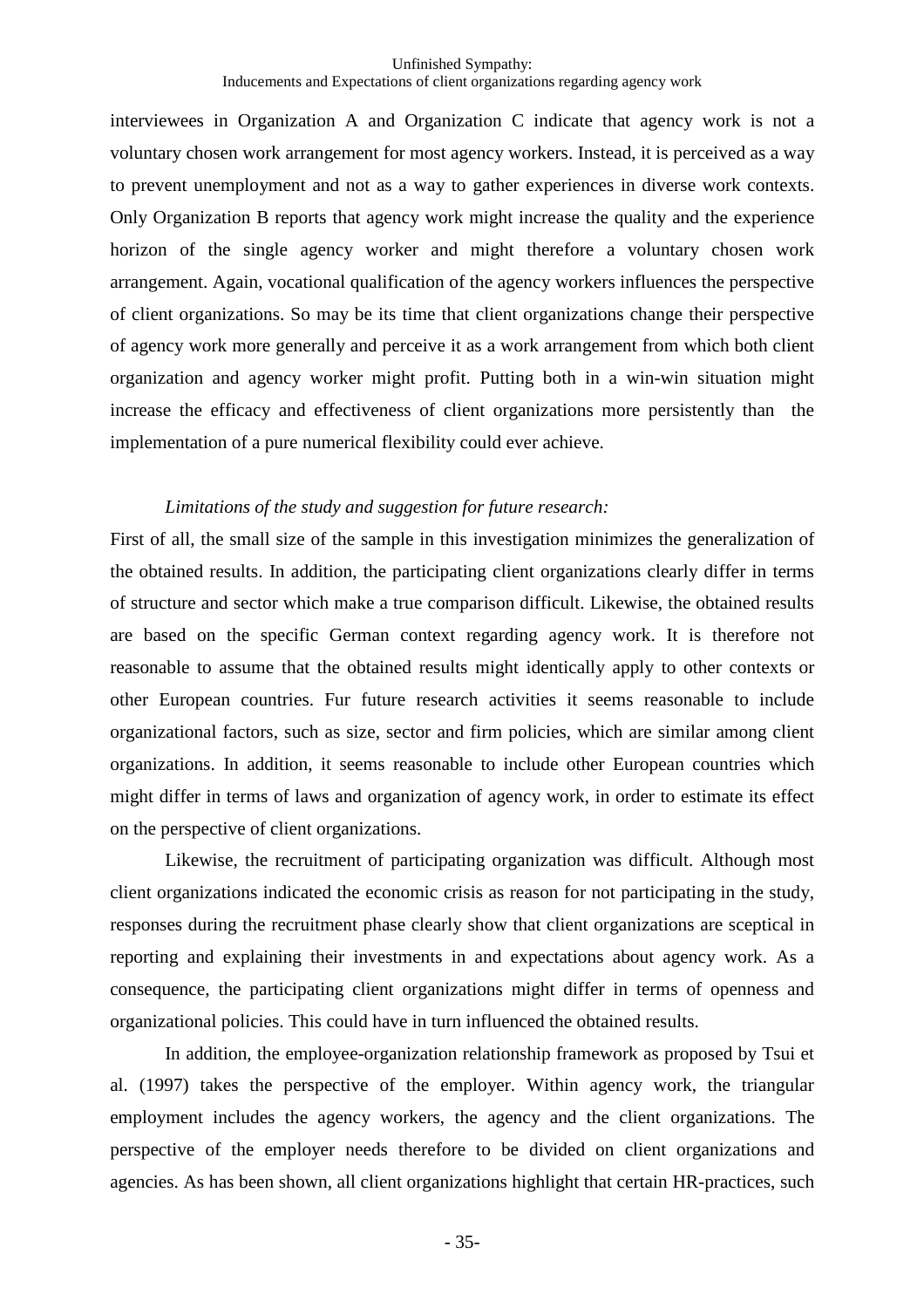as salary, financial benefits, and training are per definition obligations of the agency. In including the perspective of the agency a true categorization of agency workers within the employee-organization relationship framework as proposed by Tsui et al. (1997) becomes possible. Likewise, agency workers need to be included in order to assess their performance levels and their attitudinal outcomes as proposed by the four employee-organization relationship approaches.

 This investigation therefore suggests the inclusion of all parties within the triangular employment relationship in future research activities. Additionally, it has been shown, that tenure and vocational qualification of agency workers influences the client organization perspective. Therefore, investigating different vocational groups of agency workers and their duration of stay within a client organization might be fruitful to assess differences and similarities between the treatment of regular employees and agency workers.

In addition, this investigation assessed the investments in agency workers among 7 HR-practices. Although these practices were useful to describe differences between agency workers and regular employees, future research might investigate other HR-practices. Likewise, it seems reasonable to include regular employees in future research activities in order to evaluate their perception about the offered HR-practices. It seems reasonable to assume that client organizations try to present themselves in a favourable light (also known as impression management), so that the perception of management and regular employees about offered investments might differ.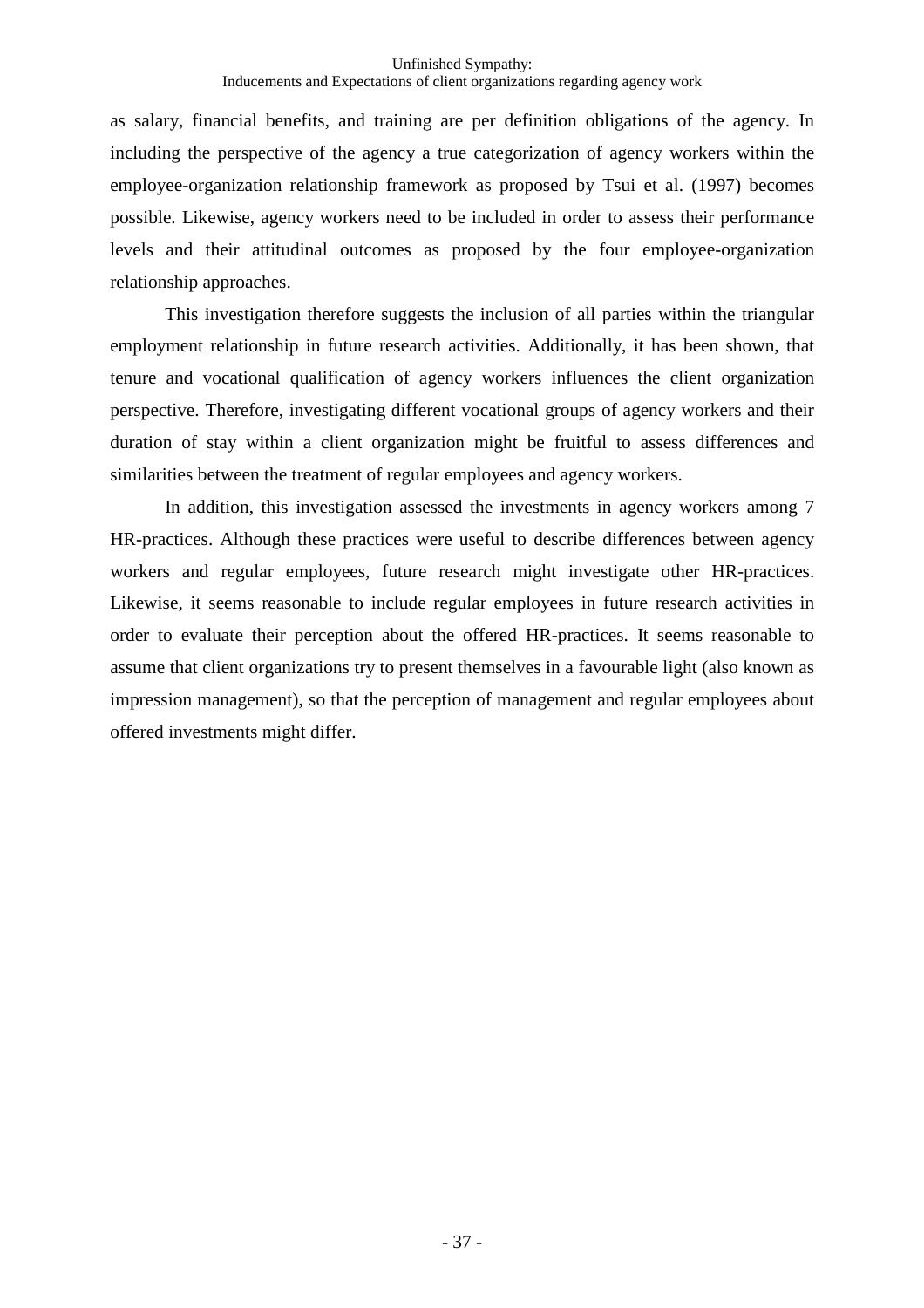# **5 References**

Benson, G., (2006), Employee development, commitment and intention to turnover a test of "Employability" policies in action. *Human Resource Management Journal*, 173-192.

Blau, P.M., (1964). *Exchange and Power in Social Life*. New York: Wiley.

- Blumer, H., (1954). What is wrong with social research. *American Sociological Review*, *14*,  $3-10.$
- Bryman, A., (2006). Integrating qualitative and quantitative research: how is it done?. *Qualitative research* 6,1, 97-113.
- Casey, C., Alach, (2004). ´Just a temp?`Women, temporary employment and lifetstyle. *Work, Employment & Society* , 459-480.
- Chambel, M.J., Castanheira, F., (2007). They don't want to be temporaries: similarities between temps and core workers. *Journal of Organizational Behavior 28*, page 943 959.
- Connelly, C.E., Gallagher, D.E. & Gilley, M.G., (2006). Organizational and client commitment among contracted employees: A replication and extension with temporary workers. *Journal of Vocational Behavior*, *(70),* pp. 326-335.
- Coyle-Shapiro, J. A.-M., & Morrow, P. C., (2006). Organizational and client commitment among contracted employees. *Journal of Vocational Behavior, 68*, 416–431.
- Coyle-Shapiro, J.A.M., Morrow, P.C., & Kesseler I., (2006). Serving two organizations: Exploring the employment relationship of contracted employees. *Human Resource Management*, *Winter 2006, Vol. 45*, No. 4, pp. 561–583.
- Deutscher Gewerkschaftsbund (DGB), (2003). Ratgeber Zeitarbeit, Handlungshilfe für Betriebs und Personalräte, retrieved on 03, September via www.dgb.de

Gallagher, D. G., & McLean Parks, J.,(2001). I pledge thee my troth … contingently: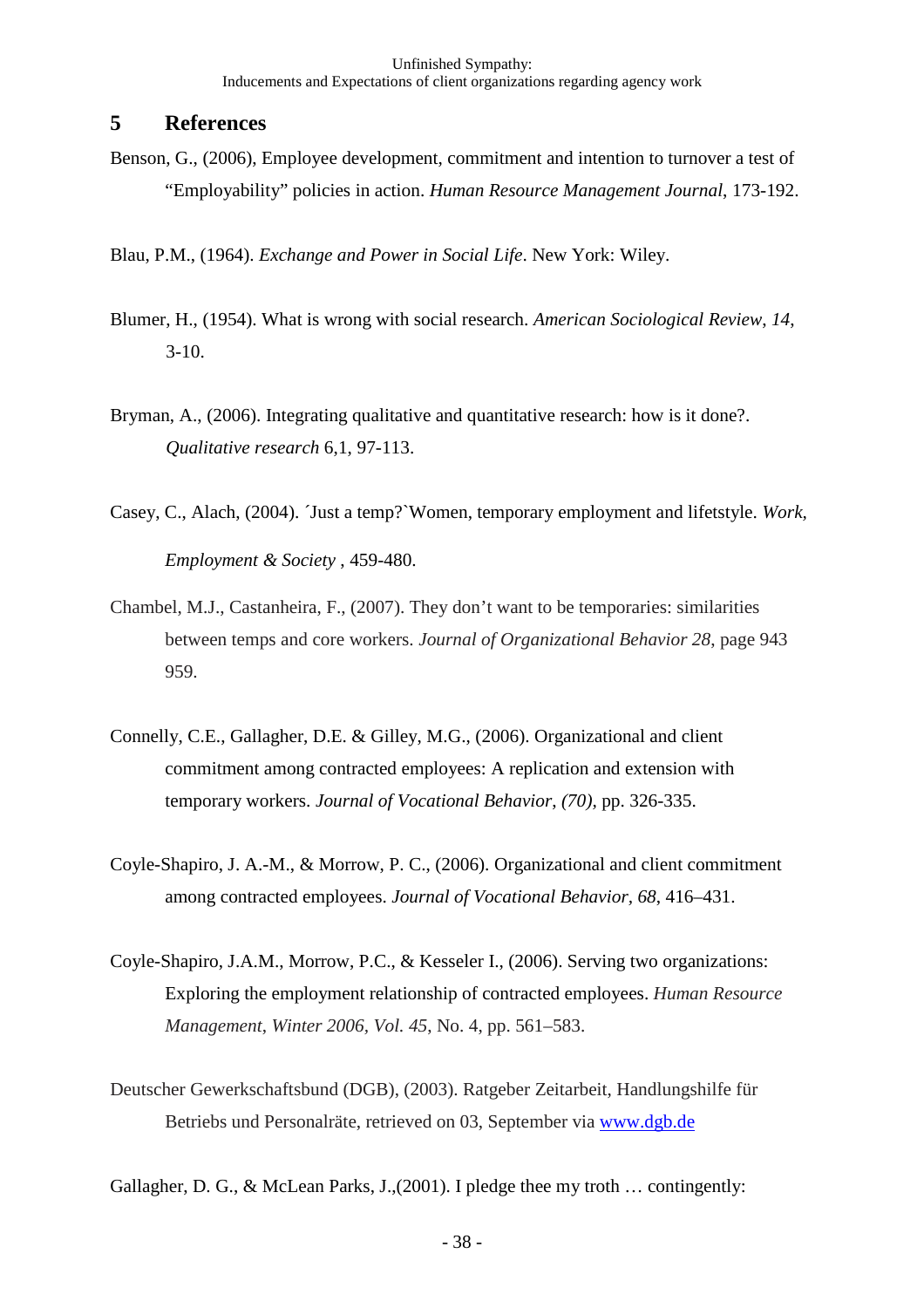Commitment and the contingent work relationship. *Human Resource Management Review, 11*, 181–208.

- Gouldner, A. W. (1960). The norm of reciprocity: A preliminary statement. *American Sociological Review, 25*, 161-178.
- Greco, D.L., Walop, W., & Eastridge, L., (1987). Questionnaire Development: 3. Translation. *Clinical Epidemiology Vol. 136*, April 15.
- Janssens, M., Sels, L., Van den Brande, I., (2003). Multiple types of psychological contracts: A six-cluster solution. *Human Relations*, Vol. 56, No.11.
- Janssen, O., Van Looy, B., & Vansschoonbeek, G., (1997). Cognities van empowerment als schakel tussen delegerend leiderschap en innovatief gedrag van werkenemers*. Gedrag en Organisatie, 4*, 175-195.
- Koene, B., Riemsdijk van, M.J. (2005). Managing temporary workers: work identity, diversity and operational HR choices. *Human Resource Management Journal*, *15 (1),* pp. 76-92.
- Lincoln, J.R., Kalleberg, A.L., (1985). Work organization and workforce commitment: a study of plants and employees in the U.S. and Japan. *American Sociological Review, 50*, 738-760.
- Mangum, G., Mayall, D., and Nelson, K., (1985). The Temporary Help Industry: A Reponse to the Dual Internal Labor Market. *Industrial and Labor Relations Review, 38(4),* 599 - 611.
- Mayring, P. (2001). Combination and Integration of Qualitative and Quantitative Analysis. *Forum Qualitative Sozialforschung/ Forum: Qualitative Social Research, 2*(1). Retrieved November 12, 2009, from http://www.qualitative-research.net/index.php/fqs/article/viewArticle/967/2110

McDonald D.J., Makin, P.J., (2000). The psychological contract, organisational commitment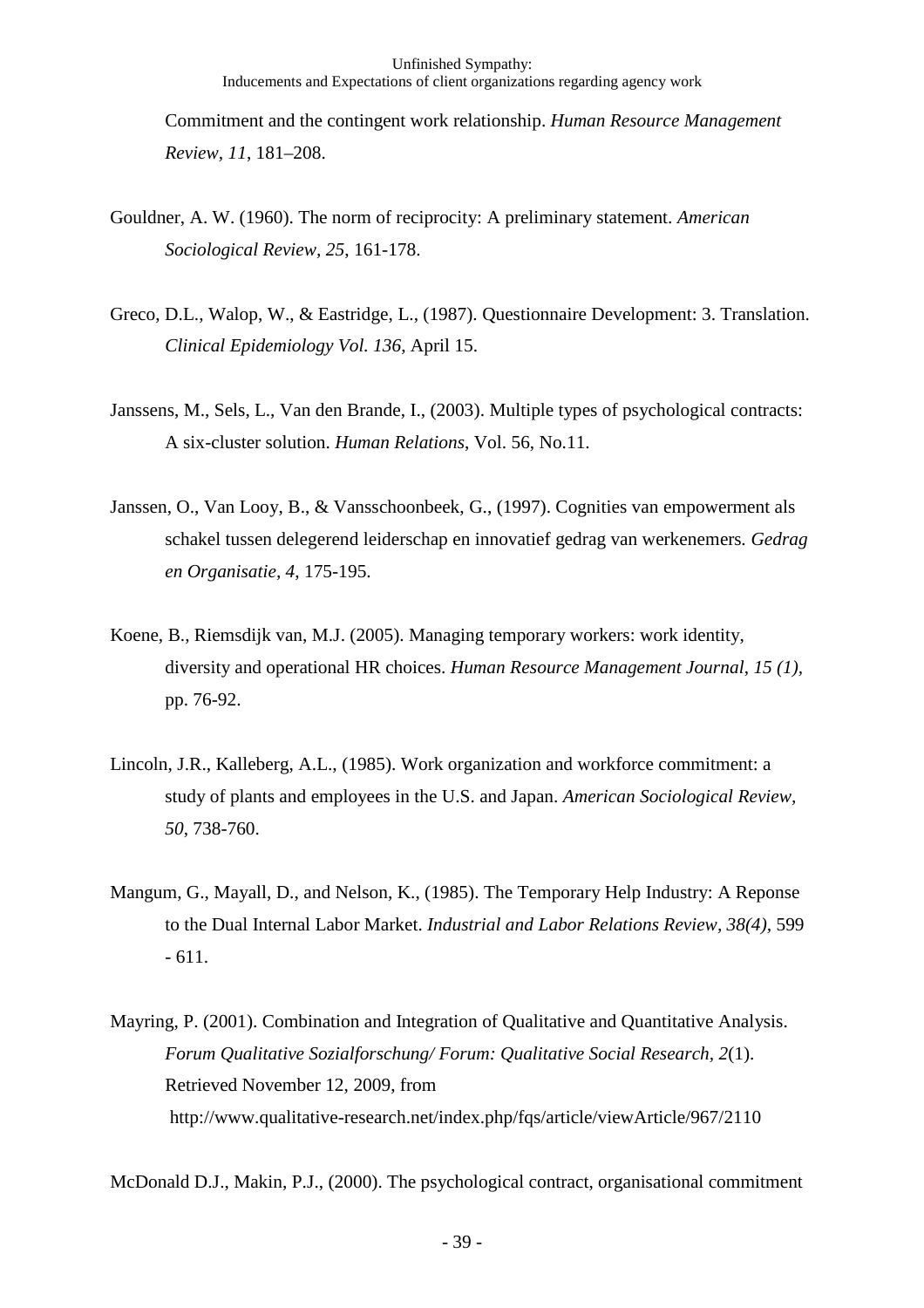and job satisfaction of temporary staff. *Leadership & Organization Development Journal 21/2*, 84-91.

Oudehoven (2003). *Gedrag en Organisatie*.

- Pearce, J.L., (1993). Toward an Organizational Behavior of contract Laborers: Their psychological contract involvement and effects on employee Co-workers. *The Academy of Management Journal*, *Vol. 36, No. 5*, pp. 1082-1096.
- Reilly, P.A., (1998). Balancing Flexibility Meeting the interests of employer and employee. *European Journal of work and organizational Psychology*, *7 (1),* 7-22.
- Robinsion, S.L., Kraatz, M.S., Rousseau, D.M., (1994). Changing Obligations and the psychological contract: a longitudinal study. *Academy of Management Journal, Vol. 37, No.1,* 137 – 152
- Rousseau, D. M. (1990a). New hire perceptions of their own and their employer's obligations: a study of psychological contracts. *Journal of Organizational Behavior , 11* (5), pp. 389-400.
- Rousseau, D. M., (1990b). Assessing organizational culture: The case for multiple methods. Organizational climate and culture (pp.153 - 192). San Francisco: Jossey-Bass.
- Rousseau, D.M., (1995): *Psychological contracts in Organizations. Understanding written and unwritten agreements.* Thousands Oaks, CA: Sage.
- Rousseau, D.M., McLean Parks, J., (1993). The Contracts of Individuals in Organizations. In L.L. Cummings & B.M. Staw (Eds.), *Research in Organizational Behavior*, *Vol. 15*, 1-43. Greenwich: JAI Press.
- Schwab, D.P., (2005). *Research Methods for organizational studies*, *2 nd edition,* Lawrence Erlbaum Associates, Publishers Mahwah, New Jersey.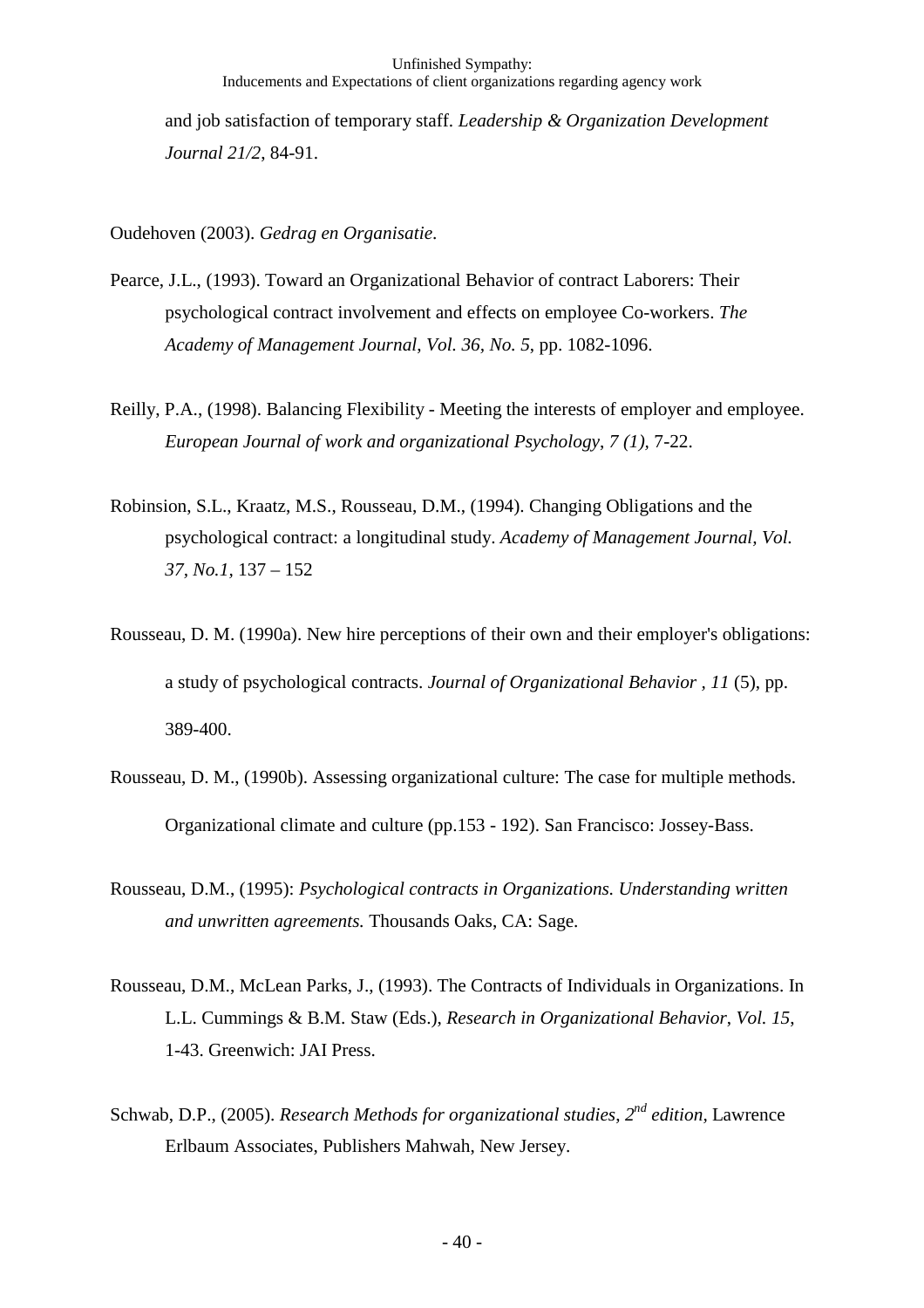- Segal, L. M., and Sullivan, D. G. (1997), The Growth of Temporary Services Work. *Journal of Economic Perspectives, 11(2),* 117 - 136.
- Shaw, W.S., Huang, Y., (2005). Concerns and expectations about returning to work with low back pain: Identifying themes from focus groups and semi-structured interviews. *Disability and Rehabilitation, 27(21),* pp. 1269 – 1281.
- Statistics of the Employment office, (2009). *Arbeitsmarkt in Zahlen, Arbeitnehmerüberlassung*, Retrieved August 12, 2009 from http://statistik.arbeitsagentur.de .
- Steinke, I., (2000). *Gütekriterien qualitativer Forschung*. Qualitative Forschung. Ein Handbuch, S. 319-331. Reinbek b. Hamburg: Rowohlt Taschenbuch.
- Torka, N. (2003). Flexible but commited. The relationship between contract and commitment. *PhD thesis. Twente University Press. Enschede.*
- Torka, N., Schyns, B. (2009). On the job and co-worker commitment of agency workers and permanent employees. *International Journal of Human Resource Management.*
- Tsui, A.S., Pearce, J.L., Porter, L.W., & Tripoli, A.M., (1997). Alternative approaches to the employee-organization relationship: Does investment in employees pay off?. *Academy of Management Journal*, *Vol. 40, No.5*, 1089-1121.
- Tsui A.S., Wu, J.B., (2005). The new employment relationship versus the mutual investment approach: implications for human resource management. *Human Resource Management*, Summer 2005, *Vol. 44, No. 2*, Pp. 115–121.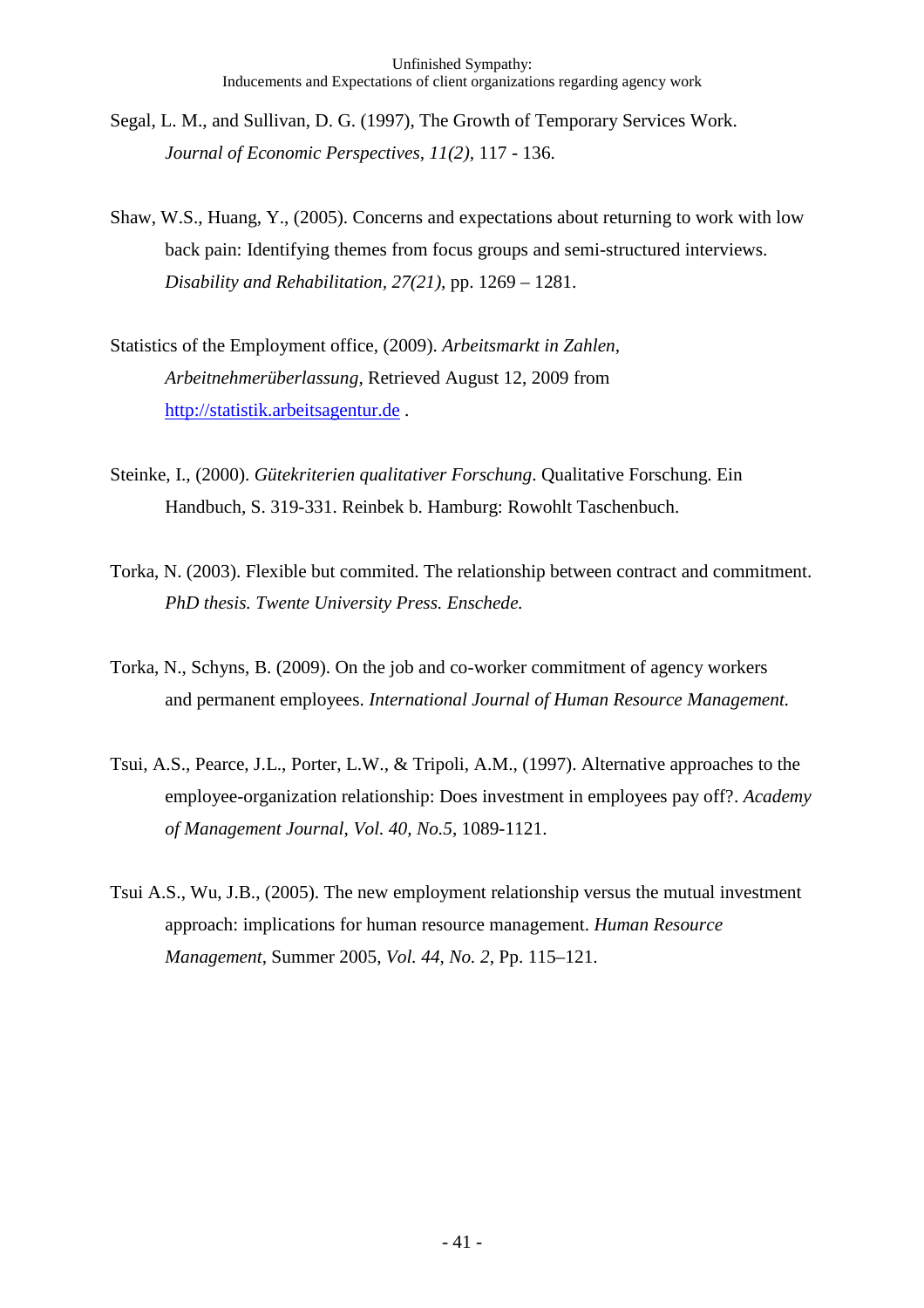# **7 Appendix**

# **7.1 Interview Schedule and Questionnaire in Dutch**

*Introductie* 

Kennismaking

Doelstelling interview (inclusief relevantie onderzoek)

Anonimiteit

Mogelijkheid aanvullende opmerkingen toe te voegen einde interview

Mijn eerste set van vragen gaat over een aantal persoonlijke kenmerken. Ik stel u deze vragen omdat onderzoek laat zien dat bijvoorbeeld de duur van de ervaring met uitzendkrachten een invloed kan hebben op de manier van omgang met deze. Persoonlijke vragen dienen om achteraf – over de bedrijven heen – te kijken of bijvoorbeeld de aard van de functie een invloed heeft op de houding t.a.v. uitzendkrachten.

*Persoonlijke kenmerken van de geïnterviewde* 

1. Wat is uw functie?

2. Wat is uw leeftijd?

3. Sinds wanneer bent u werkzaam voor ... (naam bedrijf)?

4. Hoe lang hebt u ervaring met uitzendkrachten al dan niet binnen ... (naam bedrijf)?

5. Hebt u zelf ooit als uitzendkracht gewerkt?

*Uitzendkrachten bij ... (naam bedrijf)* 

De volgende vragen dienen om in kaart te brengen hoe en hoeveel uitzendkrachten ... (naam bedrijf) inzet.

1. Maakt ... (naam bedrijf) gebruik van

- kortdurig uitzendwerk (enkele uren, dagen of weken)

- uitzendwerk voor een middelmatige duur (enkele weken tot maanden)

- langdurig uitzendwerk (6 maanden of langer of herhaaldelijke inzet van een en dezelfde uitzendkrachten)

2. Zijn er op dit moment uitzendkrachten bij ... (naam bedrijf) werkzaam?

a) Zo ja, hoeveel en wat is de procedurele verhouding tot vaste medewerkers?

b) Voor welke functies worden uitzendkrachten ingezet?

b) Zo nee, waarom zijn er op dit moment geen uitzendkrachten bij ... (naam bedrijf) werkzaam?

*Wat biedt ... (naam bedrijf) aan uitzendkrachten?* 

De volgende vragen gaan over het personeelsmanagement van ... (naam bedrijf) voor uitzendkrachten. Voor de verschillende aspecten wil ik u vragen wat ... (naam bedrijf) aan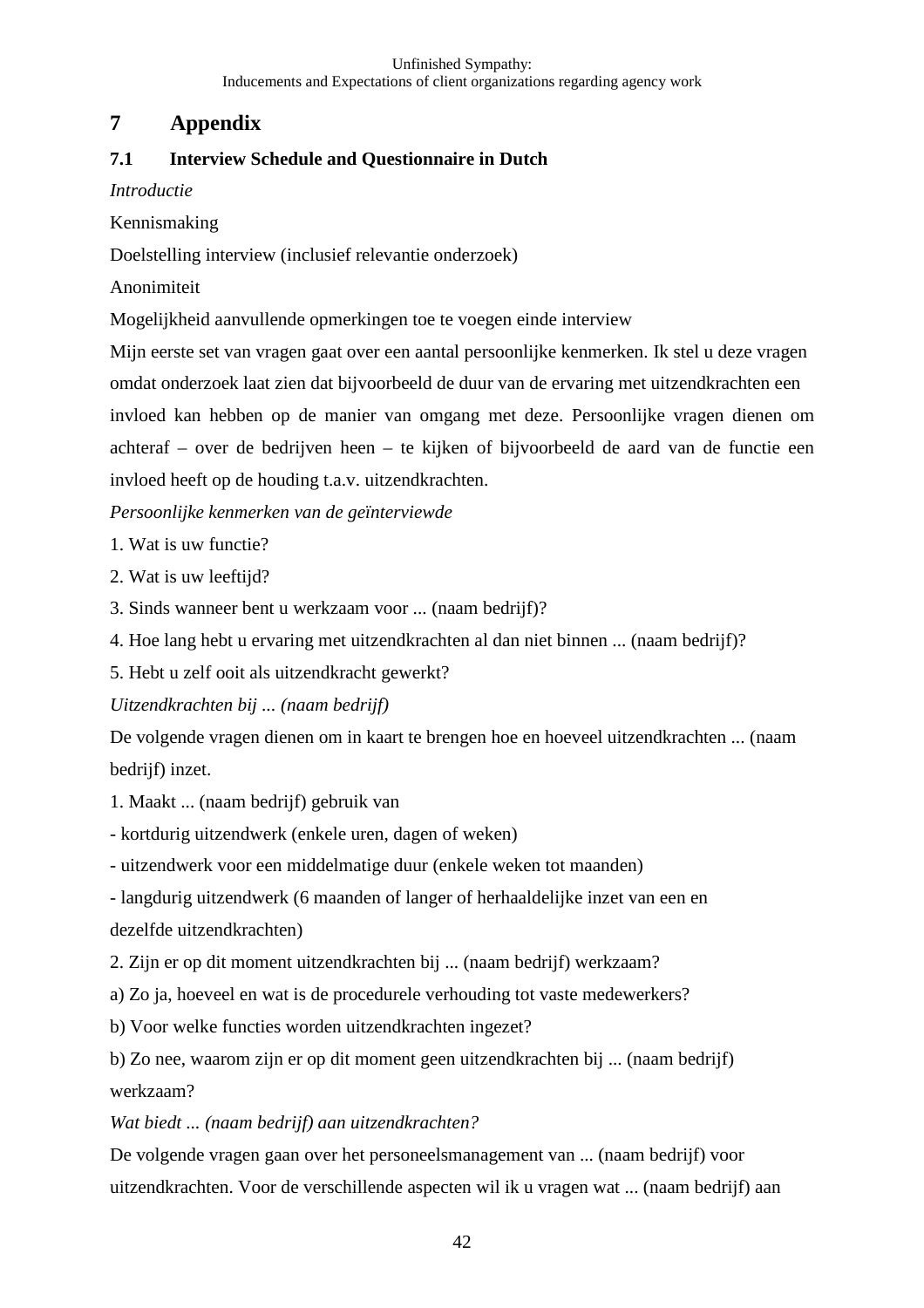deze biedt.

1) Selectie

- Zijn er uitzendkrachten die u op termijn een aanstelling bij het bedrijf biedt?

- Indien ja, welke uitzendkrachten krijgen een vaste aanstelling bij ... (naam bedrijf). Anders gezegd: aan wat moeten ze voldoen?

2) Financiële beloning

- Wat is uw indruk: zijn er verschillen in salaris tussen vaste medewerkers en uitzendkrachten?

Indien er verschillen zijn: welke en waarom bestaan volgens u deze verschillen?

- Zijn er bepaalde monetaire beloningen die uitsluitend eigen medewerkers krijgen (e.g., kerstgeld, eindejaarsbonus)

- Kunnen uitzendkrachten in aanmerking komen voor financiële beloningen van ... (naam bedrijf)? (e.g., 'envelop' voor verjaardag, bonus voor goede prestaties)?

- Wat is uw indruk: zijn er verschillen in beloning tussen uitzendkrachten? Zo ja, wat zijn volgens u de oorzaken van deze verschillen?

- Zijn er verschillen in beloning tussen (kijken wat van toepassing is) kortdurige, middelmatige duur en langdurige uitzendkrachten?

- Maakt ... (naam bedrijf) gebruik van meerdere uitzendbureaus? Zo ja, hebt u de indruk dat er salarisverschillen tussen uitzendbureaus zijn?

- Is het weleens voorgekomen dat ... (naam bedrijf) zich met de hoogte van salarissen van uitzendkrachten heeft bemoeid? Zo ja, kunt u vertellen wat de aanleiding daarvan was?

3) Monetaire compensaties

Monetaire compensaties gaan over financiële tegemoetkomingen in bijvoorbeeld werkkleding en reiskosten.

- Zijn er volgens u verschillen in monetaire compensaties tussen vaste medewerkers en uitzendkrachten? Indien er verschillen zijn: welke en waarom bestaan deze verschillen?

- Zijn er volgens u verschillen in monetaire compensaties tussen (wat van toepassing is) kortdurige, middelmatige duur en langdurige uitzendkrachten?

- Is het weleens voorgekomen dat ... (naam bedrijf) zich met monetaire compensaties van uitzendkrachten heeft bemoeid? Zo ja, kunt u vertellen wat de aanleiding daarvan was? 4) Arbeidsinhoud

- Zijn er functies of taken die uitsluitend door vaste medewerkers en uitsluitend door uitzendkrachten worden vervuld? Zo ja, welke en waarom?

43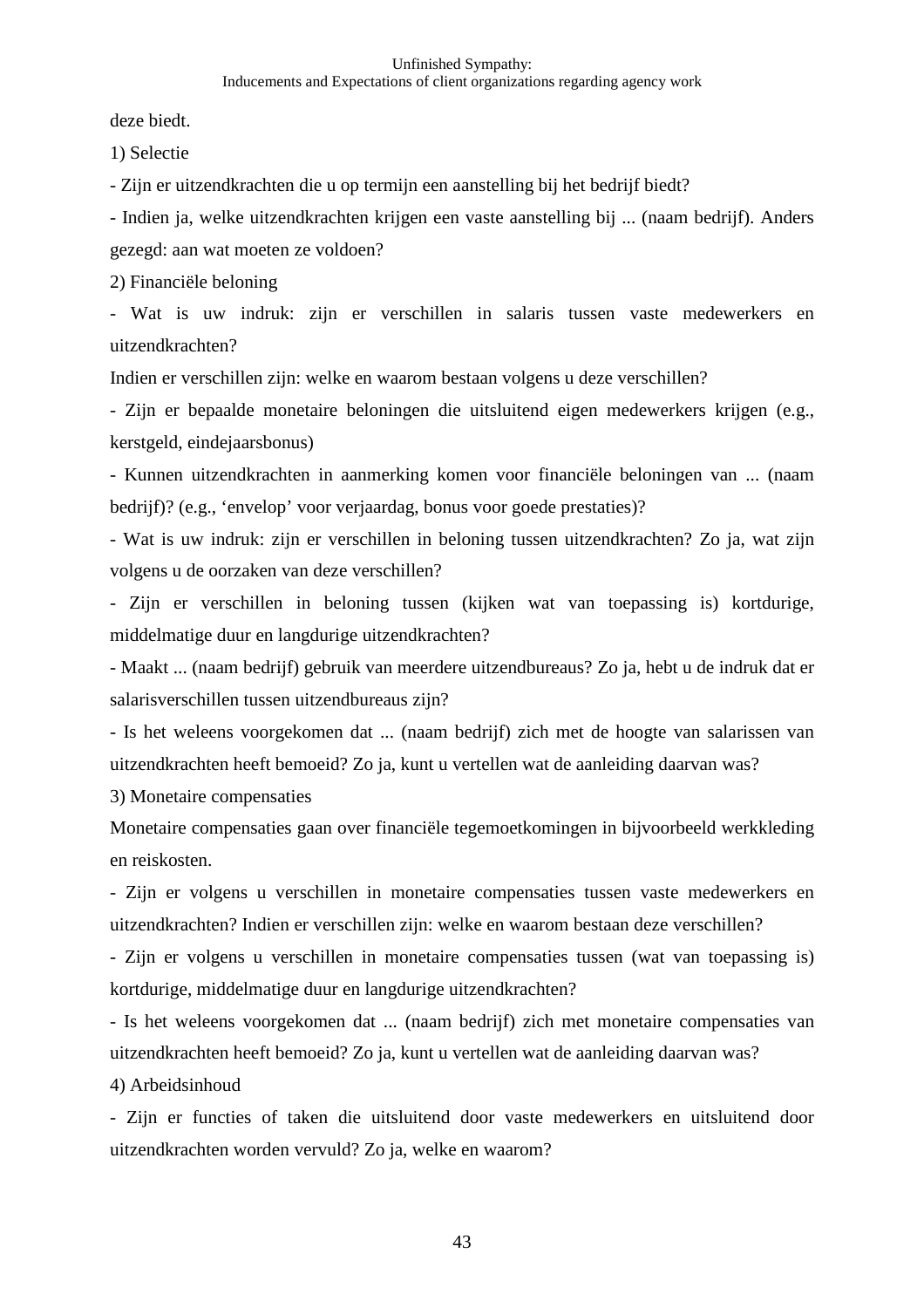- Zijn er verschillen in arbeidsinhoud tussen (wat van toepassing is) kortdurige, middelmatige duur en langdurige uitzendkrachten?

5) Arbeidsomstandigheden

- Zijn er verschillen in fysieke arbeidsomstandigheden (bijvoorbeeld zwaarder werk, belastender werk, vermoeiender werk, gevaarlijker werk) tussen vaste medewerkers en uitzendkrachten?

- Zijn er verschillen in fysieke arbeidsomstandigheden tussen (wat van toepassing is) langdurige, middelmatige duur en langdurige uitzendkrachten?

- Zijn er verschillen in sociale arbeidsomstandigheden (bijv. omgang met vaste medewerkers, leidinggevenden, integratie in afdelingen of teams) tussen vaste medewerkers en uitzendkrachten?

- Zijn er verschillen in sociale arbeidsomstandigheden tussen (wat van toepassing is) langdurige, middelmatige duur en langdurige uitzendkrachten?

6) Ontwikkeling en promotie

- Biedt ... (naam bedrijf) vaste medewerkers mogelijkheden voor training-onthe- job en, zo ja, welke?

- Biedt ... (naam bedrijf) uitzendkrachten mogelijkheden voor training-on-thejob en, zo ja, welke?

- Zijn er verschillen in mogelijkheden voor training-on-the-job tussen kortdurige, middelmatige duur en langdurige uitzendkrachten?

- Biedt ... (naam bedrijf) vaste medewerkers mogelijkheden voor opleiding en cursussen en, zo ja, welke?

- Biedt ... (naam bedrijf) uitzendkrachten mogelijkheden voor opleiding en cursussen en, zo ja, welke?

- Zijn er verschillen in mogelijkheden voor opleiding en cursussen tussen kortdurige, middelmatige duur en langdurige uitzendkrachten?

- Heeft ... (naam bedrijf) al ooit opleidingen en cursussen voor uitzendkrachten gedeeltelijk of geheel vergoed? Indien ja: Waarom heeft men dit gedaan?

- Biedt ... (naam bedrijf) vaste medewerkers de mogelijkheid op een betere of hogere functie? Anders gezegd: kunnen eigen medewerkers doorgroeien?

- Biedt ... (naam bedrijf) uitzendkrachten de mogelijkheid op een betere of hogere functie? Anders gezegd: kunnen uitzendkrachten doorgroeien?

- Zijn er verschillen in mogelijkheden betere of hogere functies tussen kortdurige, middelmatige duur en langdurige uitzendkrachten?

44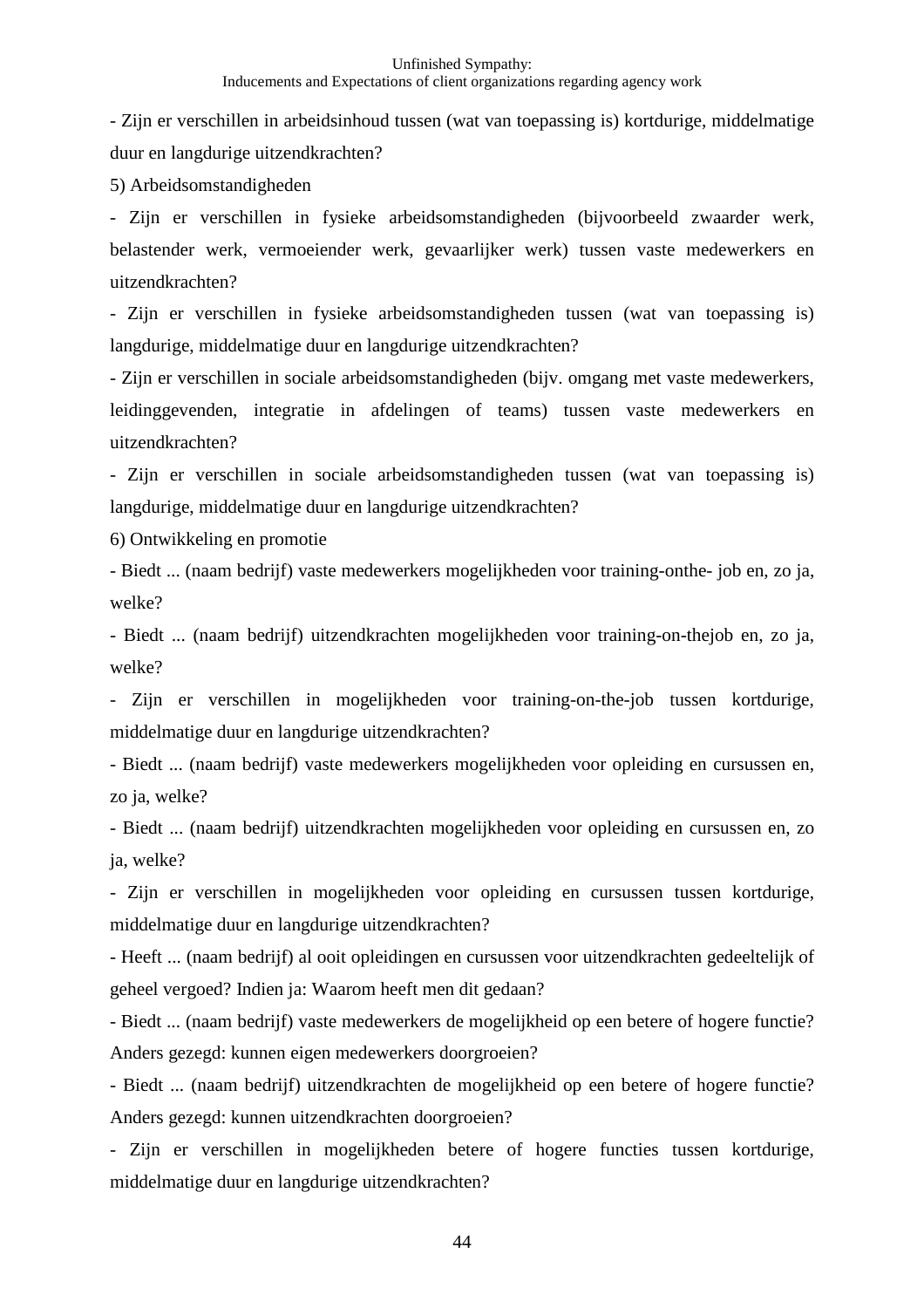7) Arbeidsverhoudingen

- Organiseert c.q. organiseren de verschillende afdelingen van ... (naam bedrijf) werkoverleg op teamniveau? Zo ja, krijgen vaste medewerkers aldaar de gelegenheid om hun mening en ideeën te uiten?

- Nemen ook uitzendkrachten aan dit overleg deel? Zo ja, geldt dit voor alle uitzendkrachten of alleen voor bepaalde groepen (kortdurige, middelmatige duur, langdurig)?

- Wat is uw mening over de inbreng van uitzendkrachten in het werkoverleg? Hebben ze meer of minder inbreng dan vaste medewerkers of misschien een andere inbreng (bijvoorbeeld andere ideeën of meningen)?

- Zijn er ook andere vormen van groepsoverleg bij ... (naam bedrijf), zoals kwaliteitskringen of projectteams? Nemen ook uitzendkrachten aan deze vormen van groepsoverleg deel? Zo ja, geldt dit voor alle uitzendkrachten of alleen voor bepaalde groepen (kortdurige, middelmatige duur, langdurig)?

- Zijn ooit (verbeterings)ideeën van uitzendkrachten geïmplementeerd en, zo ja, welke?

- Wat is uw mening: dragen uitzendkrachten meer of minder bij aan organisatievernieuwing dan vaste medewerkers?

- *Vraag aan directe leidinggevenden:* Naast groepsoverleg kunnen medewerkers ook meningen en ideeën direct en individueel aan de directe leidinggevende vertellen. Doen uitzendkrachten dit en, zo ja, wat is de aard van hun inbreng, kunt u voorbeelden noemen? Komt deze 'spontane' inbreng van alle uitzendkrachten of doen dit alleen bepaalde groepen (wederom de antwoorden laten zien)?

- *Vraag voor directeuren, HR managers of ondernemingsraadleden:* 

- Zijn onder de ondernemingsraadleden ook uitzendkrachten? Zo ja, wat is hun inbreng? Zo nee, heeft ... (naam bedrijf) al ooit geprobeerd om uitzendkrachten voor de OR te werven?

- Zijn uitzendkrachten een thema binnen de OR en zo ja, welke thema's betreffende uitzendkrachten worden er besproken?

Deze laatste set van vragen gaat over verwachtingen die u van vaste medewerkers en uitzendkrachten hebt.

1) Wat verwacht u van uw vaste medewerkers?

2) Hebt u andere verwachtingen t.a.v. uw vaste medewerkers dan t.a.v. uw uitzendkrachten? Zo ja, waarom, zo nee, waarom niet (en wat zijn de verschillen in verwachtingen)?

3) Verwacht u van alle uitzendkrachten hetzelfde of zijn er verschillen in verwachtingen? Waarom hebt u deze verschillende verwachtingen, wat zijn de 'oorzaken'?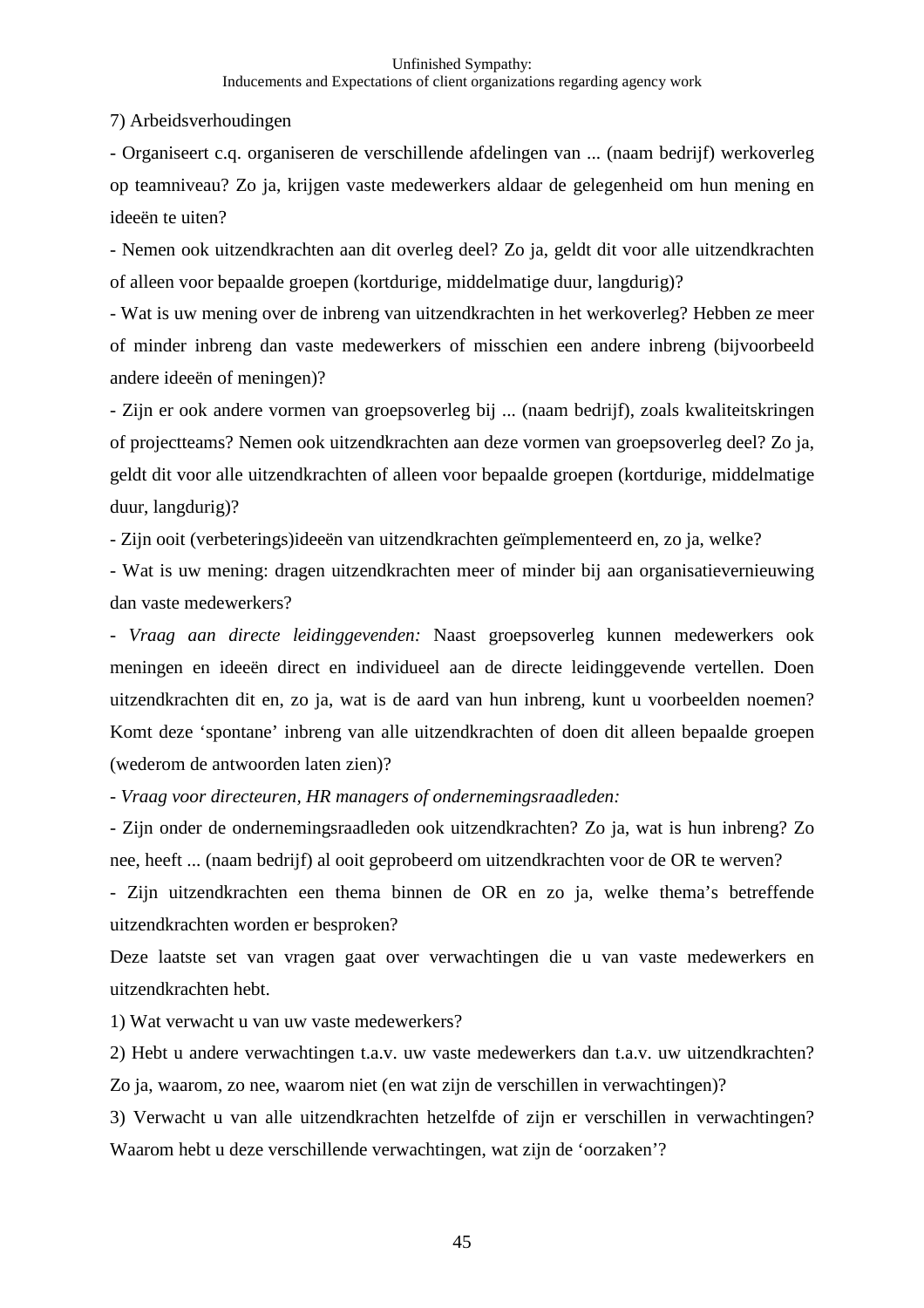*Invullen van de beknopte vragenlijsten* 

a) Verwachtingen vaste medewerkers

b) Verwachtingen uitzendkrachten (*Attentie: indien er qua verblijfsduur verschillende groepen uitzendkrachten worden ingezet, betekent dit dat de respondent voor iedere groep – kortdurig, middelmatige duur, langdurig – één lijst (dus maximaal 4: 1 voor eigen medewerkers, 1 voor kortdurige uitzendkrachten, 1 voor middelmatige duur uitzendkrachten, 1 voor langdurige uitzendkrachten) moet invullen)* Volgende identieke vragen in identieke volgorde aan geïnterviewde voorleggen. 5-punkt antwoordschaal: 1 = helemaal niet mee eens;  $5$  = helemaal mee eens

Ik verwacht van ... (eigen medewerkers, kortdurige uitzendkrachten, middelmatige duur uitzendkrachten, langdurige uitzendkrachten) dat ze

- □ Knelpunten opsporen (probleemherkenning)
- □ Problemen in kaart brengen (probleemherkenning)
- □ Informatie inwinnen om afwijkingen te kunnen constateren (probleemherkenning)
- □ Nieuwe werkwijze, technieken of instrumenten uitzoeken (idee generatie)
- □ Originele ideeën genereren (idee generatie)
- Nieuwe oplossingen bedenken voor oude problemen (idee generatie)
- □ Nieuwe benaderingen bedenken voor de uitvoering van taken
- □ Efficiënt zijn
- Zorgvuldig te werk gaan
- □ Naar perfectie streven
- □ Gericht zijn op planning
- □ Zich aan de regels houden
- $\square$  De kwaliteit bewaken
- □ Ervoor zorgen dat het werk op tijd af is
- □ Collega's helpen
- Aanwezig zijn op bijeenkomsten ook zijn deze niet verplicht
- □ Meedenken met de afdeling en ... (naam bedrijf)
- Bijdragen aan een goeie sfeer

#### **7.2 Interview Schedule and Questionnaire in German:**

#### *Einleitung*

Vorstellung

Ziel des Interviews (einschließlich Relevanz der Untersuchung)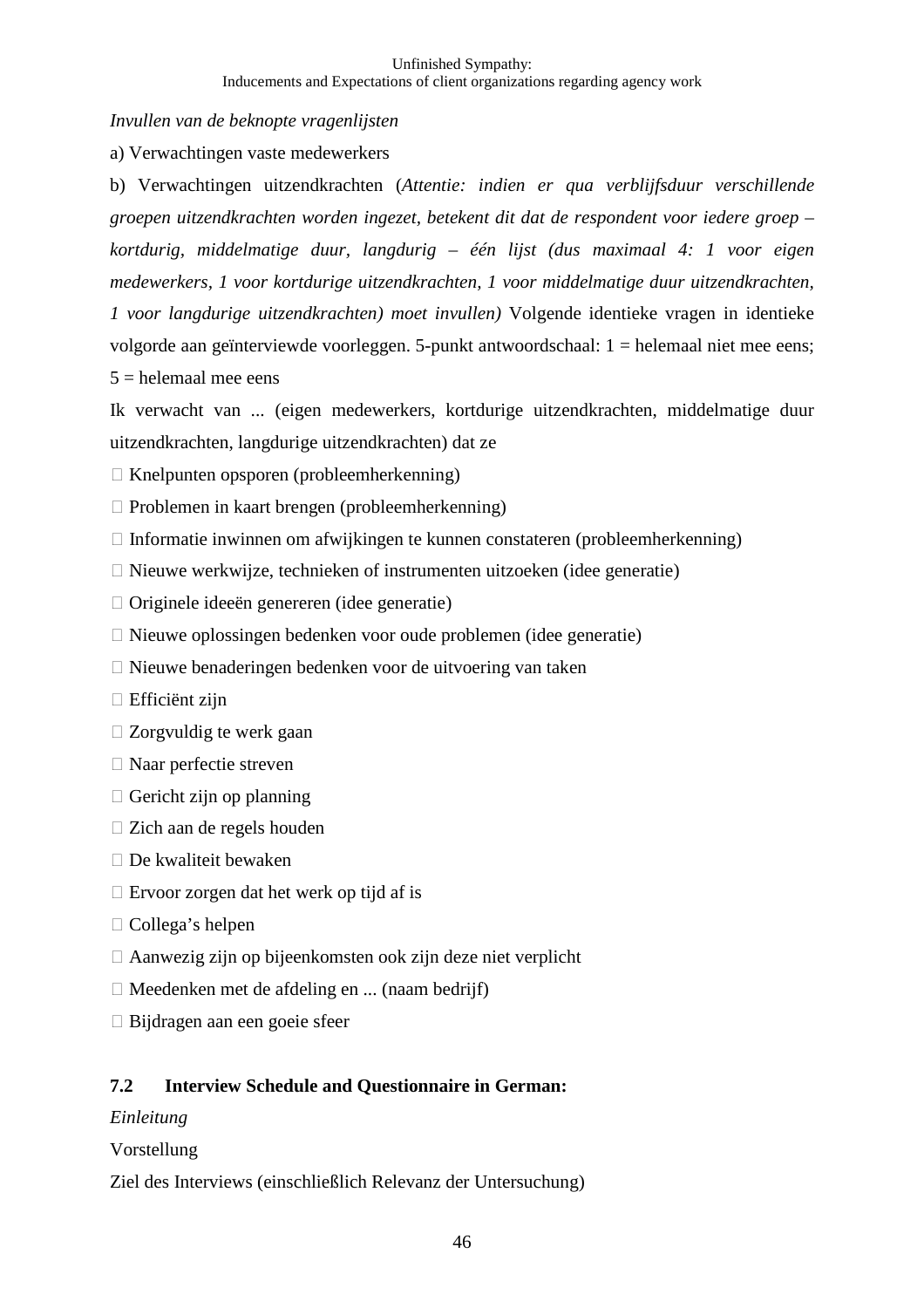Anonymität

Möglichkeit für weitere Bemerkungen besteht am Ende des Interviews

Der erste Teil der Fragen bezieht sich auf einige persönliche Merkmale. Ich stelle ihnen diese Fragen, da aufgrund von Untersuchungen z.B. die Dauer der Erfahrungen mit Zeitarbeitern, Einfluss haben kann auf die Art und Weise wie man mit Zeitarbeitern umgeht. Persönliche Fragen dienen um hinterher Vergleiche zwischen den Betrieben zu ermöglichen (z.B. ob die Tätigkeit Einfluss hat auf die Haltung/Einstellung in Bezug auf Zeitarbeiter).

# *Persönliche Merkmale des Interviewten*

- 1. Welche Funktion besetzen Sie?
- 2. Wie alt sind Sie?

3. Seit wann sind Sie angestellt bei... (Name des Betriebes)?

4. Seit wann haben Sie Erfahrung mit Zeitarbeitern bei ... (Name des Betriebes) und seit wann davor??

5. Waren Sie selbst einmal als Zeitarbeiter tätig??

*Zeitarbeiter bei ... (Name des Betriebes)* 

Die nun folgenden Fragen dienen einen Übersicht zu schaffen wie viele Zeitarbeiter ...(Name des Betriebes) einsetzt und wie.

1. Nutzt... (Name des Betriebes)

- kurzfristig eingesetzte Zeitarbeiter (einige Stunden, Tage oder Wochen)

- mittelfristig eingesetzte Zeitarbeiter (einige Wochen oder Monate)

- langfristig eingesetzte Zeitarbeiter (6 Monate und länger oder wiederholter Einsatz)

2. Sind zurzeit Zeitarbeiter bei ... (Name des Betriebes) angestellt?

a) Falls ja, wie viele und wie ist das prozentuelle Verhältnis zu festen Mitarbeitern?

b) Für welche Funktionen werden Zeitarbeiter eingesetzt?

b) Falls nicht, warum sind bei ... (Name des Betriebes) zurzeit keine Zeitarbeiter angestellt? *Was bietet ... (Name des Betriebes) seinen Zeitarbeitern?* 

Die folgenden Fragen beziehen sich auf das Personalmanagement bezüglich Zeitarbeitern von ... (Name des Betriebes). Bezogen auf verschiedene Aspekte möchte ich Sie fragen was ... (Name des Betriebes) seinen Zeitarbeitern bietet.

# *1)Selektion*

- Gibt es Zeitarbeiter denen ein befristeter oder unbefristeter Arbeitsvertrag in Ihrem Betrieb angeboten wurde?

- Falls ja, warum wurde diesen Zeitarbeitern ein solcher Vertrag angeboten (was sind die Kriterien)?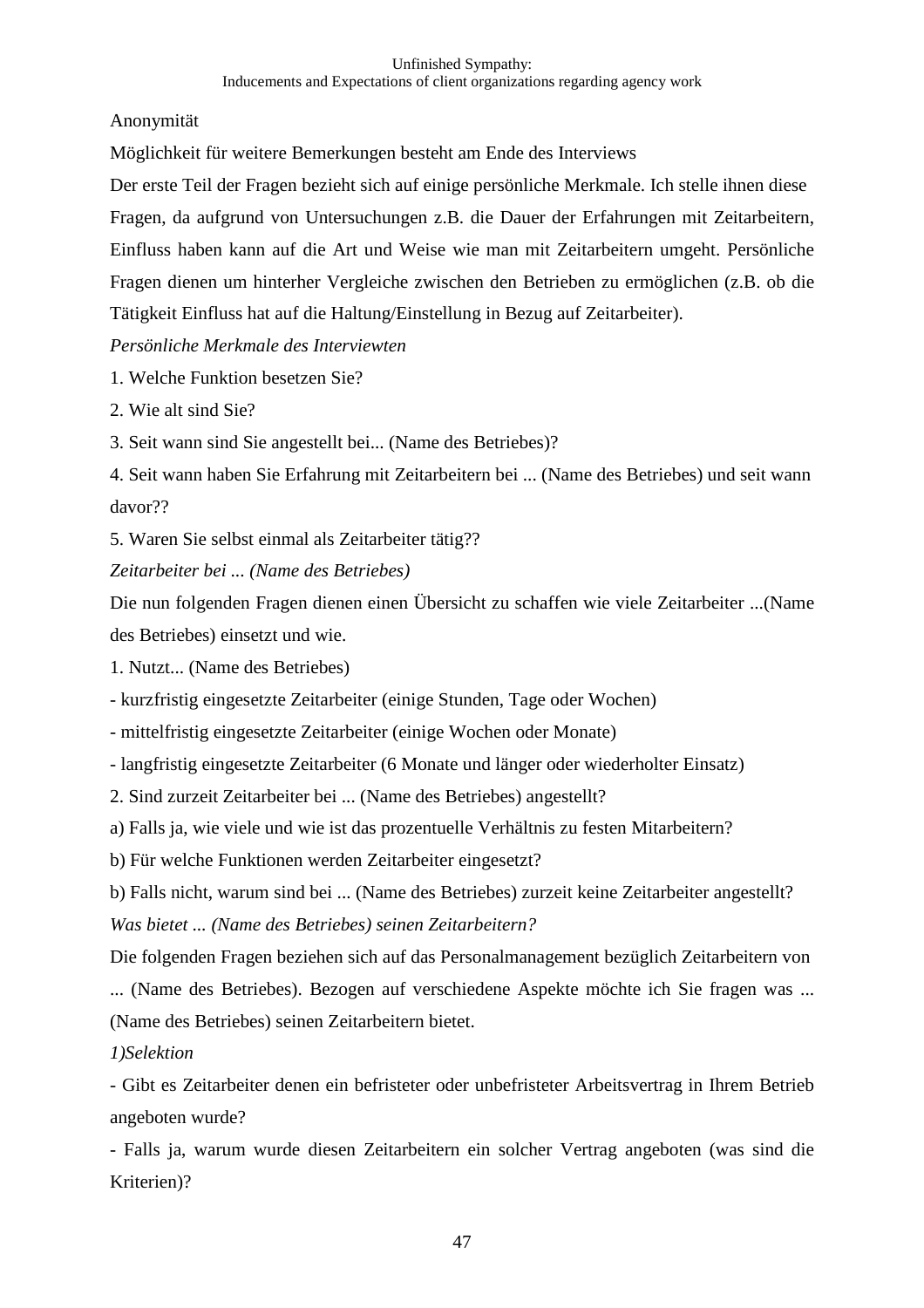#### *2)Finanzielle Vergütung*

- Was ist Ihr Eindruck: Unterscheiden sich die Gehälter von festen Mitarbeitern und Zeitarbeitern?

-Falls ja, was für Unterschiede und warum bestehen diese Ihrer Meinung nach? Gibt es bestimmte geldliche Boni die ausschließlich festen Mitarbeitern zukommen (z.B. Weihnachtsgeld, 13. Monatsgehalt)

- Erhalten Zeitarbeiter von ... (Name des Betriebes) finanzielle Boni? (z.B. Geburtstagsgeld, Zuschlag aufgrund von guter Leistung)

- Was ist Ihr Eindruck: Erhalten unterschiedliche Zeitarbeiter unterschiedliche GehälterBoni? Falls ja, was sind Ihrer Meinung nach die Gründe für diese Unterschiede?

- Erhalten kurzfristige, mittelfristige und langfristige (betriebsspezifische Einteilung) Zeitarbeiter unterschiedlich Gehälter?

- Arbeitet ... (Name des Betriebes) mit mehreren Zeitarbeitsfirmen zusammen? Falls ja, haben Sie den Eindruck, dass Gehaltsunterschiede vorhanden sind?

- Ist es bereits vorgekommen, dass ... (Name des Betriebes) die Höhe der Gehälter von Zeitarbeitern beeinflusst hat? Falls ja, können Sie mir Gründe dafür nennen?

*3)Geldwerte Vorteile / Finanzielle Ausgleichszahlungen/ Finanzielle Zuschüsse* 

Unter geldwerten Vorteilen sind finanzielle Zuschüsse/Beihilfen zu verstehen, wie

z.B. Vergütungen für Arbeitskleidung oder Anfahrtskosten.

-Bestehen Ihrer Meinung nach Unterschiede zwischen Festangestellten und Zeitarbeitern im Bezug auf finanzielle Zuschüsse?

-So ja, welche und warum?

-Bestehen Ihrer Meinung nach Unterschiede zwischen kurzfristig/mittelfristig und langfristig beschäftigten Zeitarbeitern?

-Ist es in Ihren Betrieb bereits vorgekommen, dass Sie sich mit den finanziellen Zuschüssen von Zeitarbeitern beschäftigt haben?

-So ja, könnten Sie die Gründe dafür nennen?

*4)Arbeitsinhalt* 

-Gibt es Aufgaben und Funktionen in Ihrem Betrieb, die ausschließlich von Festangestellten oder ausschließlich von Zeitarbeitern übernommen werden?

-So ja, welche und warum?

-Bestehen bei ... (Name des Betriebes) Unterschiede bezüglich des Arbeitsinhaltes für kurzfristig/mittelfristig und langfristig beschäftigte Zeitarbeiter?

*5)Arbeitsbedingungen*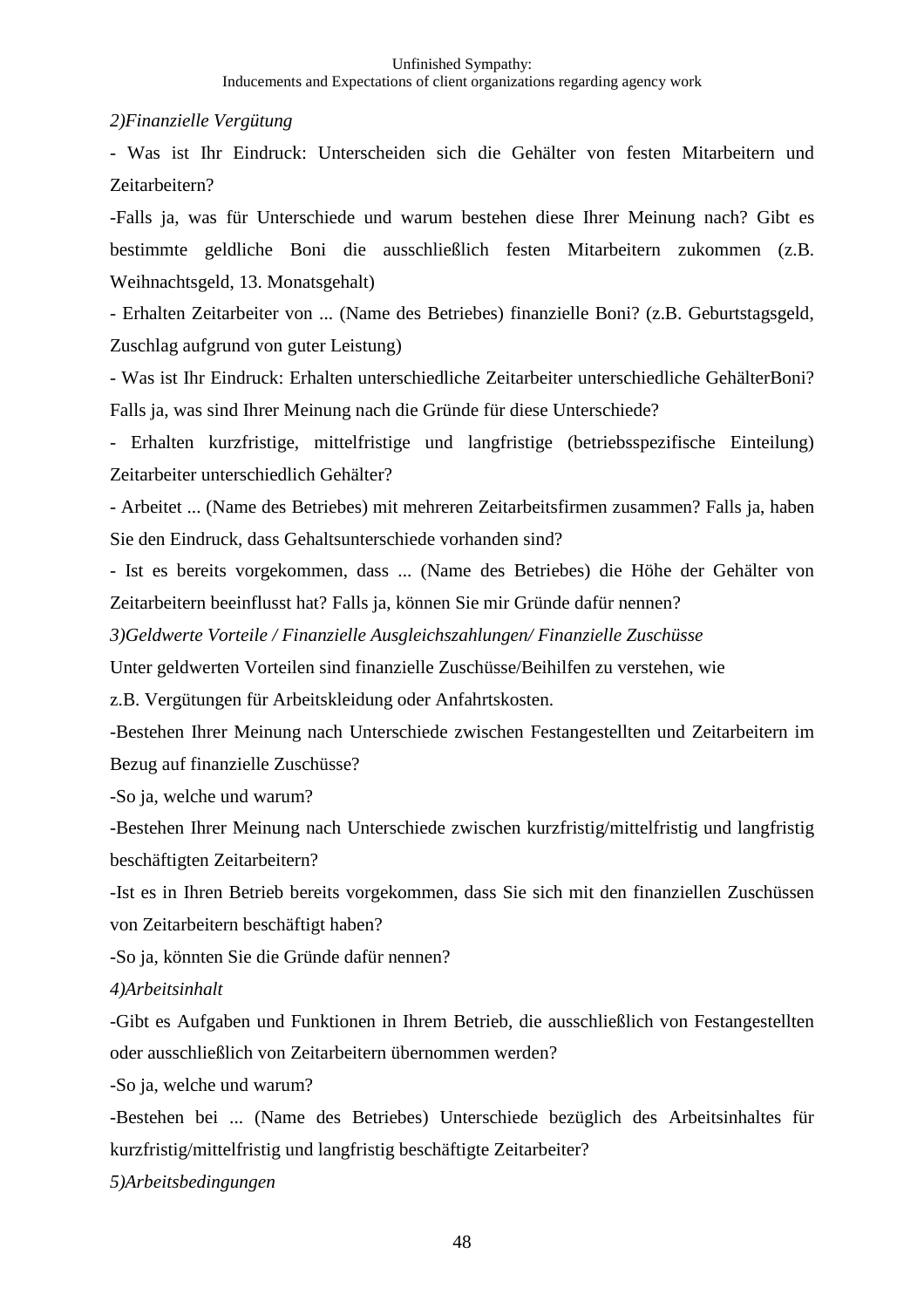-Gibt es Unterschiede bezüglich der körperlichen Arbeitsbedingungen (z.B. schwerer, belastender, ermüdender oder gefährlichere Arbeit) , zwischen Festangestellten und Zeitarbeitern?

-Gibt es Unterschiede bezüglich der körperlichen Arbeitsbedingungen zwischen kurzfristig/mittelfristig und langfristig beschäftigten Zeitarbeitern?

-Gibt es Unterschiede bezüglich der sozialen Arbeitsbedingungen (z.B. der Umgang mit Festangestellten, Vorgesetzten, Integration in den Abteilungen oder in den Teams) zwischen Festangestellten und Zeitarbeitern?

-Gibt es Unterschiede bezüglich der sozialen Arbeitsbedingungen zwischen kurzfristig/mittelfristig und langfristig beschäftigten Zeitarbeitern?

*6)Entwicklung und Beförderung* 

-Bietet … (Name der Firma) für seine Festangestellten Möglichkeiten eines Training-on- thejob (Lernen am Arbeitsplatz) und, wenn ja, welche?

-Bietet … (Name der Firma) für seine Zeitarbeiter Möglichkeiten eines Training-on-thejob/(Lernen am Arbeitsplatz) und, wenn ja, welche?

-Gibt es zwischen den kurzfristig/mittelfristig und langfristig beschäftigten Zeitarbeitern Unterschiede in den Möglichkeiten für Training-on-the-job/(Lernen am Arbeitsplatz)?

-Bietet … (Name der Firma) seinen Festangestellten die Möglichkeiten an Weiterbildungen und Lehrgängen teilzunehmen, wenn ja, welche?

-Bietet … (Name der Firma) seinen Zeitarbeitern die Möglichkeiten an Weiterbildungen und Lehrgängen teilzunehmen, wenn ja, welche?

-Gibt es Unterschiede bezüglich der Teilnahmemöglichkeit an Weiterbildungen und Lehrgängen zwischen kurzfristig/mittelfristig und langfristig beschäftigten Zeitarbeitern?

-Hat… (Name der Firma) jemals Weiterbildungen und Lehrgänge für Zeitarbeiter teilweise oder vollständig vergütet?

-Wenn ja: Warum hat man dies getan?

-Bietet… (Name der Firma) seinen Festangestellten die Möglichkeit einer anderen Funktion und/oder die Möglichkeit innerhalb der Firmenhierarchie aufzusteigen?

-Bietet… (Name der Firma) seinen Zeitarbeitern die Möglichkeit einer anderen Funktion und/ oder die Möglichkeit innerhalb der Firmenhierarchie aufzusteigen?

-Gibt es Unterschiede bezüglich der Möglichkeit ein andere Funktion und/ oder die Möglichkeit innerhalb der Firmenhierarchie aufzusteigen zwischen kurzfristig/mittelfristig und langfristig beschäftigten Zeitarbeitern?

*7)Arbeidsverhouding = Industrielle Beziehungen*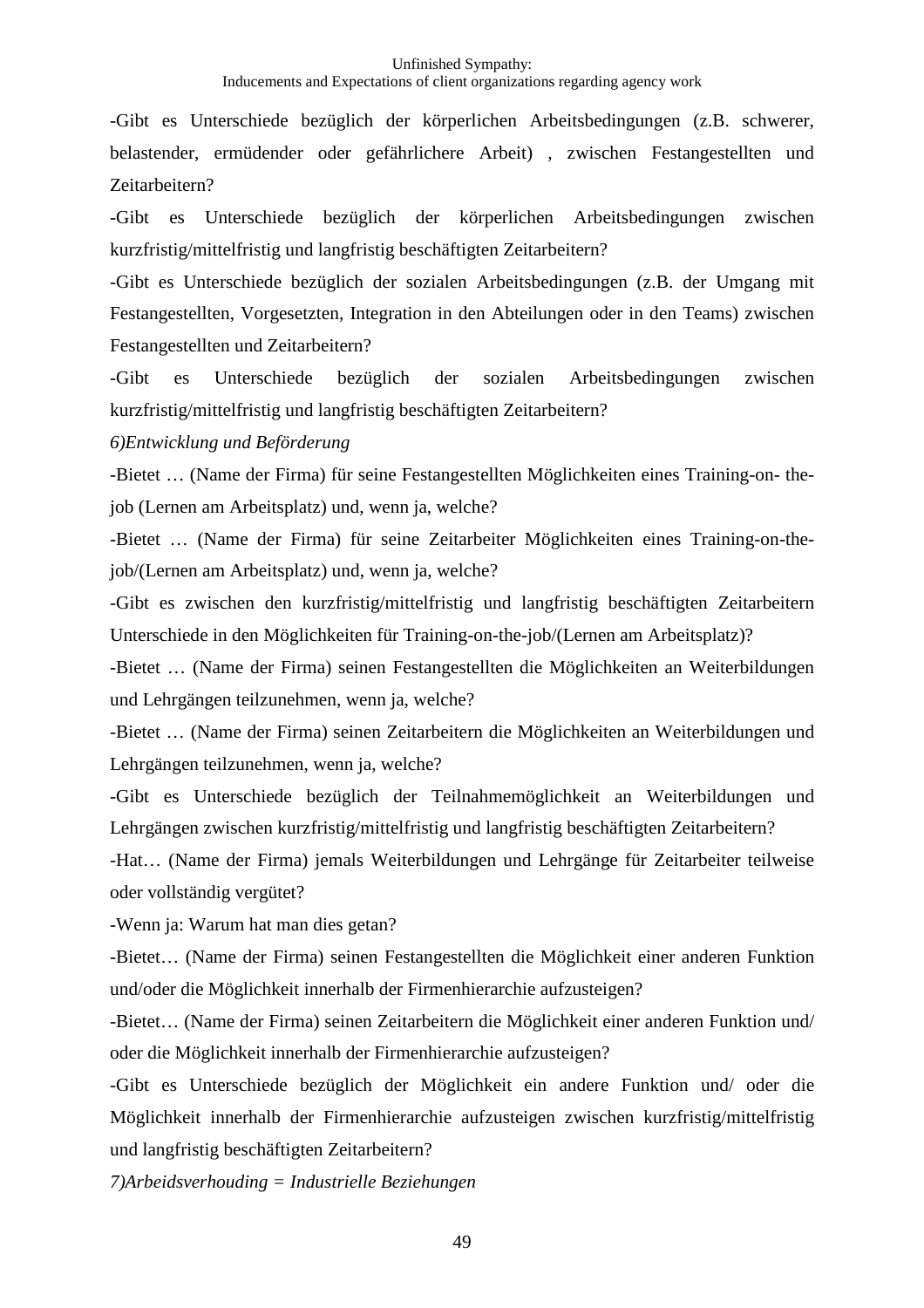-Organisiert bzw. organisieren die unterschiedlichen Abteilungen von … (Name der Firma) Arbeitsbesprechungen auf Abteilungs- oder Teamniveau?

-Wenn ja, erhalten Festangestellte dort die Gelegenheit ihre Meinung und Ideen zu äußern?

-Nehmen auch Zeitarbeiter an diesen Besprechungen Teil?

-Wenn ja, erhalten Zeitarbeiter dort die Gelegenheit ihre Meinung und Ideen zu äußern?

-Wenn ja, gilt dass für alle Zeitarbeiter oder nur für bestimmte Gruppen (kurzfristig/mittelfristig/langfristig beschäftigte Zeitarbeiter)?

-Was ist Ihre Meinung zu den Beiträgen der Zeitarbeiter bei den Beratungen? Tragen sie mehr oder weniger zur Diskussion bei oder haben die Zeitarbeiter gänzlich neue/andere Beiträge im Vergleich zu den Festangestellten (z.B. andere Ideen oder Meinungen)?

-Gibt es auch andere Arten von Partizipation bei ... (Name der Firma) wie zum Beispiel Qualitätszirkel oder Projektteams?

-Nehmen auch Zeitarbeiter an diesen Arten der Partizipation Teil?

-Wenn ja, gilt das für alle Zeitarbeiter oder nur für bestimmte Gruppen (kurzfristig/mittelfristig/langfristig beschäftigte Zeitarbeiter)?

-Wurden jemals Verbesserungsvorschläge von Zeitarbeitern eingeführt oder übernommen? -Wenn ja, welche ?

-Tragen, Ihrer Meinung nach, die Zeitarbeiter mehr oder weniger zur Verbesserung/Reform/Umstrukturierung des Betriebes bei als Festangestellte?

*Frage an direkte Vorgesetzte* 

-Außerhalb von Arbeitsbesprechungen können Mitarbeiter Meinungen und Ideen auch direkt und individuell an den Vorgesetzten heran tragen. Zeigen Zeitarbeitnehmer das gleiche Verhalten?

-Wenn ja, von welcher Art sind ihre Beiträge?

-Können sie ein Beispiel nennen/beschreiben?

-Kommen diese spontanen Beiträge von allen Zeitarbeitern oder zeigen sich Unterschiede zwischen kurzfristig/mittelfristig und langfristig beschäftigten Zeitarbeitern?

*Frage an Direktoren, HR Managers oder Betriebsratsmitglieder:* 

-Sind unter den Betriebsratsmitgliedern auch Zeitarbeiter? Wenn ja, was ist deren Beitrag? Wenn nicht, hat … (Name des Betriebes) jemals probiert Zeitarbeiter für den Betriebsrat zu werben?

-Sind Zeitarbeiter ein Thema innerhalb des Betriebsrates? Und wenn ja, welche Themen werden bezüglich der Zeitarbeiter besprochen?

*Diese letzten Fragen haben einen Bezug auf die Erwartungen die Sie an Festangestellte und*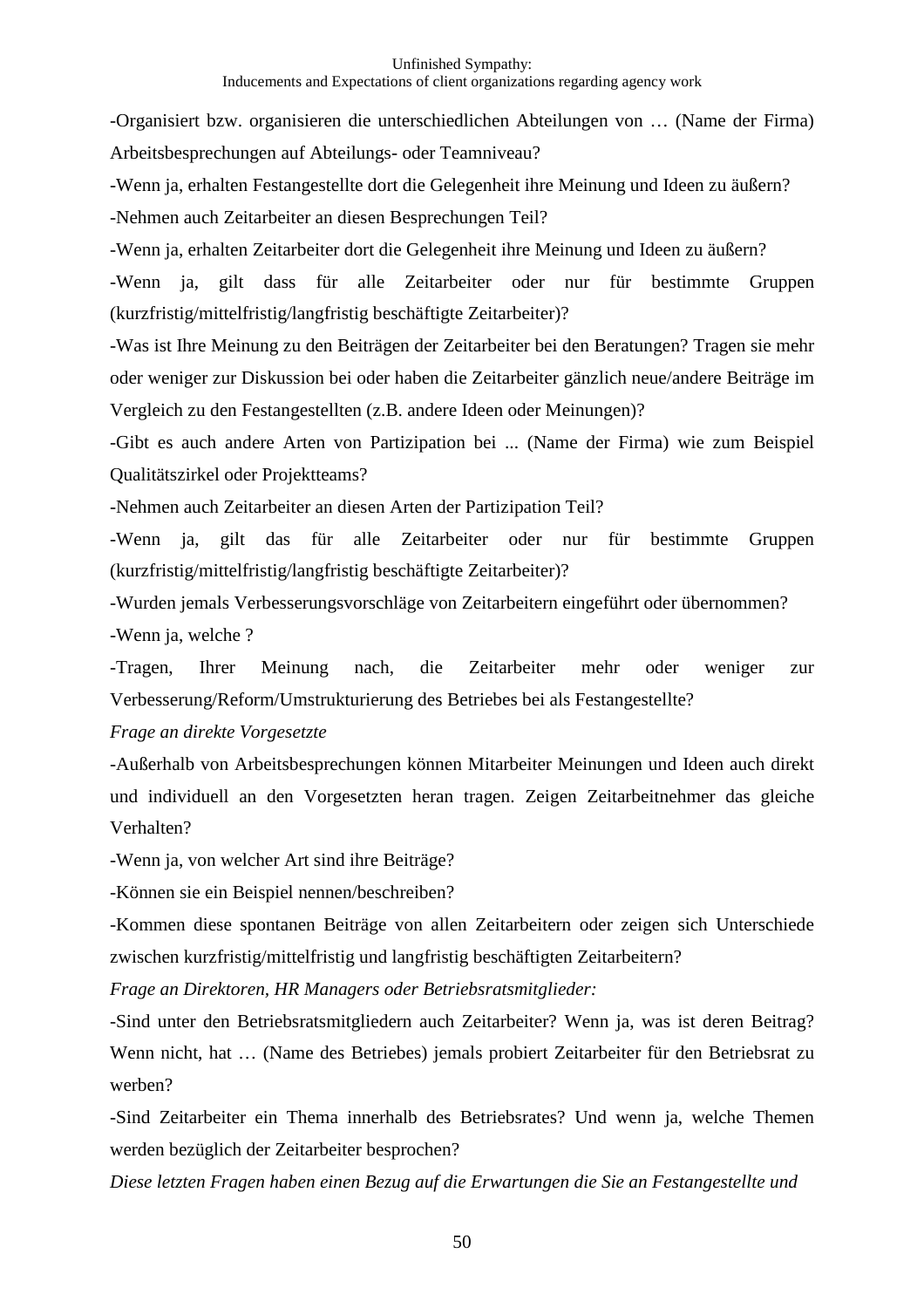*Zeitarbeiter haben.* 

-Was erwarten Sie von ihren Festangestellten?

-Haben Sie andere Erwartungen an ihre Festangestellten im Vergleich zu Ihren Zeitarbeitern? Wenn ja, warum, und wenn nein, warum nicht? (und was sind die Unterschiede in den Erwartungen?)

-Erwarten Sie von allen Zeitarbeitern das gleiche, oder bestehen Unterschiede bezüglich der Erwartungen an kurzfristig, mittelfristig und langfristig beschäftigte Zeitarbeiter? Warum haben Sie diese unterschiedlichen Erwartungen und welche Ursachen sehen Sie dafür?

*Einfüllen des Fragebogens.* 

-Erwartungen an Festangestellte

-Erwartungen an Zeitarbeiter

Folgende identische Fragen, in identischer Reihenfolge an den Interviewpartner stellen. Die Antwortskala läuft von 1-5, wobei 1 = stimme ganz und gar nicht zu und  $5 =$  stimme ganz entschieden zu.

Ich erwarte von … (eigenen Mitarbeitern, kurzfristig eingesetzten Zeitarbeitern, mittelfristig eingesetzten Zeitarbeitern, langfristig eingesetzten Zeitarbeitern), dass sie:

- Engpässe erkennen
- Eine Problemübersicht entwickeln
- Informationen einholen, um Abweichungen feststellen zu können
- Neue Arbeitsweisen, neue Techniken oder Instrumente herausfinden.
- Originelle Ideen entwickeln.
- □ Neue Lösungen für alte Probleme bedenken.
- Neue Vorgehensweisen entwickeln für die Ausführung von Aufgaben.
- □ Effizient sind.
- □ Sorgfältig ihre Arbeit verrichten.
- Nach Perfektion streben.
- □ Ziel orientiert handeln.
- □ Sich an Regeln halten.
- □ Die Qualität bewahren.
- Dafür Sorge tragen, dass die Arbeit pünktlich fertig gestellt wird.
- □ Kollegen helfen.

- Anwesend sind bei Absprachen/Treffen, auch wenn an diesen nicht verpflichtet teilgenommen werden muss.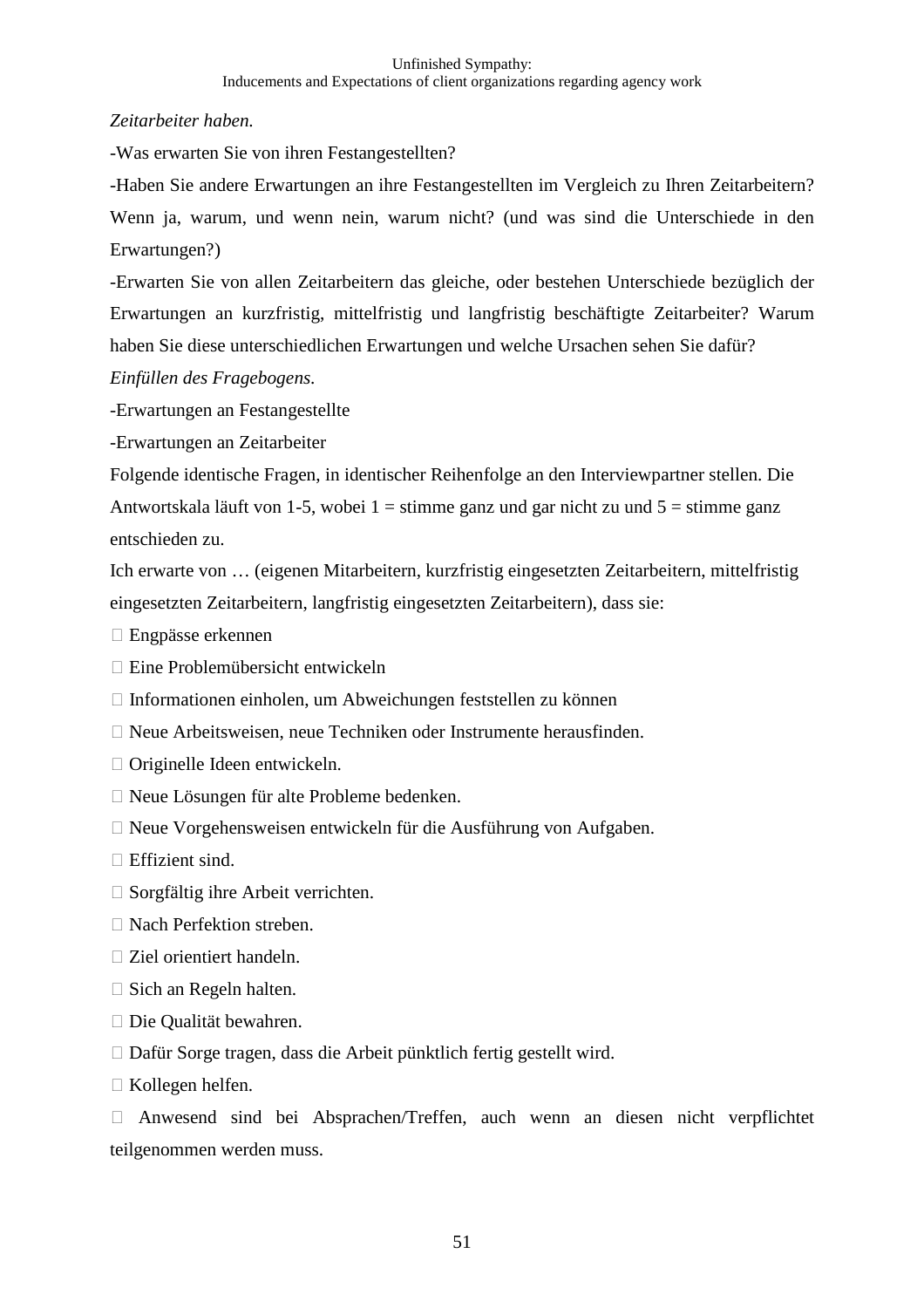□ Mitdenken im Zusammenhang mit der Abteilung und im Zusammenhang mit ... (Name Betrieb)

□ Beitragen an einer guten Atmosphäre

# **7.3 Tables**

#### **Table 2: Expectations among client organizations regarding category of agency worker**

- 1= Regular employees
- 2= Short term agency workers
- 3= Medium term agency workers
- 4= Long term agency workers

| Organization            | <b>Relational Task-</b><br>related Expectations | Transactional<br>Expectations | Relational non-task<br>related Expectations | Mean Total |
|-------------------------|-------------------------------------------------|-------------------------------|---------------------------------------------|------------|
| Type employee           |                                                 |                               |                                             |            |
| <b>Organization A</b>   |                                                 |                               |                                             |            |
| 1                       | 3.9                                             | 4.3                           | 4.1                                         | 4.1        |
| $\overline{2}$          | 2.5                                             | 3.8                           | 2.9                                         | 3.1        |
| Mean total              | 3.2                                             | 4.1                           | 3.5                                         | 3.59       |
|                         |                                                 |                               |                                             |            |
| <b>Organization B</b>   |                                                 |                               |                                             |            |
| 1                       | 4.6                                             | 4.7                           | 4.2                                         | 4.5        |
| 3                       | 2.1                                             | 4.1                           | 3.6                                         | 3.3        |
| $\overline{\mathbf{4}}$ | 4.1                                             | 4.7                           | 4.4                                         | 4.4        |
| Mean total              | 3.6                                             | 4.5                           | 4.1                                         | 4.1        |
|                         |                                                 |                               |                                             |            |
| <b>Organization C</b>   |                                                 |                               |                                             |            |
|                         | 4.3                                             | 4.5                           | 4.3                                         | 4.4        |
| $\overline{2}$          | 3.2                                             | 4.2                           | 3.5                                         | 3.6        |
| 3                       | 3.1                                             | 4.2                           | 3.9                                         | 3.6        |
| total                   | 3.5                                             | 4.2                           | 3.9                                         | 3.9        |